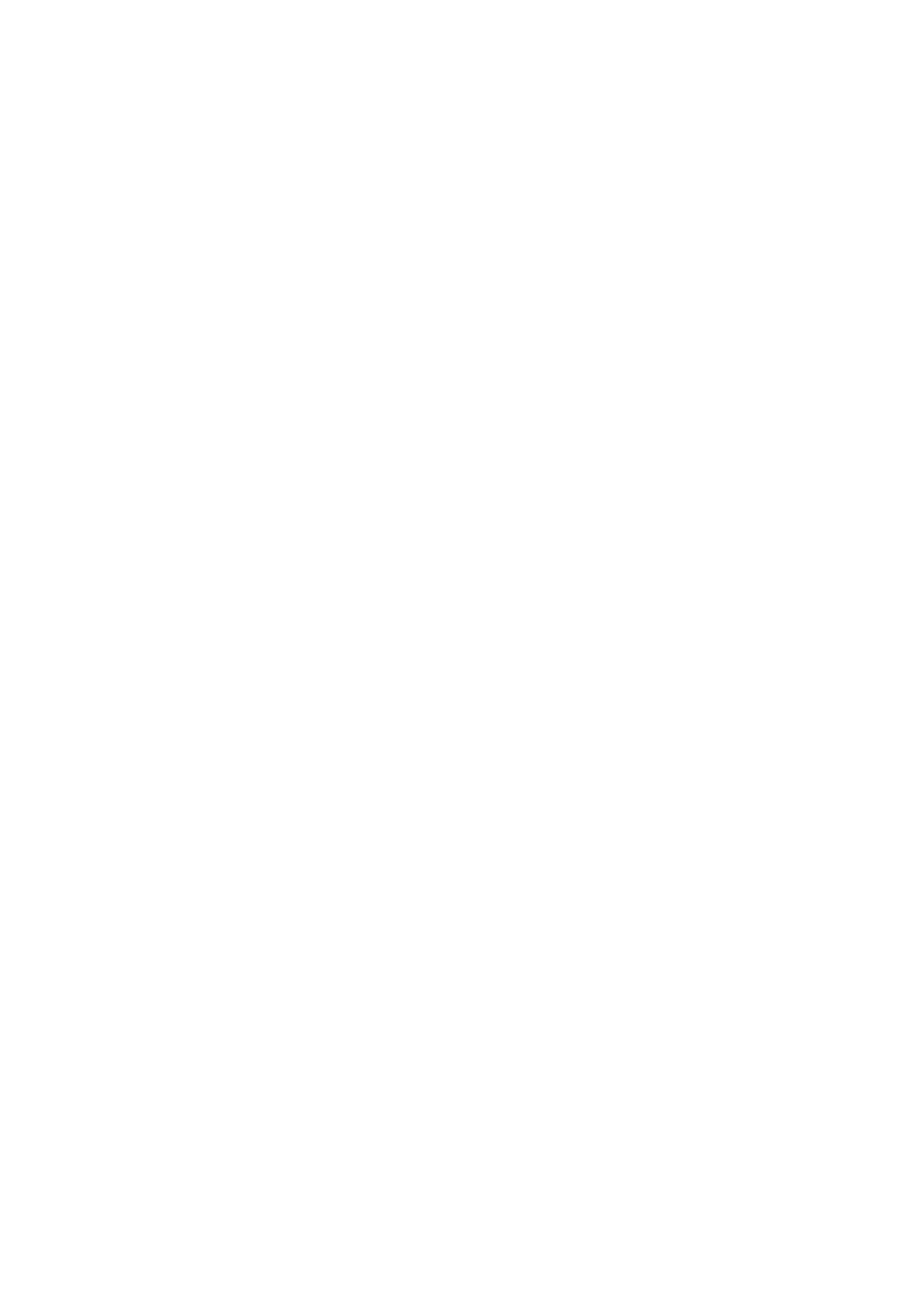# Table of contents

| 1. |                                                                                                                                                                                                                                |                                            |  |  |  |
|----|--------------------------------------------------------------------------------------------------------------------------------------------------------------------------------------------------------------------------------|--------------------------------------------|--|--|--|
| 2. |                                                                                                                                                                                                                                |                                            |  |  |  |
|    | 2.1.<br>Overall Objectives                                                                                                                                                                                                     | 1.                                         |  |  |  |
|    | Highlights of the Year<br>2.2.                                                                                                                                                                                                 | $\overline{2}$                             |  |  |  |
| 3. | Scientific Foundations (and according to the control of the control of the control of the control of the control of the control of the control of the control of the control of the control of the control of the control of t | $\overline{2}$                             |  |  |  |
|    | 3.1. Research directions                                                                                                                                                                                                       | $\overline{2}$                             |  |  |  |
|    | Static parallelization and optimization<br>3.2.                                                                                                                                                                                | $\overline{3}$                             |  |  |  |
|    | State of the art<br>3.2.1.                                                                                                                                                                                                     | $\overline{\mathbf{3}}$                    |  |  |  |
|    | 3.2.2. Adapting parallelization to multicore architecture                                                                                                                                                                      | $\overline{4}$                             |  |  |  |
|    | 3.2.3. Expressing many potential parallelisms                                                                                                                                                                                  |                                            |  |  |  |
|    | 3.3. Profiling and execution behavior modeling                                                                                                                                                                                 | $\begin{array}{c} 4 \\ 5 \\ 5 \end{array}$ |  |  |  |
|    | Selective profiling and interaction with the compiler<br>3.3.1.                                                                                                                                                                |                                            |  |  |  |
|    | 3.3.2. Profiling and dynamic optimization                                                                                                                                                                                      | $\overline{6}$                             |  |  |  |
|    | 3.3.3.<br>Run time program modeling                                                                                                                                                                                            | 6                                          |  |  |  |
|    | 3.4. Dynamic parallelization and optimization, virtual machine                                                                                                                                                                 | $\overline{7}$                             |  |  |  |
|    | 3.4.1.<br>State of the art                                                                                                                                                                                                     | $\overline{7}$                             |  |  |  |
|    | 3.4.2.<br>General objective: building a virtual machine                                                                                                                                                                        | 9                                          |  |  |  |
|    | 3.4.3. Adaptation of the intermediate code to the target architecture                                                                                                                                                          | 9                                          |  |  |  |
|    | 3.4.4. High level parallelization and native code creation                                                                                                                                                                     | 10                                         |  |  |  |
|    | 3.4.5. Low level parallelization                                                                                                                                                                                               | 10                                         |  |  |  |
|    | 3.4.6. Distribution, execution and profiling                                                                                                                                                                                   | 10                                         |  |  |  |
|    | 3.4.7. Re-parallelization, thread mutation or rollback                                                                                                                                                                         | 11                                         |  |  |  |
|    | 3.5. Proof of program transformations for multicores                                                                                                                                                                           | 11                                         |  |  |  |
|    | State of the art<br>3.5.1.                                                                                                                                                                                                     | 11                                         |  |  |  |
|    | Certification of low-level codes.<br>3.5.1.1.                                                                                                                                                                                  | 11                                         |  |  |  |
|    | 3.5.1.2. Certification of a compiler.                                                                                                                                                                                          | 11                                         |  |  |  |
|    | 3.5.1.3. Semantics of directives.                                                                                                                                                                                              | 12                                         |  |  |  |
|    | 3.5.1.4. Definition of a parallel programming model.                                                                                                                                                                           | 12                                         |  |  |  |
|    | Programming models for multicore architectures.<br>3.5.1.5.                                                                                                                                                                    | 12                                         |  |  |  |
|    | Refinement of programs.<br>3.5.1.6.                                                                                                                                                                                            | 13                                         |  |  |  |
|    | 3.5.2. Main objective: formal proof of analyses and transformations                                                                                                                                                            | 13                                         |  |  |  |
|    | 3.5.3. Proof of transformations in the polyhedral model                                                                                                                                                                        | 13                                         |  |  |  |
|    | 3.5.4. Validation under hypothesis                                                                                                                                                                                             | 13                                         |  |  |  |
|    | 3.5.5. Rejecting incorrect parallelizations                                                                                                                                                                                    | 14                                         |  |  |  |
| 4. |                                                                                                                                                                                                                                | $\overline{14}$                            |  |  |  |
| 5. |                                                                                                                                                                                                                                |                                            |  |  |  |
|    | 5.1. PolyLib                                                                                                                                                                                                                   | 14                                         |  |  |  |
|    | 5.2. ZPolyTrans                                                                                                                                                                                                                | 15                                         |  |  |  |
|    | 5.3.<br><b>NLR</b>                                                                                                                                                                                                             | 15                                         |  |  |  |
|    | 5.4.<br>Binary files decompiler                                                                                                                                                                                                | 15                                         |  |  |  |
|    | 5.5.<br>Parwiz: a dynamic dependency analyser                                                                                                                                                                                  | 16                                         |  |  |  |
|    | 5.6.<br>VMAD software and LLVM                                                                                                                                                                                                 | 16                                         |  |  |  |
|    | 5.7.<br>Polyhedral prover                                                                                                                                                                                                      | 17                                         |  |  |  |
| 6. |                                                                                                                                                                                                                                | 17                                         |  |  |  |
|    | <b>VMAD</b><br>6.1.                                                                                                                                                                                                            | 17                                         |  |  |  |
|    | 6.2.<br>The Multifor programming construct                                                                                                                                                                                     | 17                                         |  |  |  |
|    | 6.3.<br>Parwiz: dynamic data dependence analysis                                                                                                                                                                               | 18                                         |  |  |  |
|    | Modeling the behavior of parallel traces<br>6.4.                                                                                                                                                                               | 19                                         |  |  |  |
|    | Certified polyhedral transformations into more and more concrete languages<br>6.5.                                                                                                                                             | 19                                         |  |  |  |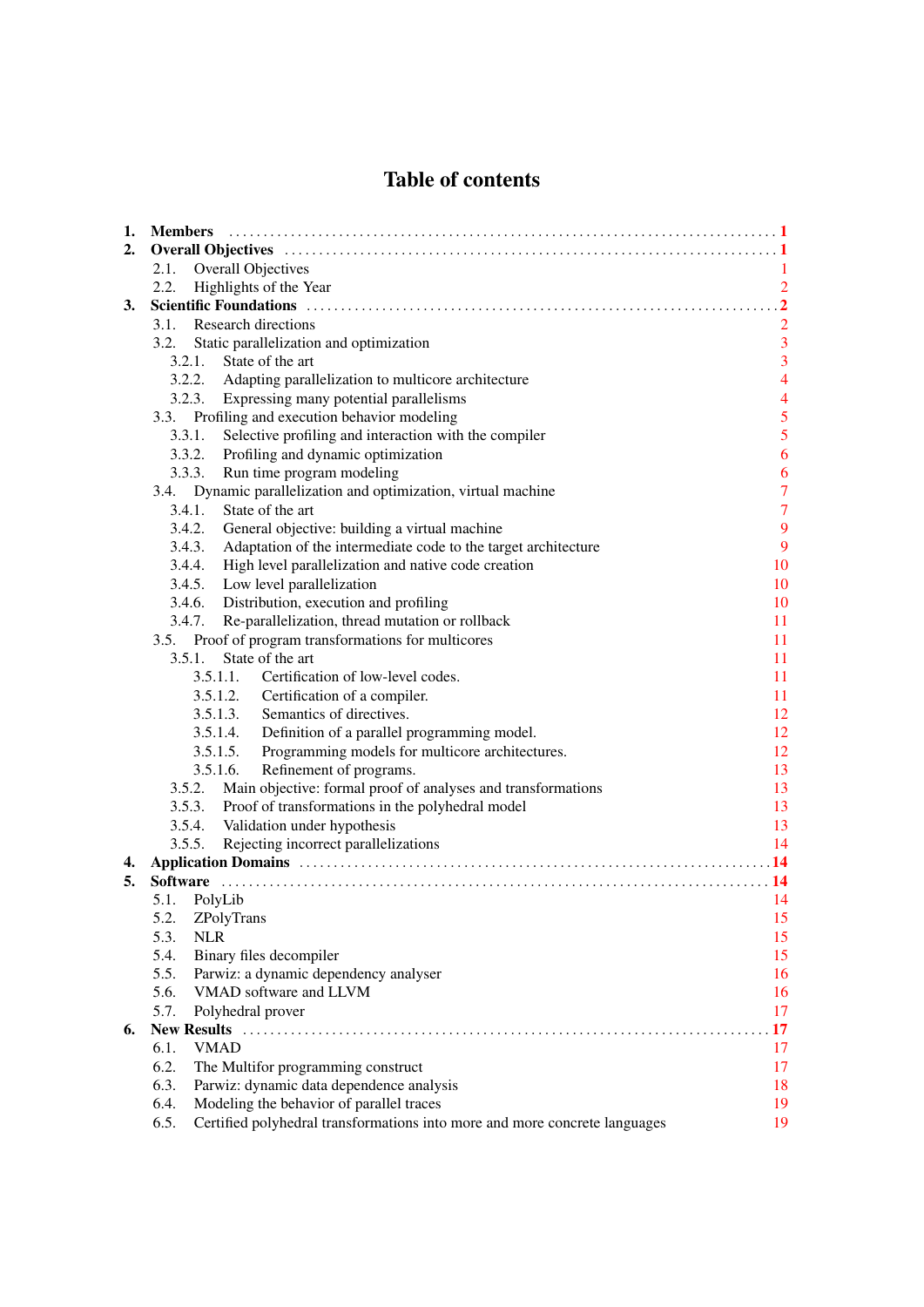|    |                     |                                                | 20 |
|----|---------------------|------------------------------------------------|----|
|    | 7.1.                | <b>National Initiatives</b>                    | 21 |
|    |                     | 7.2. International Initiatives                 | 21 |
|    |                     | 7.2.1. Inria Associate Teams                   | 21 |
|    |                     | 7.2.2. Participation In International Programs | 21 |
|    |                     | 7.3. International Research Visitors           | 21 |
|    | 7.3.1.              | Visits of International Scientists             | 21 |
|    |                     | 7.3.2. Visits to International Teams           | 22 |
| 8. |                     |                                                | 22 |
|    | 8.1.                | Scientific Animation                           | 22 |
|    |                     | 8.2. Teaching - Supervision - Juries           | 22 |
|    |                     | 8.2.1. Teaching                                | 22 |
|    | 8.2.2.              | Supervision                                    | 23 |
|    | 8.2.3.              | Juries                                         | 23 |
| 9. | <b>Bibliography</b> |                                                | 24 |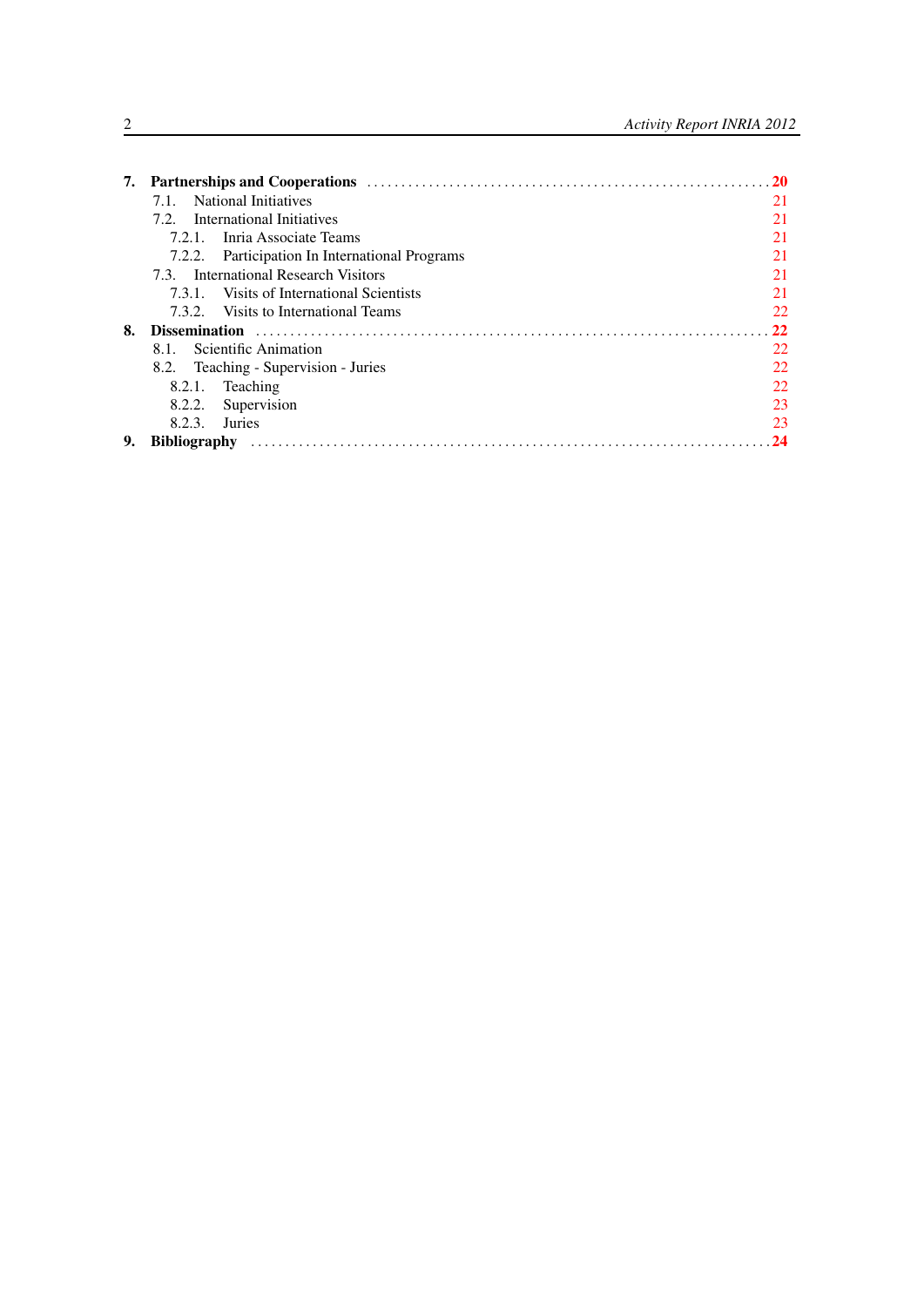# Team CAMUS

Keywords: Compiling, Embedded Systems, Hardware Accelerators, Proofs Of Programs, Formal Methods, Processors

*University of Strasbourg, Pôle API, Illkirch.*

*Creation of the Team:* July 01, 2009 .

# <span id="page-4-0"></span>1. Members

#### Faculty Members

Philippe Clauss [Team leader, Professor, Université de Strasbourg, HdR] Éric Violard [Associate Professor, Université de Strasbourg, HdR] Vincent Loechner [Associate Professor, Université de Strasbourg] Alain Ketterlin [Associate Professor, Université de Strasbourg] Julien Narboux [Associate Professor, Université de Strasbourg] Nicolas Magaud [Associate Professor, Université de Strasbourg]

#### External Collaborators

Alexandra Jimborean [Uppsala University, Sweden] Yosr Slama [Université El Manar, Tunis, Tunisia] Matthieu Kuhn [Université de Strasbourg] Stéphane Genaud [Université de Strasbourg]

#### PhD Students

Alexandra Jimborean [Université de Strasbourg] Jean-François Dollinger [Université de Strasbourg] Aravind Sukumaran-Rajam [Université de Strasbourg] Imèn Fassi [Université El Manar, Tunis, Tunisia]

# <span id="page-4-1"></span>2. Overall Objectives

# 2.1. Overall Objectives

<span id="page-4-2"></span>The CAMUS team is focusing on developping, adapting and extending automatic parallelizing and optimizing techniques, as well as proof and certification methods, for the efficient use of current and future multicore processors.

The team's research activities are organized into five main issues that are closely related to reach the following objectives: performance, correction and productivity. These issues are: static parallelization and optimization of programs (where all statically detected parallelisms are expressed as well as all "hypothetical" parallelisms which would be eventually taken advantage of at runtime), profiling and execution behavior modeling (where expressive representation models of the program execution behavior will be used as engines for dynamic parallelizing processes), dynamic parallelization and optimization of programs (such transformation processes running inside a virtual machine), object-oriented programming and compiling for multicores (where object parallelism, expressed or detected, has to result in efficient runs), and finally program transformations proof (where the correction of many static and dynamic program transformations has to be ensured).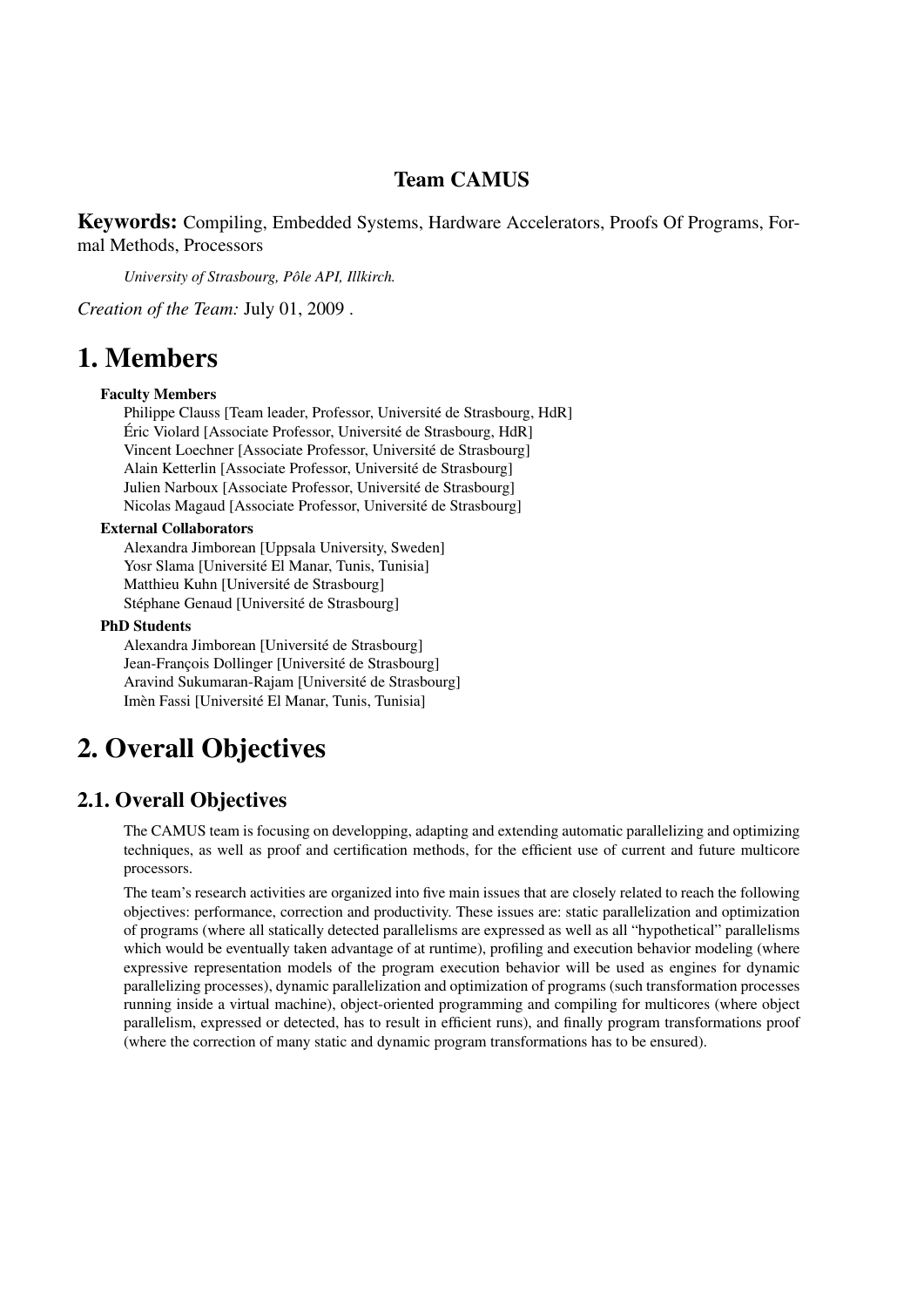# 2.2. Highlights of the Year

- <span id="page-5-0"></span>• CAMUS takes part of the Laboratory of Excellence (LabEx) IRMIA (Institut de Recherche en Mathématiques, ses Interactions et Applications) whose proposal has been accepted by the french government.
- Alexandra Jimborean defended her PhD thesis September the 14th at the University of Strasbourg. She presented the first version of the dynamic and speculative code parallelizer VMAD (Virtual Machine for Advanced Dynamic analysis & transformation). Her jury was composed bu Albert Cohen (reviewer), Senior researcher at Inria, André Seznec (reviewer), Senior researcher at Inria, John Cavazos (reviewer), Professor at the University of Delaware, USA, François Bodin (examiner), Professor at the University of Rennes, Jean Christophe Beyler, HPC Software Engineer at Intel (examiner), Philippe Clauss and Vincent Loechner, advisors.
- Alain Ketterlin and Philippe Clauss published a paper on data dependence profiling at the The 45th Annual IEEE/ACM International Symposium on Microarchitecture [\[18\]](#page-28-0).

# <span id="page-5-1"></span>3. Scientific Foundations

# 3.1. Research directions

<span id="page-5-2"></span>The various objectives we are expecting to reach are directly related to the search of adequacy between the sofware and the new multicore processors evolution. They also correspond to the main research directions suggested by Hall, Padua and Pingali in [\[43\]](#page-30-0). Performance, correction and productivity must be the users' perceived effects. They will be the consequences of research works dealing with the following issues:

- Issue 1: Static parallelization and optimization
- Issue 2: Profiling and execution behavior modeling
- Issue 3: Dynamic program parallelization and optimization, virtual machine
- Issue 4: Object-oriented programming and compiling for multicores
- Issue 5: Proof of program transformations for multicores

Efficient and correct applications development for multicore processors needs stepping in every application development phase, from the initial conception to the final run.

Upstream, all potential parallelism of the application has to be exhibited. Here static analysis and transformation approaches (issue 1) must be processed, resulting in a *multi-parallel* intermediate code advising the running virtual machine about all the parallelism that can be taken advantage of. However the compiler does not have much knowledge about the execution environment. It obviously knows the instruction set, it can be aware of the number of available cores, but it does not know the effective available resources at any time during the execution (memory, number of free cores, etc.).

That is the reason why a "virtual machine" mechanism will have to adapt the application to the resources (issue 3). Moreover the compiler will be able to take advantage only of a part of the parallelism induced by the application. Indeed some program information (variables values, accessed memory adresses, etc.) being available only at runtime, another part of the available parallelism will have to be generated on-the-fly during the execution, here also, thanks to a dynamic mechanism.

This on-the-fly parallelism extraction will be performed using speculative behavior models (issue 2), such models allowing to generate speculative parallel code (issue 3). Between our behavior modeling objectives, we can add the behavior monitoring, or profiling, of a program version. Indeed current and future architectures complexity avoids assuming an optimal behavior regarding a given program version. A monitoring process will allow to select on-the-fly the best parallelization.

These different parallelizing steps are schematized on figure [1.](#page-6-2)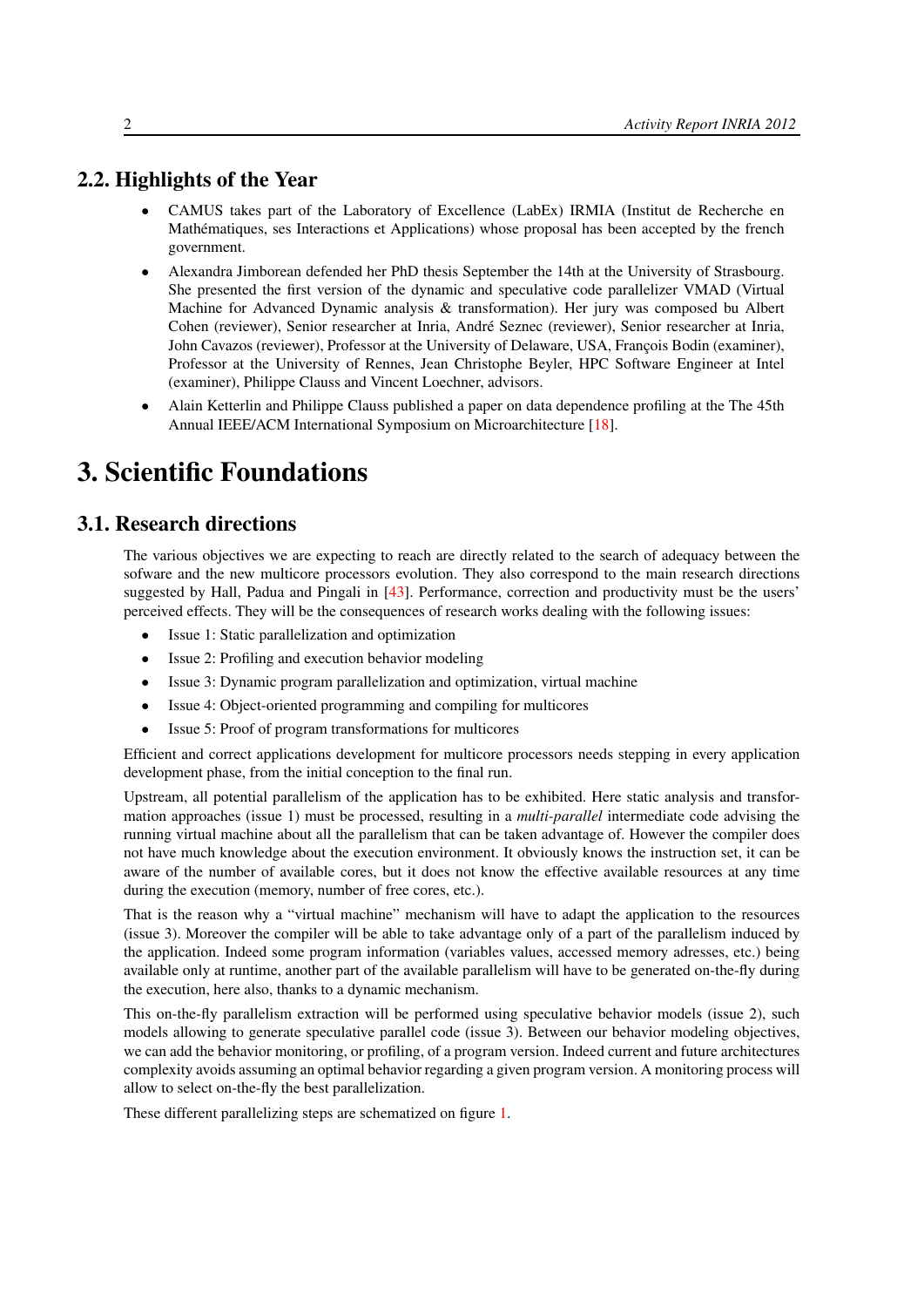<span id="page-6-2"></span>

*Figure 1. Automatic parallelizing steps for multicore architectures*

The more and more widespread usage of object-oriented approaches and languages emphasizes the need for specific multicore programming tools. The object and method formalism implies specific execution schemes that translate in the final binary by quite distant elementary schemes. Hence the execution behavior control is far more difficult. Analysis and optimization, either static or dynamic, must take into account from the outset this distortion between object-oriented specification and final binary code: how can object or method parallelization be translated (issue 4).

Our project lies on the conception of a production chain for efficient execution of an application on a multicore architecture. Each link of this chain has to be formally verified in order to ensure correction as well as efficiency. More precisely, it has to be ensured that the compiler produces a correct intermediate code, and that the virtual machine actually performs the parallel execution semantically equivalent to the source code: every transformation applied to the application, either statically by the compiler or dynamically by the virtual machine, must preserve the initial semantics. They must be proved formally (issue 5).

In the following, those different issues are detailed while forming our global and long term vision of what has to be done.

# 3.2. Static parallelization and optimization

<span id="page-6-0"></span>Participants: Vincent Loechner, Philippe Clauss, Éric Violard, Alexandra Jimborean.

Static optimizations, from source code at compile time, benefit from two decades of research in automatic parallelization: many works address the parallelization of loop nests accessing multi-dimensional arrays, and these works are now mature enough to generate efficient parallel code  $[26]$ . Low-level optimizations, in the assembly code generated by the compiler, have also been extensively dealt for single-core and require few adaptations to support multicore architectures. Concerning multicore specific parallelization, we propose to explore two research directions to take full advantage of these architectures. They are described below.

# *3.2.1. State of the art*

<span id="page-6-1"></span>Upstream, an easy interprocedural dependence analysis allows to handle complete programs (but recursivity: recursive functions must be transformed into iterative functions). Concerning iterative control we will use the polyhedral model, a formalism developped these last two decades, which allows to represent the execution of a loop nest by scanning a polytope.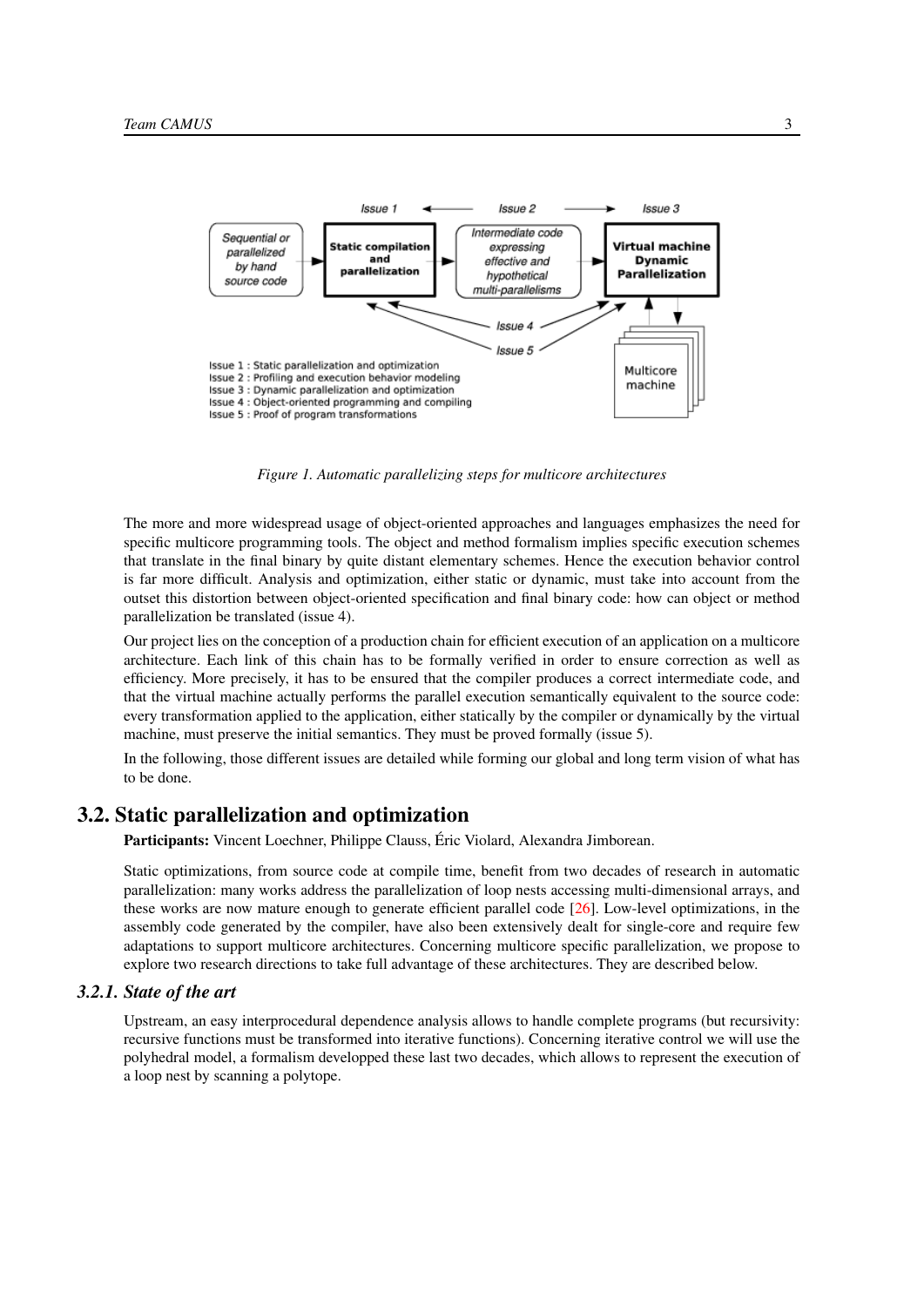When compiling an application, if it contains loop nests with affine bounds accessing scalars or arrays accessed using affine functions, the polyhedral model allows to:

- compute the dependence graph, which describes the order in which the dependent instructions must be executed [\[34\]](#page-30-1);
- generate a schedule, which extracts some parallelism from the dependence graph  $[35]$ ,  $[36]$ ;
- generate an allocation, which assigns a processor (or a core) to a set of iterations of the loop nest to be scanned.

This last allocation step needs a thorough knowledge of the target architecture, as many crucial choices will result in performance hazards: for example, the volume and flow of inter-processor communications and synchronization; the data locality and the effects of the TLB (Translation Lookaside Buffer) and the various cache levels and distributions; or the register allocation optimizations. There are many techniques to control these parameters, and each architecture needs specific choices, of a valid schedule, of a parallel loop iterations distribution (bloc-, cyclic-, or tiled), of a loop-unrolling factor, as well as a memory data layout and a prefetch strategy (when available). They require powerful mathematical tools, such as counting the number of integer points contained in a parametric polytope.

Our own contributions in this area are significant. Concerning schedule and data placement, we proposed new advances in minimizing the number of communications for parallel architectures [\[54\]](#page-31-0) and in cache access optimizations [\[53\]](#page-31-1) [\[8\]](#page-27-1). We also proposed essential advances in parametric polytope manipulation [\[9\]](#page-27-2), [\[5\]](#page-27-3), developped the first algorithm to count integer points in a parametric polytope as an Ehrhart polynomial [\[3\]](#page-27-4), and proposed successive improvements of this algorithm [\[10\]](#page-28-1) [\[65\]](#page-32-0). We implemented these results in the free software *PolyLib*, utilized by many researchers around the world.

#### *3.2.2. Adapting parallelization to multicore architecture*

<span id="page-7-0"></span>The first research direction to be explored is multicore specific efficient optimizations. Indeed, multicore architectures need specific optimizations, or we will get underlinear accelerations, or even decelerations. Multicore architectures may have the following properties: specific memory hierarchy, with distributed lowlevel cache and (possibly semi-) shared high level caches; software-controlled memory hierarchies (memory hints, local stores or scratchpads for example); optimized access to contiguous memory addresses or to separate memory banks; SIMD or vectorial execution in groups of cores, and synchronous execution; higher register allocation pressure when several threads use the same hardware (as in GPGPUs for example); etc.

A schedule and an allocation must be chosen wisely in order to obtain good performances. On NVIDIA GPG-PUs, using the CUDA language, Baskaran et al. [\[25\]](#page-29-1) obtained interesting results that have been implemented in their PLuTo compiler framework. However, they are based on many empirical and imprecise techniques, and require simulations to fine-tune the optimizations: they can be improved. Memory hierarchy efficient control is a cornerstone of tomorrow's multicore architectures performance. Compiler-optimizers have to evolve to meet this requirement.

Simulation and (partial-) profiling may however remain necessary in some cases, when static analysis reaches its intrinsic limits: when the execution of a program depends on dynamic parameters, when it uses complex pointer arithmetic, or when it performs indirect array accesses for example (as is often the case in *while* loops, out of the scope of the classical polyhedral model). In these cases, the compiler should rely on the profiler, and generate a code that interacts with the dynamic optimizer. This is the link with issues 2 and 3 of this research project.

# *3.2.3. Expressing many potential parallelisms*

<span id="page-7-1"></span>The dynamic optimizer (issue 3) must be able to exploit various parallel codes to compare them and the best one to choose, possibly swapping from a code to another during execution. The compiler must therefore generate different potentially efficient versions of a code, depending on fixed parameters such as the schedule or the data layout, and dynamic parameters such as the tile size or the unrolling factor.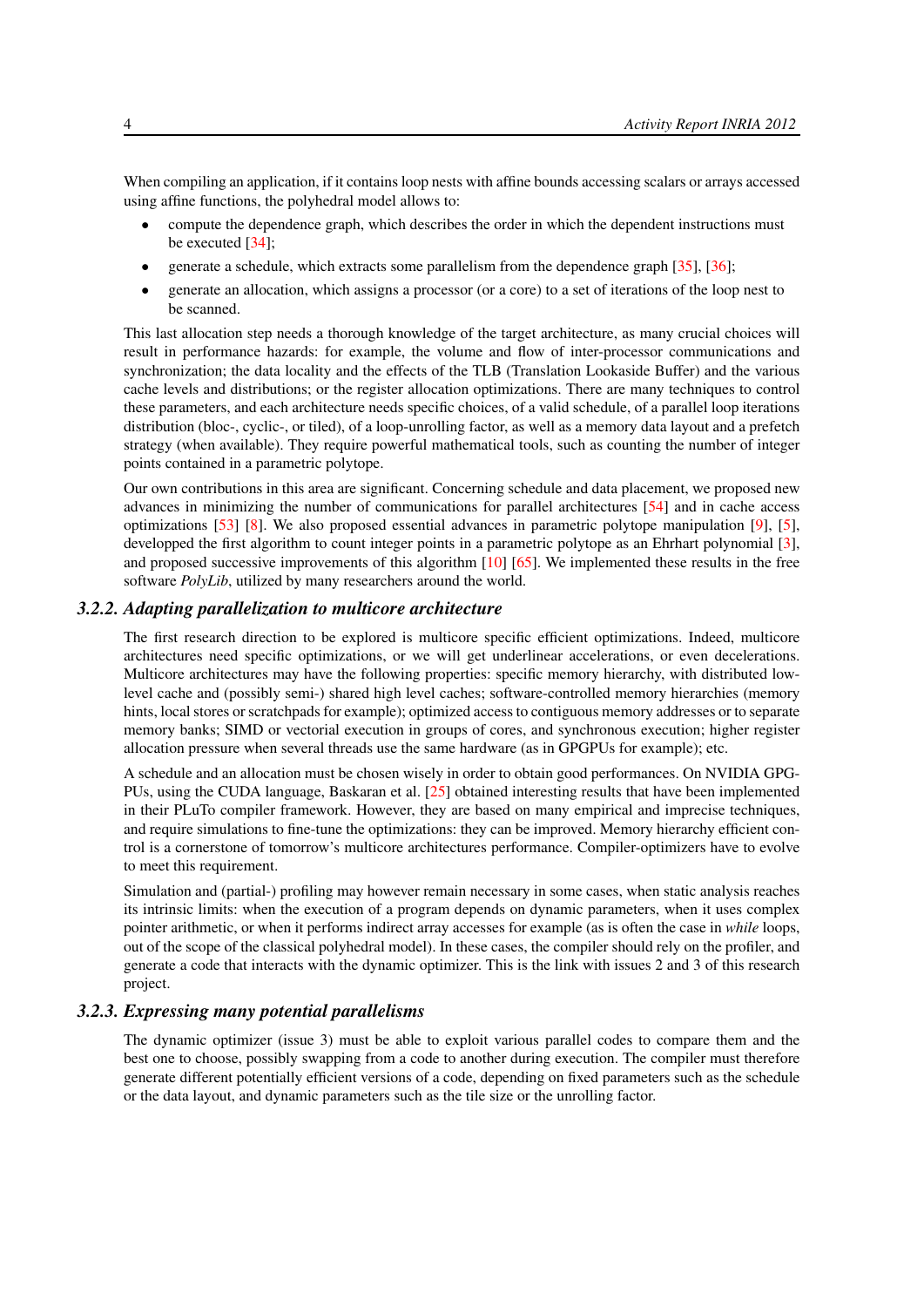The compiler then generates many variants of *effective* parallelism, formally proved by the static analyzer. It may also generate variants of code that have not been formally validated, due to the analyzer limits, and that have to be checked during execution by the dynamic optimizer: *hypothetical* parallelism. Hypothetical parallelism could be expressed as a piece of code, valid under certain conditions. Effective and hypothetical parallelisms are called *potential parallelism*. The variants of potential parallelism will be expressed in an intermediate language that has to be discovered.

Using compiler directives is an interesting way to define this intermediate language. Among the usual directives, we distinguish schedule directives for shared memory architectures (such as the OpenMP <sup>1</sup> *parallel* directive), and placement directives for distributed memory architectures (for example the HPF<sup>2</sup> *ALIGN* directive). These two types of directives are conjointly necessary to take full profit of multicore architectures. However, we have to study their complementarity and solve the interdependence or conflict that may arise between them. Moreover, new directives should allow to control data transfers between different levels of the memory hierarchy.

We are convinced that the definition of such a language is required in the next advances in compilation for multicore architectures, and there does not exist such an ambitious project to our knowledge. The OpenCL project <sup>3</sup>, presented as an general-purpose and efficient multicore programming environment, is too low-level to be exploitable. We propose to define a new high level language based on compilation directives, that could be used by the skilled programmer or automatically generated by a compiler-optimizer (like OpenMP, recently integrated in the *gcc* compiler suite).

# 3.3. Profiling and execution behavior modeling

<span id="page-8-0"></span>Participants: Alain Ketterlin, Philippe Clauss, Aravind Sukumaran-Rajam.

The increasing complexity of programs and hardware architectures makes it ever harder to characterize beforehand a given program's run time behavior. The sophistication of current compilers and the variety of transformations they are able to apply cannot hide their intrinsic limitations. As new abstractions like transactional memories appear, the dynamic behavior of a program strongly conditions its observed performance. All these reasons explain why empirical studies of sequential and parallel program executions have been considered increasingly relevant. Such studies aim at characterizing various facets of one or several program runs, *e.g.*, memory behavior, execution phases, etc. In some cases, such studies characterize more the compiler than the program itself. These works are of tremendous importance to highlight all aspects that escape static analysis, even though their results may have a narrow scope, due to the possible incompleteness of their input data sets.

#### *3.3.1. Selective profiling and interaction with the compiler*

<span id="page-8-1"></span>In its simplest form, studying a given program's run time behavior consists in collecting and aggregating statistics, *e.g.*, counting how many times routines or basic blocks are executed, or counting the number of cache misses during a certain portion of the execution. In some cases, data can be collected about more abstract events, like the garbage-collector frequency or the number and sizes of sent and received messages. Such measures are relatively easy to obtain, are frequently used to quantify the benefits of some optimization, and may suggest some way to improve performance. These techniques are now well-known, but mostly for sequential programs.

These global studies have often been complemented by local, targeted techniques focused on some program portions, *e.g.*, where static techniques remain inconclusive for some fixed duration. These usages of profiling are usually strongly related to the optimization they complement, and are set up either by the compiler or by the execution environment. Their results may be used immediately at run time, in which case they are considered a form of run time optimization [\[1\]](#page-27-5). They can also be used offline to provide hints to a subsequent compilation cycle, in which case they constitute a form of profile-guided compilation, a strategy that is common in general purpose compilers.

<sup>1</sup> <http://www.openmp.org>

<sup>&</sup>lt;sup>2</sup><http://hpff.rice.edu>

<sup>3</sup> <http://www.khronos.org/opencl>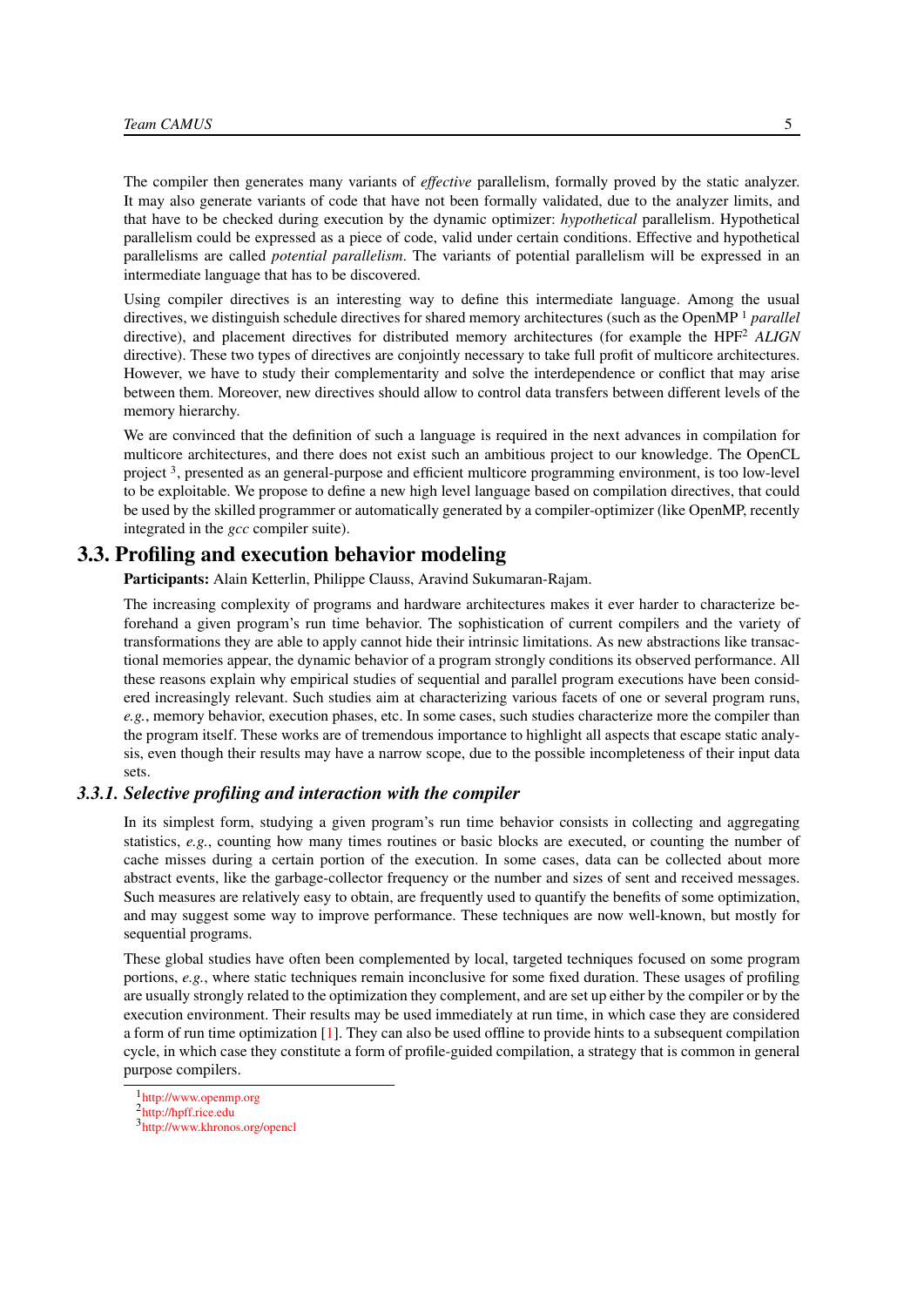For instance, in the context where a set of possible parallelizations have been provided by the compiler (see issue 1), a profiling component can easily be made responsible for testing some relevant condition at run time (*e.g.*, that depends on input data) and for selecting the best between various versions of the code. Beyond such simple tasks, we expect that profiling will, at the beginning of the execution, have enough resources to conduct more elaborate analyzes. We believe that combining an "open" static analysis with an integrated profiling component is a promising approach, first because it may relieve the programmer of a large part of the tedious task of implementing the distribution of computations, and second to free the compiler of the obligation to choose between several optimizations in the absence of enough relevant data. The main open question here is to define precisely the respective roles of the compiler and the profiler, and also the amount and nature of information the former can transmit to the latter.

#### *3.3.2. Profiling and dynamic optimization*

<span id="page-9-0"></span>In the context of dynamic optimization, that is, when the compiler's abilities have been exhausted, a profiler can still do useful work, provided some additional capabilities [\[1\]](#page-27-5). If it is able to instrument the code the way, *e.g.*, a PIN-tool does [\[55\]](#page-31-2), it has access to the whole program, including libraries (or, for example, the code of a low-level library called from a scripting language). This means that it has access to portions of the program that were not under the compiler's control. The profiler can then perform dynamic inter-procedural analyzes, for instance to compute dependencies to detect parallelism that wasn't apparent at compile time because of a function call in the body of a loop. More generally, if the profiler is able to reconstruct at run time some representation of the whole program, as in [\[74\]](#page-33-0) for example, it is possible to let it search for any construct that can be optimized and/or parallelized in the context of the current execution. Several virtual machines, *e.g.*, for Java or Microsoft CLR, have opened this way of optimizing programs, probably because virtual machines need to maintain an intermediate, structured representation of the running program.

The possibility of running programs on architectures that include a large number of computing cores has given rise to new abstractions [\[72\]](#page-33-1), [\[46\]](#page-30-4), [\[29\]](#page-29-2). Transactional memories, for instance, aim at simplifying the management of conflicting concurrent accesses to a shared memory, a notoriously difficult problem [\[48\]](#page-31-3). However, the performance of a transaction-based application heavily depends on its dynamic behavior, and too many conflicting accesses and rollbacks, severely affect performance. We bet that the need for multicore specific programming tools will lead to other abstractions based on speculative execution. Because of the very nature of speculation, all these abstractions will require run time evaluation, and maybe correction, to avoid pathological cases. The profiler has a central role here, because it can be made responsible for diagnosing inefficient use of speculative execution, and for taking corrective action, which means that it has to be integrated to the execution environment. We also think that the large scope and almost infinite potential uses of a profiling component may well suggest new parallel program abstractions, specially targeted at run time evaluation and adaptation.

#### *3.3.3. Run time program modeling*

<span id="page-9-1"></span>When profiling goes beyond simple aggregation of counts, it can, for example, sample a program's behavior and split its execution into phases. These phases may help target a subsequent evaluation on a new architecture [\[66\]](#page-32-1). When profiling instruments the whole program to obtain a trace, *e.g.*, of memory accesses, it is possible to use this trace for:

- simulation, *e.g.*, by varying the parameters of the memory hierarchy,
- for modeling, *e.g.*, to reconstruct some specific model of the program [\[74\]](#page-33-0), or to extract dynamic dependencies that help identifying parallel sections [\[62\]](#page-32-2).

Handling such large execution traces, and especially compressing them, is a research topic by itself [\[30\]](#page-29-3), [\[57\]](#page-31-4). Our contribution to this topic [\[7\]](#page-27-6) is unusual in that the result of compression is a sequence of loop nests where memory accesses and loop bounds are affine functions of the enclosing loop indices. Modeling a trace this way leads to slightly better average compression rates compared to other, less expressive techniques. But more importantly, it has the advantage to provide a result in symbolic form, and this result can be further analyzed with techniques usually restricted to the static analysis of source code. We plan to apply, in the short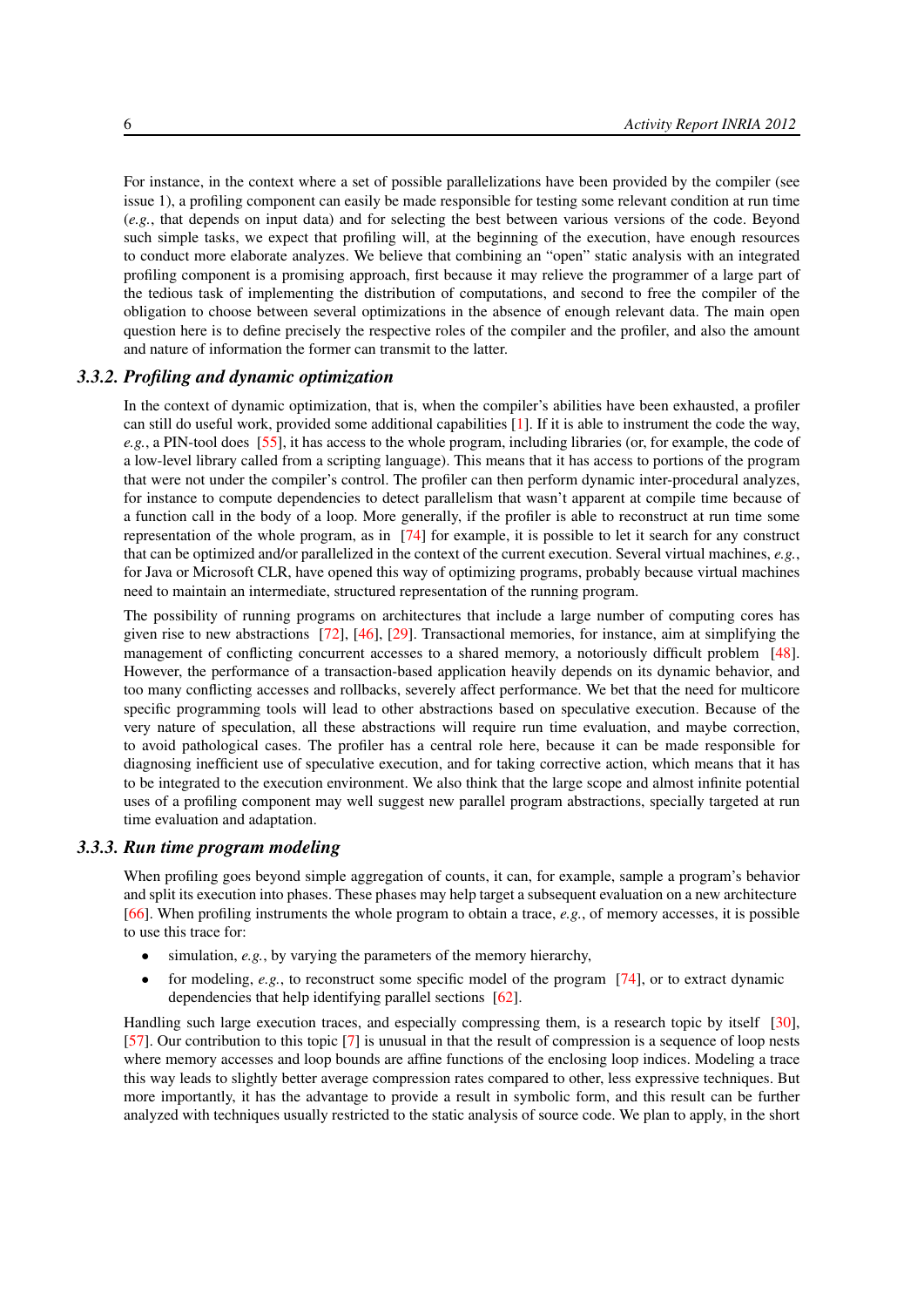term, similar techniques to the modeling of dynamic dependencies, so as to be able to automatically extract parallelism from program traces.

This kind of analysis is representative of a new kind of tools than could be named "parallelization assistants" [\[52\]](#page-31-5), [\[62\]](#page-32-2). Properties that can't be detected by the compiler but that appear to hold in one or several executions of a program can be submitted to the programmer, maybe along a suitable reformulation of its program using some class of abstraction, *e.g.*, compiler directives. The goal is to provide help and guidance in adapting source code, in the same way a classical profiling tool helps pinpoint performance bottlenecks. Control and data dependencies are fundamental to such a tool. An execution trace provides an observed reality; for example a trace of memory addresses. If the observed dynamic dependencies provide a set of constraints, they also suggest a complete family of potential correct executions, be they parallel or sequential, and all these executions are equivalent to the reference execution. Being able to handle large traces, and representing them in some manageable way, means being able to highlight medium to large grain parallelism, which is especially interesting on multicore architectures and often difficult for compilers to discover, for example because of the use of pointers and the difficulty of eliminating potential aliasing. This can be seen as a machine learning problem, where the goal is to recover a hidden structure from a large sequence of events. This general problem has various incarnations, depending on how much the learner knows about the original program, on the kind of data obtained by profiling, on the class of structures sought, and on the objectives of the analysis. We are convinced that such studies will enrich our understanding of the behavior of programs, and of the programming concepts that are really useful. It will also lead to useful tools, and will open up new directions for dynamic optimization.

## 3.4. Dynamic parallelization and optimization, virtual machine

<span id="page-10-0"></span>Participants: Alexandra Jimborean, Philippe Clauss, Alain Ketterlin, Aravind Sukumaran-Rajam, Vincent Loechner.

This link in the programming chain has become essential with the advent of the new multicore architectures. Still being considered as secondary with mono-core architectures, dynamic analysis and optimization are now one of the keys for controling those new mechanisms complexity. From now on, performed instructions are not only dedicated to the application functionalities, but also to its control and its transformation, and so in its own interest. Behaving like a computer virus, such a process should rather be qualified as a "vitamin". It perfectly knows the current characteristics of the execution environment and owns some qualitative information thanks to a behavior modeling process (issue 2). It appends a significant part of optimizing ability compared to a static compiler, while observing live resources availability evolution.

# *3.4.1. State of the art*

<span id="page-10-1"></span>*Dynamic* analysis and optimization, that is to say simultaneous to the program execution, have motivated a growing interest during the last decade, mainly because of the hardware architectures and applications growing complexity. Indeed, it has become more and more difficult to anticipate any program run simply from its source code, either because its control structures introduce some unknown objects before run (dynamic memory allocation, pointers, ...), or because the interaction between the target architecture and the program generates unpredictable behaviors. This is notably due to the appearance of more optimizing hardware units (prefetching units, speculative processing, code cache, branch prediction, etc.). With multicore architectures, this interest is growing even more. Works achieved in this area for mono-core processors have permitted to establish some classification of the so-called dynamic approaches, either based on the used methodologies or on the objectives.

The first objective for any dynamic approach is to extract some live information at runtime relying on a profiling process. This essential step is the main objective of issue 2 (see sub-section [3.3\)](#page-8-0).

Identifying some "hotspots" thanks to profiling is then used for performance improvement optimizations. Two main approaches can be distinguished: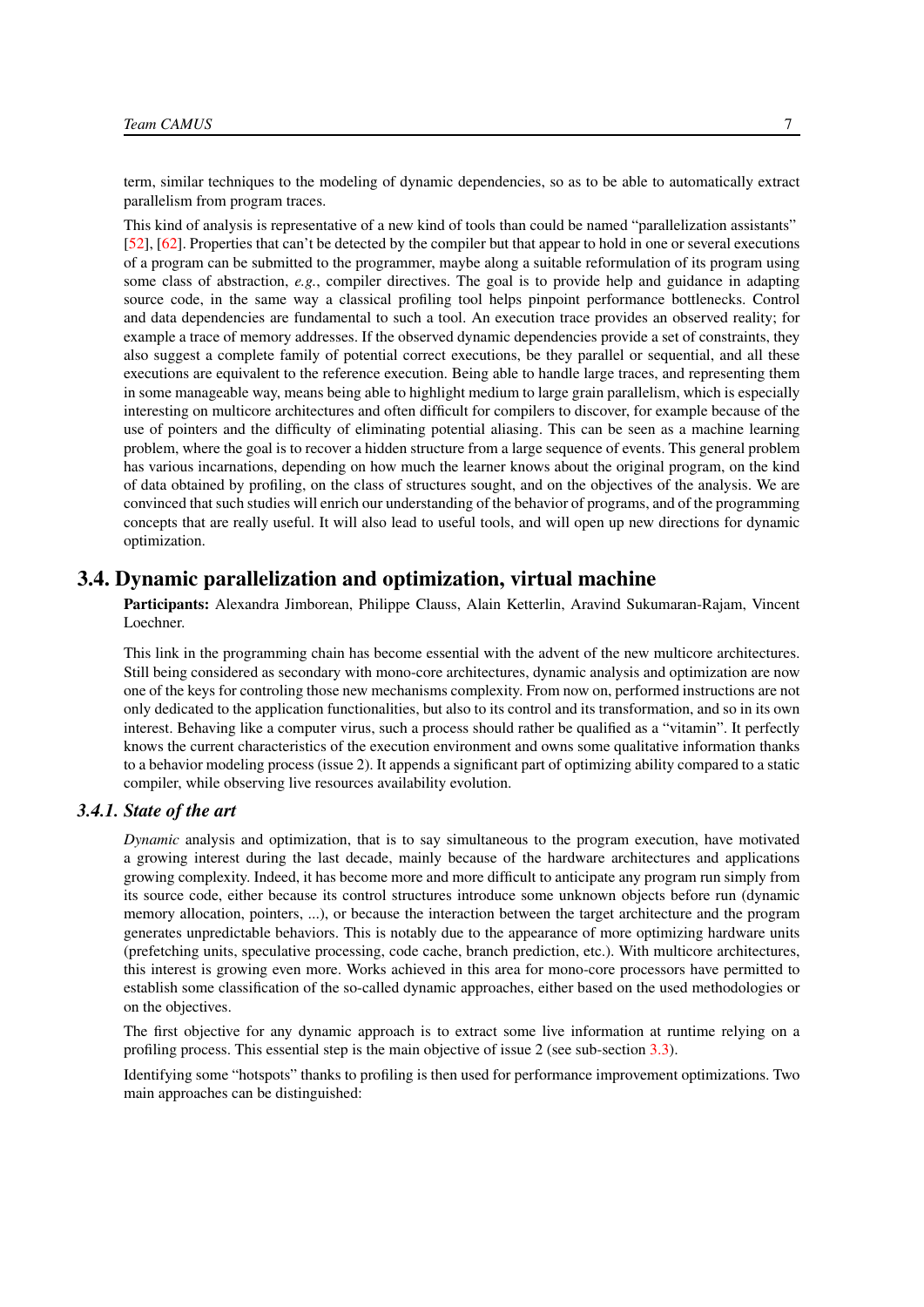- the *profile-guided* approach, where analysis and optimization of profile information are performed off-line, that is to say statically. A first run is only performed to extract information for driving a re-compilation. Related to this approach, *iterative compilation* consists in running a code that has been transformed following different optimization possibilities (nature and sequencing of the applied optimizations), and then in re-compiling the transformed code guided by the collected performance information, and so on until obtaining a "best" program version. In order to promote a rapid convergence towards a better solution, some heuristics or some machine learning mechanisms are used [\[21\]](#page-29-4), [\[61\]](#page-32-3), [\[60\]](#page-32-4). The main drawback of such approaches relates to the quality of the generated code which depends on the reference profiled execution, and more precisely on the used input data set, but also on the used hardware.
- the *on-the-fly* approach consists in performing all steps at each run (profiling, analysis and transformation). The main constraint of this approach is that the time overhead has to be widely compensated by the benefits it generates. Several works propose such approaches dedicated to specific optimizations. We personally successfully implemented a dynamic data prefetching system for the Itanium processor [\[1\]](#page-27-5).

Although all these works provided some efficient dynamic mechanisms, their adaptation to multicore architectures yields difficult issues, and even challenges them. It is indeed necessary to control interactions between simultaneous tasks, imposing an additional complexity level which can be fateful for a dynamic system, while becoming too costly in time and space.

Some dynamic parallelizing techniques have been proposed in the last years. They are mainly focusing on parallelizing loop-nests, as programs generally spend most of their execution time in iterative structures.

The LRPD test [\[64\]](#page-32-5) is certainly one of the foundation strategies. This method consists in speculatively parallelizing loops. Privatization and reduction transformations are applied to promote a successful application of the strategy. During execution, some tests are performed to verify the speculation validity. In case of invalid speculation, the targeted loop is re-executed sequentially. However, the application range is limited to loops accessing arrays; pointers cannot be handled. Moreover the method is not fully dynamic since an initial static analysis is needed.

In [\[33\]](#page-30-5), Cintra and Llanos present a speculative parallel execution mechanism for loops, where iteration chunks are executed in sliding windows of  $n$  threads. The loops are not transformed and the sequential schedule remains as a reference to define a total order on the speculative threads. In order to verify whether some dependencies are violated during the program run, all data structures qualified as speculative, that is to say those being accessed in read-write mode by the threads, are duplicated for each thread and tagged following those states: *not accessed, modified, exposed loaded* or *exposed loaded and later modified*. For example, a *read-after-write* dependency has been violated if a thread owns a data tagged as *exposed loaded* or *exposed loaded and modified*, and if a predecessor thread, following the sequential total order, owns the same data but tagged as *modified* or *exposed loaded and modified*, while this data has not yet been committed in main memory. Such an approach can be memory-costly as each shared data structure is duplicated. It can be tricky to adjust verification frequencies to minimize time overhead. Some other methods based on the same principle of verifying speculation relatively to the sequential schedule have been proposed recently as in [\[68\]](#page-32-6), where each iteration of a loop is decomposed into a prologue, a speculative body and an epilogue. The speculative bodies are performed in parallel and each body completion induces a verification. This approach seems to be only well suited for loops which bodies represent significant computation time.

Another recent work is the development of SPICE [\[63\]](#page-32-7) which is a speculative parallelizing system where an entire first run of a loop is initially observed. This observation serves in determining the values reached by some variables during the run. During a next run of the loop, several speculative threads are launched. They consider as initial values of some variables the values that have been observed at the previous run. If a thread reaches the starting value of another thread, it stops. Thus each thread performs a different portion of the loop. But if the loop behavior changes and if another thread starting value is never reached, the run goes on sequentially until completion.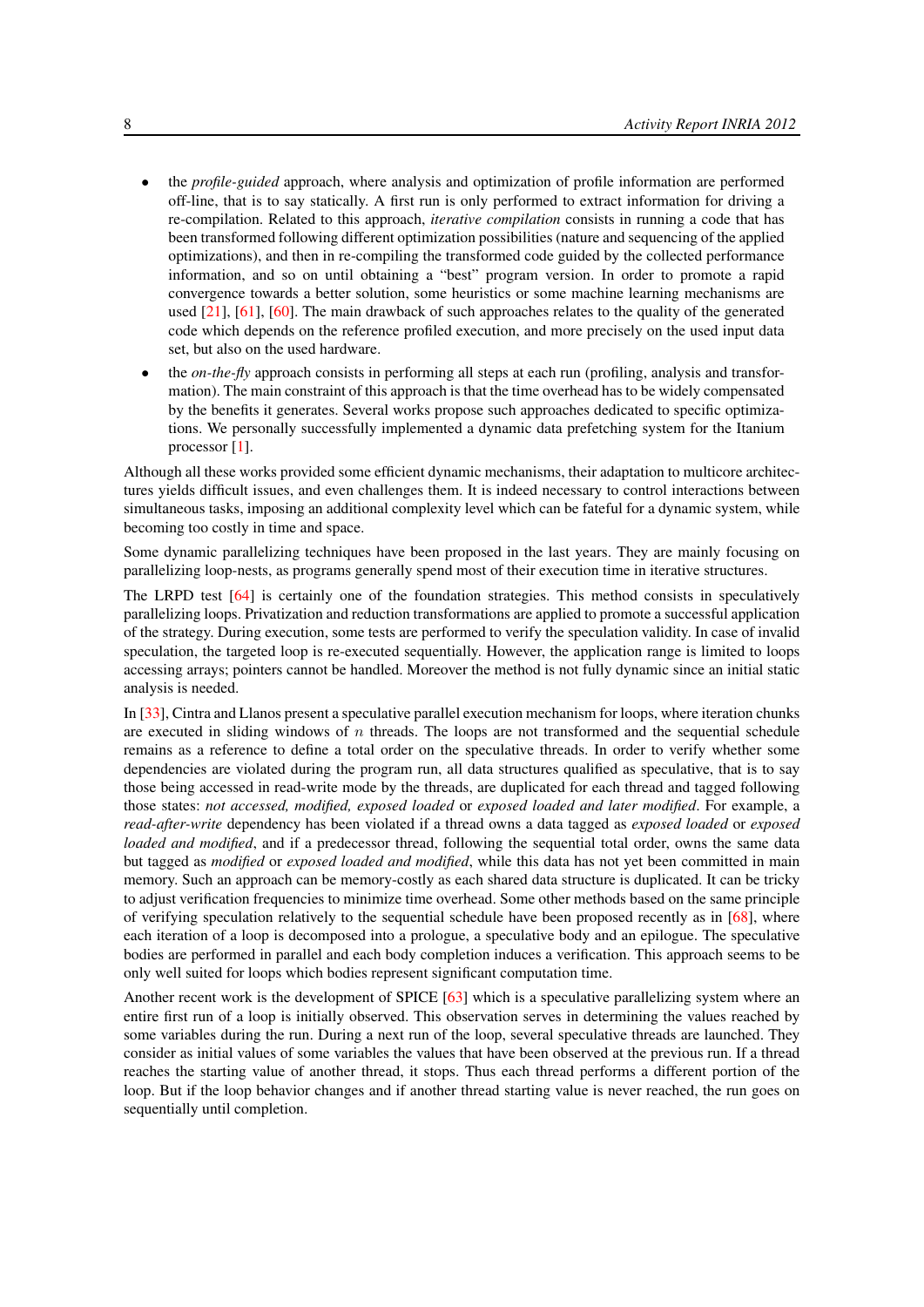The main limits of these propositions are:

- they do not alter the initial sequential schedule since always contiguous instruction blocks are speculatively parallelized;
- their underlying parallelism is out of control: the characteristics of the generated parallel schedule are completely unknown since they randomly depend on the program instructions, their dependencies and the target machine. If bad performance is encountered, no other parallelization solution can be proposed. Moreover, the effective instruction schedule occurring at program run can significantly vary from one run to another, hence leading to a confusing performance inconsistency.

A strategy that would uniquely be based on a transactional memory mechanism, with rollbacks in the case of data races, yields a totally uncontrolable parallelism where performance can not be ensured and not even strongly expected.

While being based on efficient prediction mechanisms, a better control over parallelization will permit to provide solutions that are well suited to a varying execution context and to parallelize portions of code that can be parallelized only in some particular context. It is indeed crucial to maximize the potential parallelism of the applications to take advantage of the forthcoming processors comprising several tens of cores.

#### *3.4.2. General objective: building a virtual machine*

<span id="page-12-0"></span>As it has already been mentioned, dynamic parallelization and optimization can take place inside a virtual machine. All the research objectives that are presented in the following are related to its construction.

Notice that the term of "virtual machine" is employed to group a set of dynamic analysis and optimization mechanisms taking as input a binary code, eventually enriched with specific instructions. We refer to a process virtual machine which main role is dynamic binary optimization from one instruction set to the same instruction set. The taxonomy given in [\[67\]](#page-32-8) includes this kind of virtual machine.

Notice that this virtual machine can run in parallel on the processor cores during the four initial phases (see figure [2\)](#page-13-3), but also simultaneously to the target application, either by sharing some cores with light processes, or by using cores that are useless for the target application. It will also support a transactional memory mechanism, if available. However the foreseen parallelizing strategies do not depend on such a mechanism since our speculative executions are supposed to be as reliable as possible thanks to efficient prediction models, and since they are supported by a specific and higher level rollback mechanism. Anyway if available, a transactional memory mechanism would allow to take advantage of "nearly perfect" prediction models.

The virtual machine takes as input an intermediate code expressing several kinds of parallelism on several code extracts. Those kinds of parallelism are either effective, that is to say that the corresponding parallel execution is obviously semantically correct, or hypothetical, that is to say that there is still some uncertainty on the parallelism correctness. In this case, this uncertainty will have to be resolved at run time. This intermediate "multi-parallel" code is generated by the static parallelization described subsection [3.2.](#page-6-0) It also contains generic descriptions of parallelizing or optimizing transformations which parameters will have to be instanciated by the virtual machine, thanks to its knowledge about the target architecture and the program run-time behavior.

#### *3.4.3. Adaptation of the intermediate code to the target architecture*

<span id="page-12-1"></span>The virtual machine first phase is to adapt this intermediate code to the target multicore architecture. It consists in answering the following questions:

- What is the suitable kind of parallelism?
- What is the suitable parallel task granularity?
- What is the suitable number of parallel tasks?
- Can we take advantage of a specialized instruction set for some operations?
- What are the parameter values for some parallelization or optimization?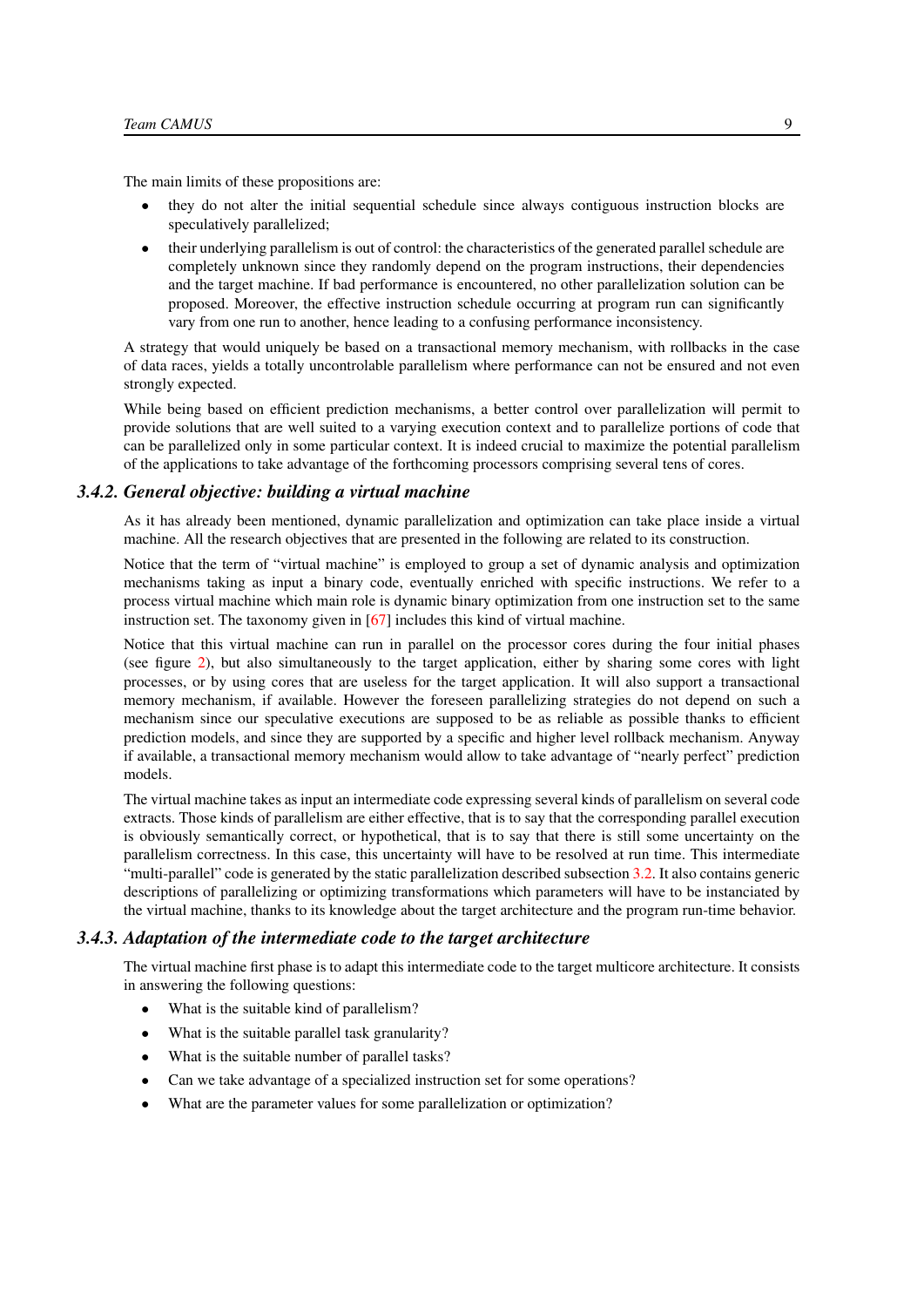<span id="page-13-3"></span>

*Figure 2. The virtual machine*

The multi-parallel intermediate code exhibits different parameters allowing to adapt some parallelizing and optimizing transformations to the target architecture. For example, a loop unrolling will be parametrized by the number of iterations to be unrolled. This number will depend, for example, on the number of available registers and the size of the instruction cache. A parallelizing transformation will depend on several possible parallel instruction schedules. One or several schedules will be selected, for example, depending on the kind of memory hierarchy and the cache sharing among cores.

Concerning hypothetical parallelism, this first phase will reduce the number of these propositions to solutions that are well suited to the target architecture. This phase also instruments the intermediate code in order to install the dynamic mechanisms related to profiling and speculative parallel execution.

### *3.4.4. High level parallelization and native code creation*

<span id="page-13-0"></span>From these target architecture related adaptations, a parallel intermediate code is generated. It contains instructions that are specific to the dynamic optimizing and parallelizing mechanisms, *i.e.*, instrumentation instructions to feed the profiling process as well as calls to speculative execution management procedures. A translation into native code executable by the target processor follows. This translation also allows to keep trace of the code extracts that have to be modified during the run.

#### *3.4.5. Low level parallelization*

<span id="page-13-1"></span>The binary version of the code exhibits new parallelism and optimization sources that are specific to the instruction set and to the target architecture capabilities. Moreover, some dynamic optimizations are dedicated to specific instructions, or instruction blocks, as for example the memory reads which time performances can be dynamically improved by data prefetching [\[1\]](#page-27-5). Thus the binary code can be transformed and instrumented as well.

## <span id="page-13-2"></span>*3.4.6. Distribution, execution and profiling*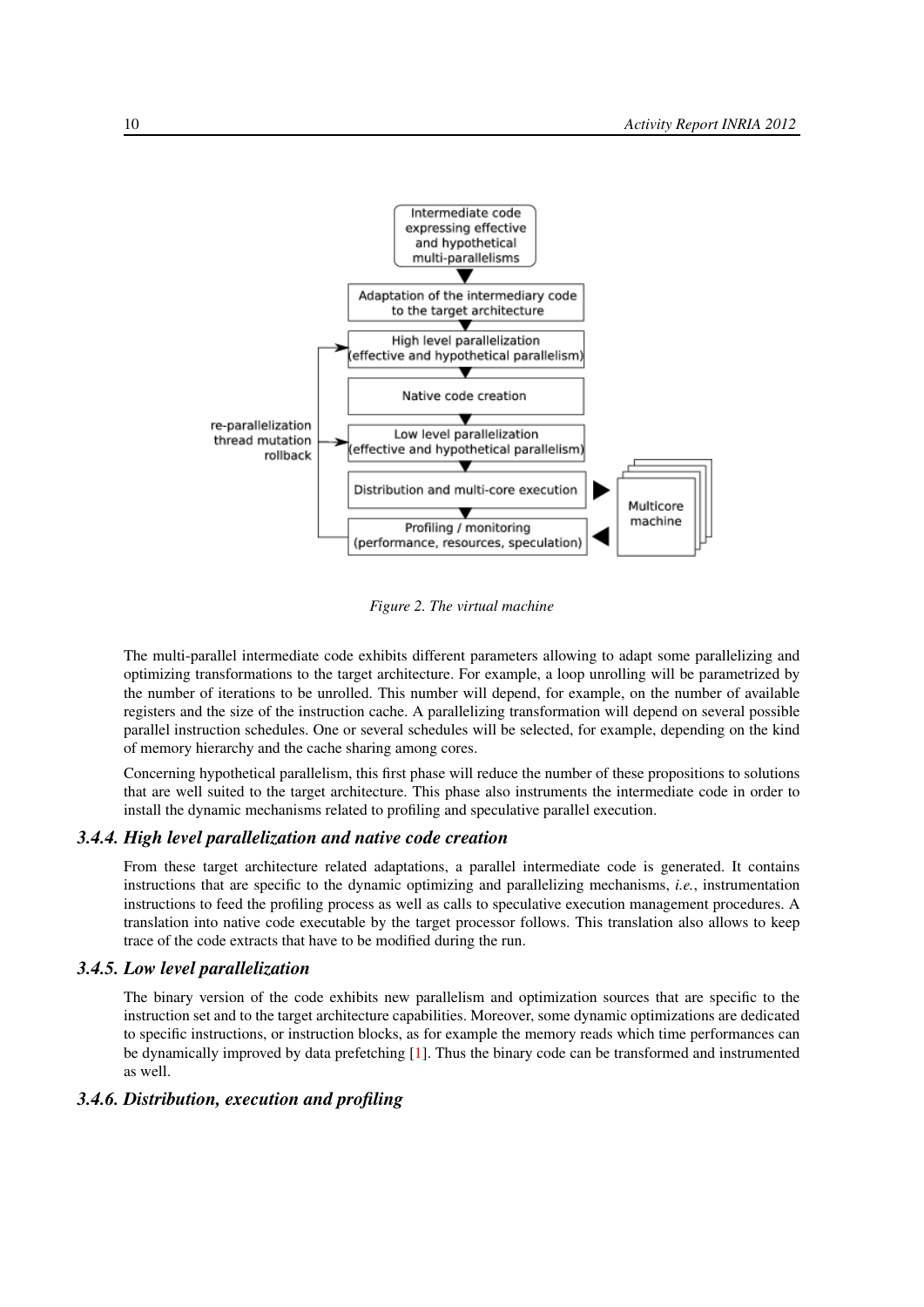The so built executable code is then distributed among the processor cores to be run. During the run, the instrumentation instructions feed the profiler with information for execution monitoring and for behavior models construction (see subsection [3.3\)](#page-8-0). An accurate knowledge of the binary code, thanks to the control of its generation, also permits at this step to dynamically control the insertion or deletion of some instrumentation instructions. Indeed it is important to manage execution monitoring through sampling based instrumentations in varying frequencies, following the changing behavior frequency (see in  $\lceil 1 \rceil$  and  $\lceil 73 \rceil$  a description of this kind of mechanism), as such instrumentations necessarily induce overheads that have to be minimized.

#### *3.4.7. Re-parallelization, thread mutation or rollback*

<span id="page-14-0"></span>Depending on the information collected from instrumentation, and depending on the built prediction models, the profiling phase causes a re-transformation of some code parts, thus causing the mutation of the concerned threads. Such re-transformation is done either on the binary code whether it consists in low level and small modifications, as for example the adjustement of a data prefetching distance, or on the intermediate code if it consists in a complete modification of the parallelizing strategy. For example, such a processing will follow the observation of a bad performance, or of a change in the computing resources availability, or will be caused by the completion of a dependency prediction model allowing the generation of a speculative parallelization. From such a speculative execution, a re-transformation can consist in rolling back to a sequential execution version when the considered hypothetical parallelism, and thus the associated prediction model, has been evaluated wrong.

# 3.5. Proof of program transformations for multicores

<span id="page-14-2"></span><span id="page-14-1"></span>Participants: Éric Violard, Julien Narboux, Nicolas Magaud, Vincent Loechner, Alexandra Jimborean.

# *3.5.1. State of the art*

#### *3.5.1.1. Certification of low-level codes.*

<span id="page-14-3"></span>Among the languages allowing to exploit the power of multicore architectures, some of them supply the programmer a library of functions that corresponds more or less to the features of the target architecture : for example, CUDA<sup>4</sup> for the architectures of type GPGPU and more recently the standard OpenCL<sup>5</sup> that offers a unifying programming interface allowing the use of most of the existing multicore architectures or a use of heterogeneous aggregate of such architectures. The main advantage of OpenCL is that it allows the programmer to write a code that is portable on a large set of architectures (in the same spirit as the MPI library for multi-processor architectures). However, at this low level, the programming model is very close to the executing model, the control of parallelism is explicit. Proof of program correctness has to take into account low-level mechanisms such as hardware interruptions or thread preemption, which is difficult.

In [\[38\]](#page-30-6), Feng *et al.* propose a logic inspired from the Hoare logic in order to certify such low-level programs with hardware interrupts and preempted threads. The authors specify this logic by using the meta-logic implemented in the Coq proof assistant [\[24\]](#page-29-5).

#### *3.5.1.2. Certification of a compiler.*

<span id="page-14-4"></span>The problem here is to prove that transformations or optimizations preserve the operational behaviour of the compiled programs.

Xavier Leroy in [\[27\]](#page-29-6), [\[50\]](#page-31-6) formalizes the analyses and optimizations performed by a C compiler: a big part of this compiler is written in the specification language of Coq and the executable (Caml) code of this compiler is obtained by automatic extraction from the specification.

Optimizing compilers are complex softwares, particularly in the case of multi-threaded programs. They apply some subtle code transformations. Therefore some errors in the compiler may occur and the compiler may produce incorrect executable codes. Work is to be done to remedy this problem. The technique of validation *a posteriori* [\[69\]](#page-32-9), [\[70\]](#page-32-10) is an interesting alternative to full verification of a compiler.

<sup>4</sup> [http://www.nvidia.com/object/cuda\\_what\\_is.html](http://www.nvidia.com/object/cuda_what_is.html)

<sup>5</sup> <http://www.khronos.org/opencl>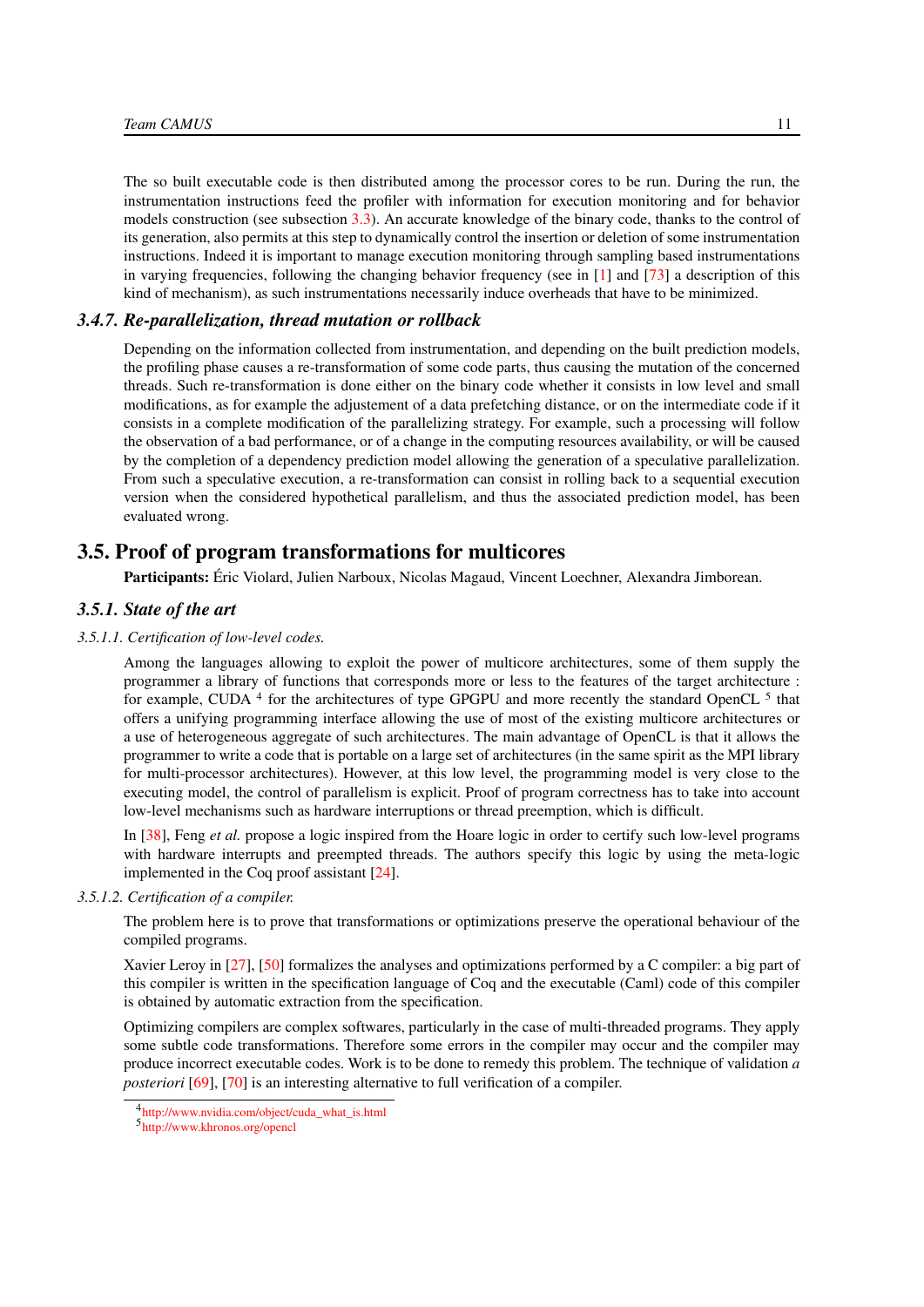#### *3.5.1.3. Semantics of directives.*

<span id="page-15-0"></span>As it was mentioned in subsection [3.2.3,](#page-7-1) the use of directives is an interesting approach to adapt languages to multicore architectures. It is a syntactic means to tackle the increasing need of enriching the operational semantics of programs.

Ideally, these directives are only comments: they do not alter the correction of programs and they are a good means to improve their performance. They allow the separation of concerns: *correction* and *efficiency*.

However, using directives in that sense and in the context of automatic parallelization, raises some questions: for example, assuming that directives are not mandatory, how to ensure that directives are really taken into account? How to know if a directive is better than another? What is the impact of a directive on performance?

In his thesis [\[40\]](#page-30-7), that was supervised by Éric Violard, Philippe Gerner addresses similar questionings and states a formal framework in which the semantics of compilation directives can be defined. In this framework, any directive is encoded into one equation which is added to an algebraic specification. The semantics of the directives can be precisely defined via an order relation (called relation of *preference*) on the models of this specification.

#### *3.5.1.4. Definition of a parallel programming model.*

<span id="page-15-1"></span>Classically, the good definition of a programming model is based on a semantic domain and on the definition of a "toy" language associated with a proof system, which allows to prove the correctness of the programs written in that language. Examples of such "toy" languages are CSP for control parallelism and  $\mathcal{L}$  [\[28\]](#page-29-7) for data parallelism. The proof systems associated with these two languages, are extensions of the Hoare logic.

We have done some significant works on the definition of data parallelism [\[11\]](#page-28-2). In particular, a crucial problem for the good definition of this programming model, is the semantics of the various syntactic constructs for data locality. We proposed a semantic domain which unifies two concepts: *alignment* (in a data-parallel language like HPF) and *shape* (in the data-parallel extensions of C).

We defined a "toy" language, called PEI, that is made of a small number of syntactic constructs. One of them, called *change of basis*, allows the programmer to exhibit parallelism in the same way as a placement or a scheduling directive [\[41\]](#page-30-8).

#### *3.5.1.5. Programming models for multicore architectures.*

<span id="page-15-2"></span>The multicore emergence questions the existing parallel programming models.

For example, with the programming model supported by OpenMP, it is difficult to master both correctness and efficiency of programs. Indeed, this model does not allow programmers to take optimal advantage of the memory hierarchy and some OpenMP directives may induce unpredictable performances or incorrect results.

Nowadays, some new programming models are experienced to help at designing both efficient and correct programs for multicores. Because memory is shared by the cores and its hierarchy has some distributed parts, some works aim at defining a hybrid model, between task parallelism and data parallelism. For example, languages like UPC (Unified Parallel C)  $<sup>6</sup>$  or Chapel  $<sup>7</sup>$  combine the advantages of several programming</sup></sup> paradigms.

In particular, the model of memory transactions (or transactional memory  $[47]$ ) retains much attention since it offers the programmer a simple operational semantics including a mutual exclusion mechanism which simplifies program design. However, much work remains to define the precise operational meaning of transactions and the interaction with the other languages features [\[56\]](#page-31-8). Moreover, this model leaves the compiler a lot of work to reach a safe and efficient execution on the target architecture. In particular, it is necessary to control the atomicity of transactions [\[39\]](#page-30-9) and to prove that code transformations preserve the operational semantics.

<sup>6</sup> <http://upc.gwu.edu>

<sup>7</sup> <http://chapel.cs.washington.edu>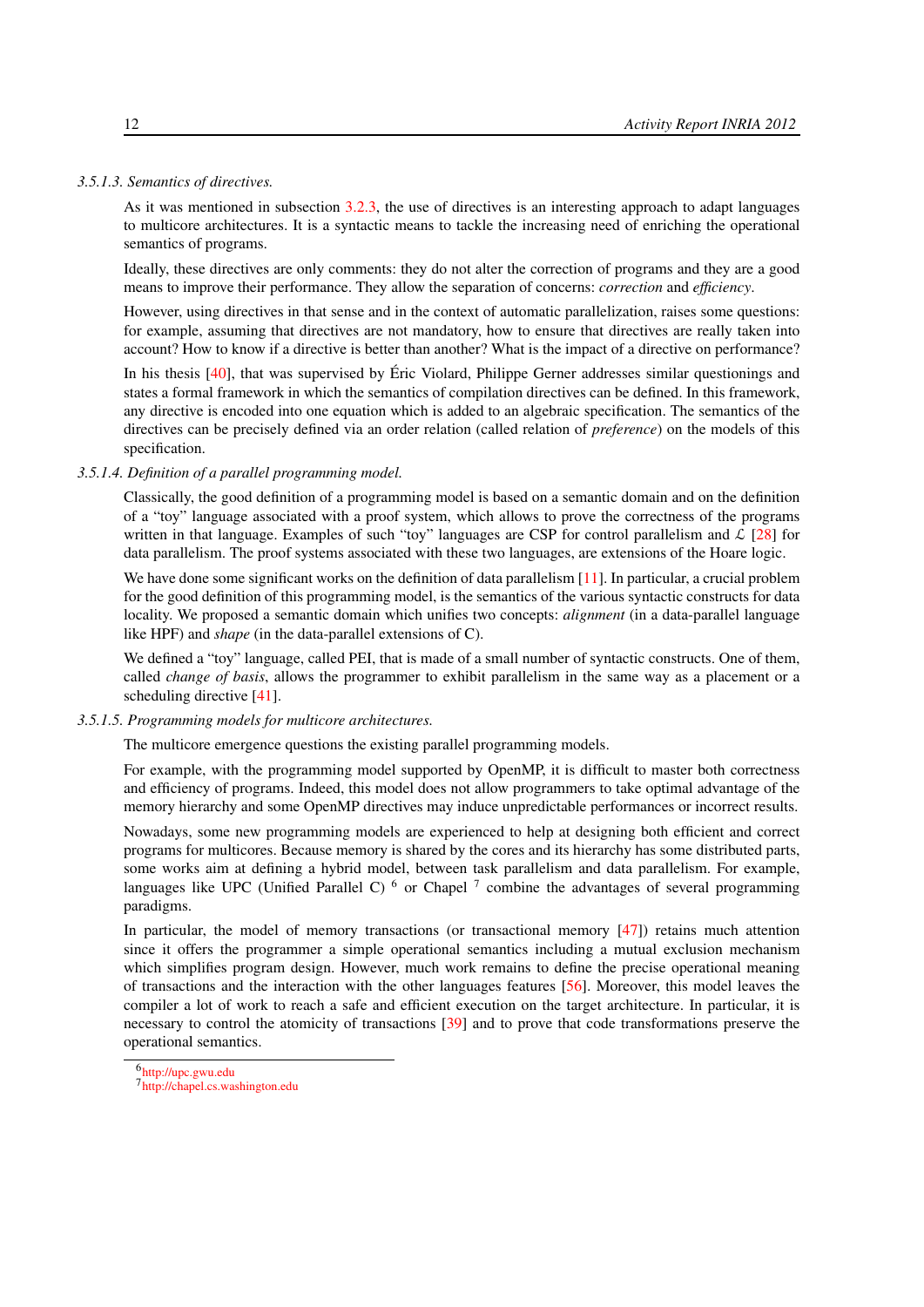#### *3.5.1.6. Refinement of programs.*

<span id="page-16-0"></span>Refinement [\[22\]](#page-29-8), [\[42\]](#page-30-10) is a classical approach for gradually building correct programs: it consists in transforming an initial specification by successive steps, by verifying that each transformation preserves the correctness of the previous specification. Its basic principle is to derive simultaneously a program and its own proof. It defines a formal framework in which some rules and strategies can be elaborated to transform specifications written by using the same formalism. Such a set of rules is called a *refinement calculus*.

Unity [\[32\]](#page-30-11) and Gamma [\[23\]](#page-29-9) are classical examples of such formalisms, but they are not especially designed for refining programs for multicore architectures. Each of these formalisms is associated with a computing model and thus each specification can be viewed as a program. Starting with an initial specification, a proof logic allows a user to derive a specification which is more suited to the target architecture.

Refinement applies for the programming of a large range of problems and architectures. It allows to pass the limitations of the polyhedral model and of automatic parallelization. We designed a refinement calculus to build data parallel programs [\[71\]](#page-32-11).

# *3.5.2. Main objective: formal proof of analyses and transformations*

<span id="page-16-1"></span>Our main objective consists in certifying the critical modules of our optimization tools (the compiler and the virtual machine). First we will prove the main loop transformation algorithms which constitute the core of our system.

The optimization process can be separated into two stages: the transformations consisting in optimizing the sequential code and in exhibiting parallelism, and those consisting in optimizing the parallel code itself. The first category of optimizations can be proved within a sequential semantics. For the other optimizations, we need to work within a concurrent semantics. We expect the first stage of optimizations to produce data-race free code. For the second stage of optimizations, we will first assume that the input code is data-race free. We will prove those transformations using Appel's concurrent separation logic [\[44\]](#page-30-12). Proving transformations involving program which are not data-race free will constitute a longer term research goal.

#### *3.5.3. Proof of transformations in the polyhedral model*

<span id="page-16-2"></span>The main code transformations used in the compiler and the virtual machine are those carried out in the polyhedral model [\[49\]](#page-31-9), [\[37\]](#page-30-13). We will use the Coq proof assistant to formalize proofs of analyses and transformations based on the polyhedral model. In [\[31\]](#page-29-10), Cachera and Pichardie formalized nested loops in Coq and showed how to prove *properties* of those loops. Our aim is slightly different as we plan to prove *transformations* of nested loops in the polyhedral model. We will first prove the simplest unimodular transformations, and later we will focus on more complex transformations which are specific to multicore architectures. We will first study scheduling optimizations and then optimizations improving data locality.

#### *3.5.4. Validation under hypothesis*

<span id="page-16-3"></span>In order to prove the correction of a code transformation  $T$  it is possible to:

- prove that T is correct in general, *i.e.*, prove that for all  $x, T(x)$  is equivalent to  $x$ .
- prove *a posteriori* that the applied transformation has been correct in the particular case of a code *c*.

The second approach relies on the definition of a program called *validator* which verifies if two pieces of program are equivalent. This program can be modeled as a function  $V$  such that, given two programs  $c_1$  and  $c_2$ ,  $V(c_1, c_2) = true$  only if  $c_1$  has the same semantics as  $c_2$ . This approach has been used in the field of optimizations certification [\[59\]](#page-31-10), [\[58\]](#page-31-11). If the validator itself contains a bug then the certification process is broken. But if the validator is proved formally (as it was achieved by Tristan and Leroy for the Compcert compiler [\[69\]](#page-32-9), [\[70\]](#page-32-10)) then we get a transformed program which can be trusted in the same way as if the transformation is proved formally.

This second approach can be used only for the *effective parallelism*, when the static analysis provides enough information to parallelize the code. For the *hypothetical parallelism*, the necessary hypotheses have to be verified at run time.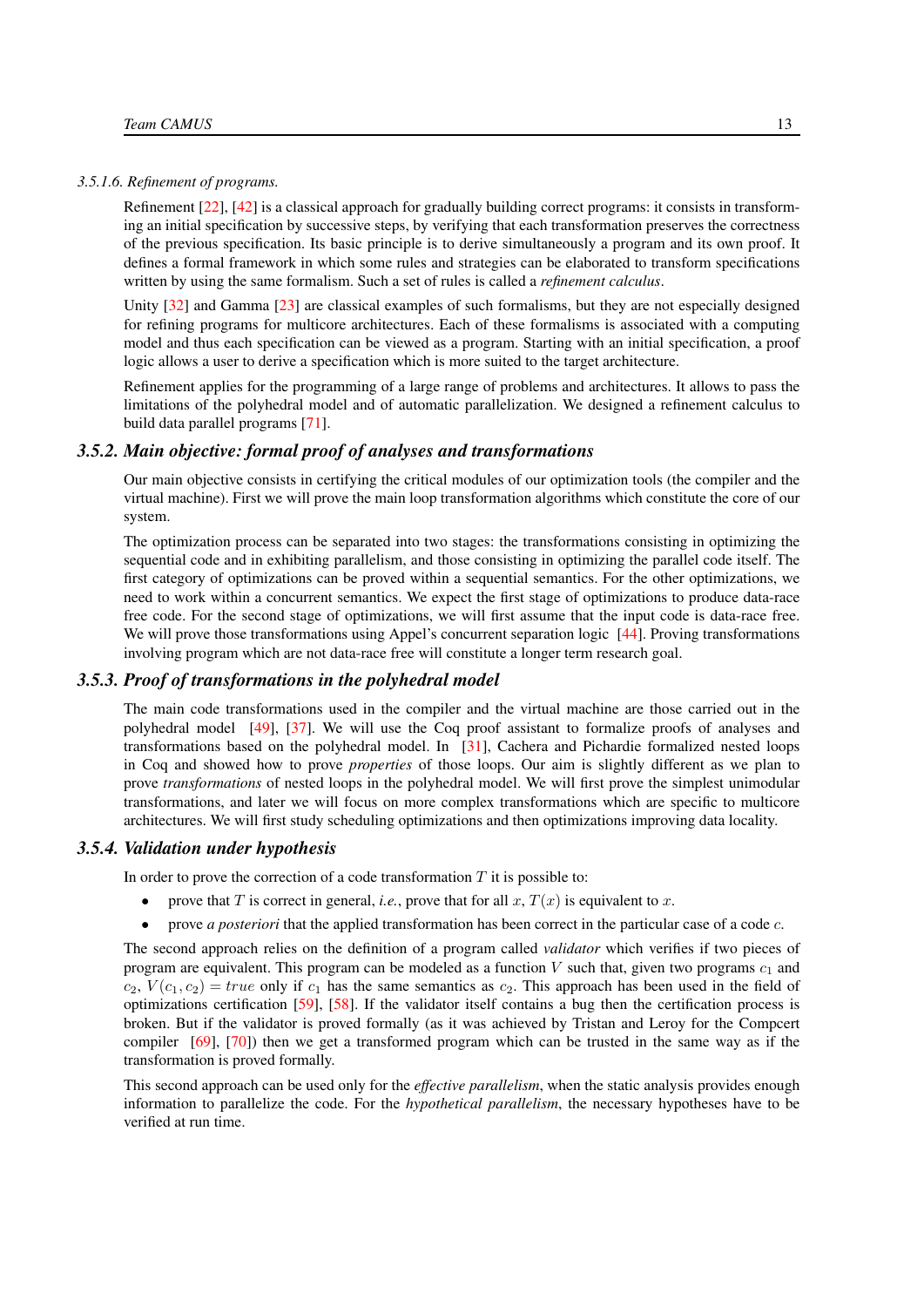For instance, the absence of aliases in a piece of code is difficult to decide statically but can be more easily decided at run time.

In this framework, we plan to build a *validator under hypotheses*: a function V' such that, given two programs  $c_1$  and  $c_2$  and an hypothesis H, if  $V'(c_1, c_2, H) = true$ , then H implies that  $c_1$  has the same semantics as  $c_2$ . The validity of the hypothesis  $H$  will be verified dynamically by the virtual machine. This verification process, which is part of the virtual machine, will have to be proved as correct as well.

#### *3.5.5. Rejecting incorrect parallelizations*

<span id="page-17-0"></span>The goal of the project is to exhibit potential parallelism. The source code can contain many sub-routines which could be parallelized under some hypothesis that the static analysis fails to decide. For those optimizations, the virtual machine will have to verify the hypotheses dynamically. Dynamically dealing with the potential parallelism can be complex and costly (profiling, speculative execution with rollbacks). To reduce the overhead of the virtual machine, we will have to provide efficient methods to rule out quickly incorrect parallelism. In this context, we will provide hypotheses which are easy to check dynamically and which can tell when a transformation cannot be applied, *i.e.*, hypotheses which are sufficient conditions for the non-validity of an optimization.

# <span id="page-17-1"></span>4. Application Domains

# 4.1. Application Domains

Performance being our main objective, our developments' target applications are characterized by intensive computation phases. Such applications are numerous in the domains of scientific computations, optimization, data mining and multimedia.

Applications involving intensive computations are necessarily high energy consumers. However this consumption can be significantly reduced thanks to optimization and parallelization. Although this issue is not our prior objective, we can expect some positive effects for the following reasons:

- Program parallelization tries to distribute the workload equally among the cores. Thus an equivalent performance, or even a better performance, to a sequential higher frequency execution on one single core, can be obtained.
- Memory and memory accesses are high energy consumers. Lowering the memory consumption, lowering the number of memory accesses and maximizing the number of accesses in the low levels of the memory hierarchy (registers, cache memories) have a positive consequence on execution speed, but also on energy consumption.

# <span id="page-17-2"></span>5. Software

# 5.1. PolyLib

<span id="page-17-3"></span>PolyLib <sup>8</sup> is a C library of polyhedral functions, that can manipulate unions of rational polyhedra of any dimension, through the following operations: intersection, difference, union, convex hull, simplify, image and preimage. It was the first to provide an implementation of the computation of parametric vertices of a parametric polyhedron, and the computation of an Ehrhart polynomial (expressing the number of integer points contained in a parametric polytope) based on an interpolation method.

It is used by an important community of researchers (in France and the rest of the world) in the area of compilation and optimization using the polyhedral model. Vincent Loechner is the maintainer of this software. It is distributed under GNU General Public License version 3 or later, and it has a Debian package maintained by Serge Guelton (Symbiose Projet, IRISA).

<sup>8</sup> <http://icps.u-strasbg.fr/PolyLib>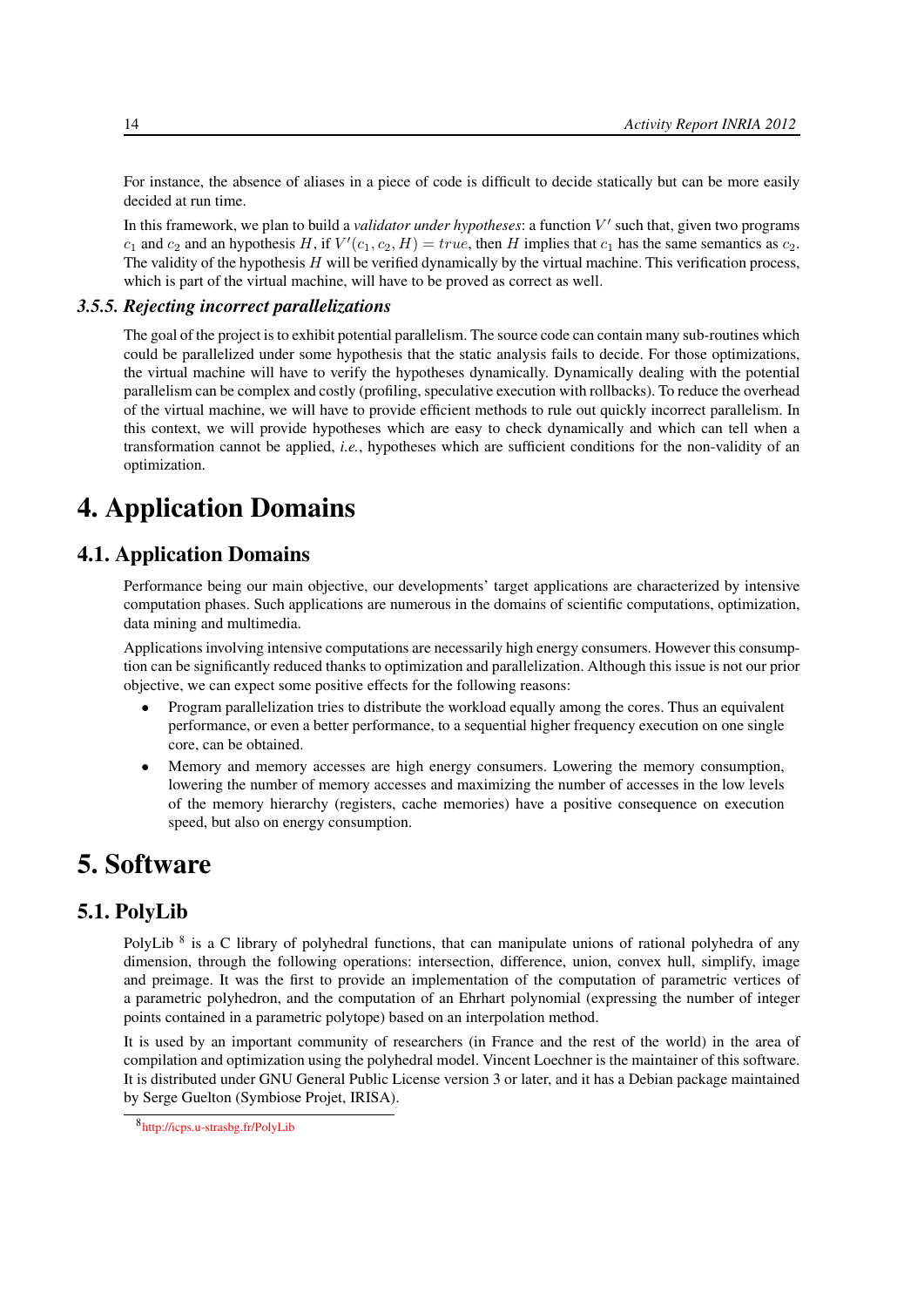# 5.2. ZPolyTrans

<span id="page-18-0"></span>ZPolyTrans<sup>9</sup> is a C library and a set of executables, that permits to compute the integer transformation of a union of parametric Z-polyhedra (the intersection between lattices and parametric polyhedra), as a union of parametric Z-polyhedra. The number of integer points of the result can also be computed. It is build upon PolyLib and Barvinok library. This work is based on some theoretical results obtained by Rachid Seghir and Vincent Loechner [\[15\]](#page-28-3).

It allows for example to compute the number of solutions of a Presburger formula by eliminating existential integer variables, or to compute the number of different data accessed by some array accesses contained in an affine parametric loop nest.

The authors of this software are Rachid Seghir (Univ. Batna, Algeria) and Vincent Loechner. It is distributed under GNU General Public License version 3 or later.

# 5.3. NLR

<span id="page-18-1"></span>Participant: Alain Ketterlin.

We have developed a program implementing our loop-nest recognition algorithm, detailed in [\[7\]](#page-27-6). This standalone, filter-like application takes as input a raw trace and builds a sequence of loop nests that, when executed, reproduce the trace. It is also able to predict forthcoming values at an arbitrary distance in the future. Its simple, text-based input format makes it applicable to all kinds of data. These data can take the form of simple numeric values, or have more elaborate structure, and can include symbols. The program is written in standard ANSI C. The code can also be used as a library.

We have used this code to evaluate the compression potential of loop nest recognition on memory address traces, with very good results. We have also shown that the predictive power of our model is competitive with other models on average.

The software is available upon request to anybody interested in trying to apply loop nest recognition. It has been distributed to a dozen of colleagues around the world. In particular, it has been used by Andres Charif-Rubial for his PhD work (Université de Versailles Saint-Quentin en Yvelines), and is now included in a released tool called MAQAO [\(http://www.maqao.org\)](http://www.maqao.org). Our code is also used by Jean-Thomas ACQUAVIVA, at Commissariat à l'Énergie Atomique, for work on compressing instruction traces. These colleagues have slightly modified the code we gave them. We plan to release a stable version incorporating most of their changes in the near future. We also plan to change the license to avoid such drifts in the future.

# 5.4. Binary files decompiler

<span id="page-18-2"></span>Participant: Alain Ketterlin.

Our research on efficient memory profiling has led us to develop a sophisticated decompiler. This tool analyzes x86-64 binary programs and libraries, and extracts various structured representations of the code. It works on a routine per routine basis, and first builds a loop hierarchy to characterize the overall structure of the algorithm. It then puts the code into Static Single Assignment (SSA) form to highlight the fine-grain data-flow between registers and memory. Building on these, it performs the following analyzes:

- All memory addresses are expressed as symbolic expressions involving specific versions of register contents, as well as loop counters. Loop counter definitions are recovered by resolving linearly incremented registers and memory cells, i.e., registers that act as induction variables.
- Most conditional branches are also expressed symbolically (with registers, memory contents, and loop counters). This captures the control-flow of the program, but also helps in defining what amounts to loop "trip-counts", even though our model is slightly more general, because it can represent any kind of iterative structure.

<sup>9</sup><http://ZPolyTrans.gforge.inria.fr>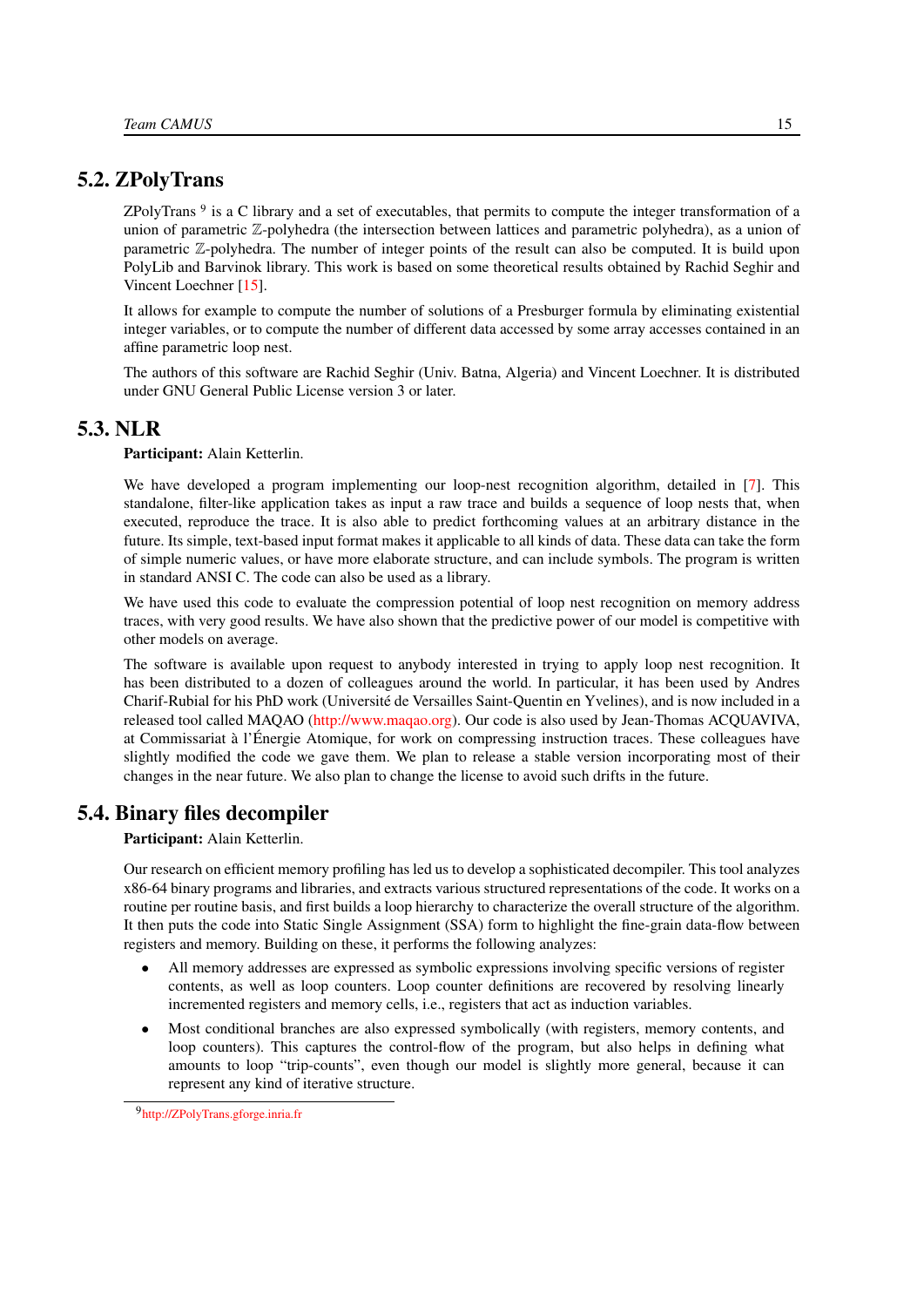This tool embodies several passes that, as far as we know, do not exist in any existing similar tool. For instance, it is able to track data-flow through stack slots in most cases. It has been specially designed to extract a representation that can be useful in looking for parallel (or parallelizable) loops [\[45\]](#page-30-14). It is the basis of several of our studies.

Because binary program decompilation is especially useful to reduce the cost of memory profiling, our current implementation is based on the Pin binary instrumenter. It uses Pin's API to analyze binary code, and directly interfaces with the upper layers we have developed (e.g., program skeletonization, or minimal profiling). However, we have been careful to clearly decouple the various layers, and to not use any specific mechanism in designing the binary analysis component. Therefore, we believe that it could be ported with minimal effort, by using a binary file format extractor and a suitable binary code parser. It is also designed to abstract away the detailed instruction set, and should be easy to port (even though we have no practical experience in doing so).

We feel that such a tool could be useful to other researchers, because it makes binary code available under abstractions that have been traditionally available for source code only. If sufficient interest emerges, e.g., from the embedded systems community, or from researchers working on WCET, or from teams working on software security, we are willing to distribute and/or to help make it available under other environments.

# 5.5. Parwiz: a dynamic dependency analyser

## <span id="page-19-0"></span>Participant: Alain Ketterlin.

We have developed a dynamic dependence analyzer. Such a tool consumes the trace of memory (or object) accesses, and uses the program structure to list all the data dependences appearing during execution. Data dependences in turn are central to the search for parallel sections of code, with the search for parallel loops being only a particular case of the general problem. Most current works of these questions are either specific to a particular analysis (e.g., computing dependence densities to select code portions for thread-level speculation), or restricted to particular forms of parallelism (e.g., typically to fully parallel loops). Our tool tries to generalize existing approaches, and focuses on the program structures to provide helpful feedback either to a user (as some kind of "smart profiler"), or to a compiler (for feedback-directed compilation). For example, the tool is able to produce a dependence schema for a complete loop nest (instead of just a loop). It also targets irregular parallelism, for example analyzing a loop execution to estimate the expected gain of parallelization strategies like inspector-executor.

We have developed this tool in relation to our minimal profiling research project. However, the tool itself has been kept independent of our profiling infrastructure, getting data from it via a well-defined trace format. This intentional design decision has been motivated by our work on distinct execution environments: first on our usual x86-64 benchmark programs, and second on less regular, more often written in Java, realworld applications. The latter type of applications is likely the one that will most benefit from such tools, because their intrinsic execution environment does not offer enough structure to allow effective static analysis techniques. Parallelization efforts in this context will most likely rely on code annotations, or specific programming language constructs. Programmers will therefore need tools to help them choose between various constructs. Our tool has this ambition. We already have a working tool-chain for C/C++/Fortran programs (or any binary program). We are in the process of developing the necessary infrastructure to connect the dynamic dependence profiler to instrumented Java programs. Other managed execution environments could be targeted as well, e.g., Microsoft's .Net architecture, but we have no time and/or workforce to devote to such timeconsuming engineering efforts.

# 5.6. VMAD software and LLVM

<span id="page-19-1"></span>Participants: Alexandra Jimborean, Philippe Clauss, Jean-François Dollinger, Aravind Sukumaran-Rajam, Juan Manuel Martinez Caamaño.

For dynamic analysis and optimization of programs, we are developing a virtual machine called VMAD, and specific passes to the LLVM compiler suite, plus a modified Clang frontend. It is fully described in subsection [6.1.](#page-20-2)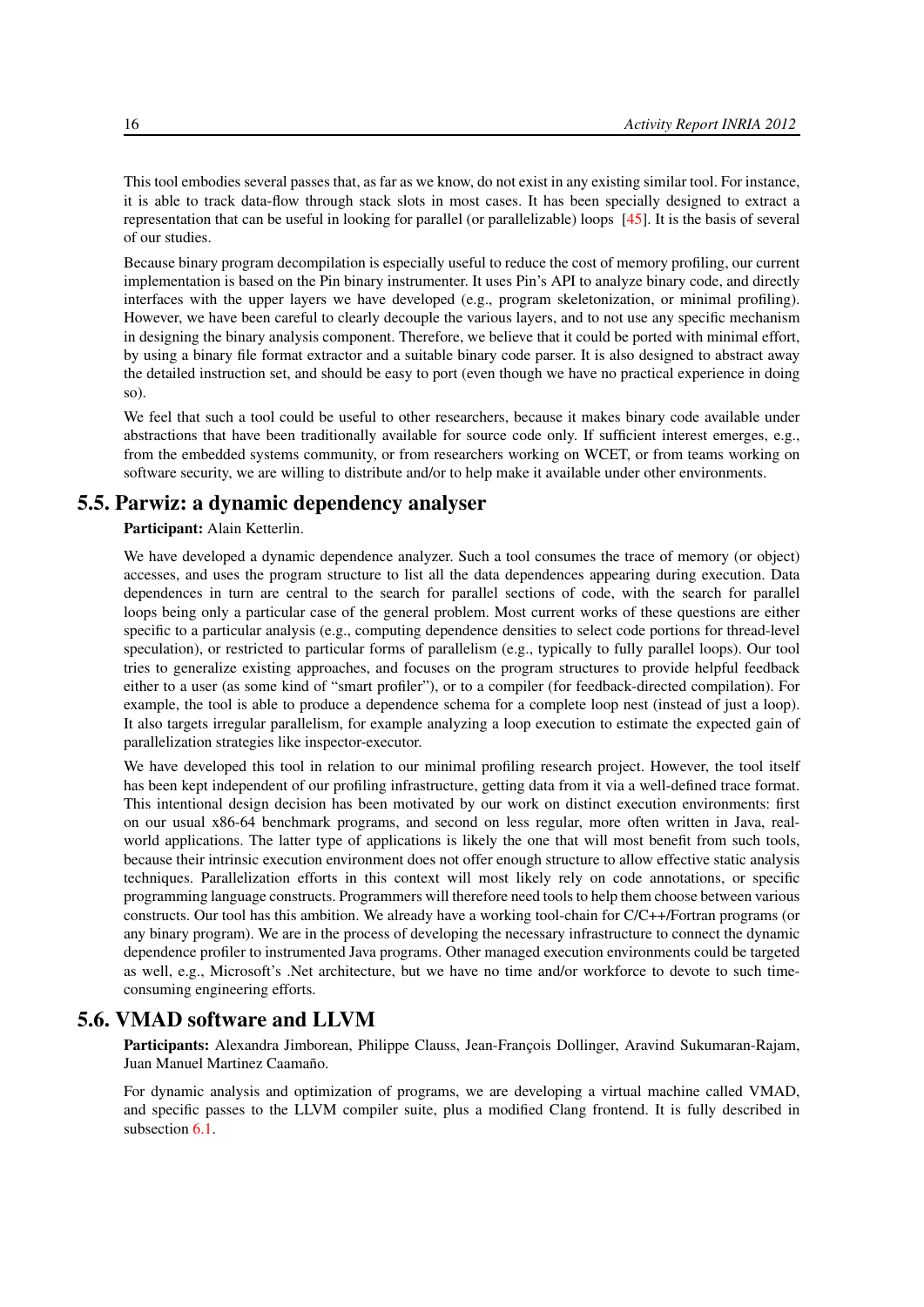As the final result of Alexandra Jimborean's PhD thesis, the VMAD framework now handles speculative parallelization of loop nests by applying dynamically polyhedral code transformations. It is currently extended to handle even more advanced code transformations as tiling in particular, and also to handle codes whose memory behavior is not fully linear.

Alexandra Jimborean (PhD student), Matthieu Herrmann (former Master student), Luis Mastrangelo (former Master student), Juan Manuel Martinez Caamaño (Master student), Jean-François Dollinger (PhD student), Aravind Sukumaran-Rajam (PhD student) and Philippe Clauss are the main contributors of this software. It is not yet distributed.

# 5.7. Polyhedral prover

<span id="page-20-0"></span>Participants: Nicolas Magaud, Julien Narboux, Éric Violard [correspondant].

polyhedral transformations, verified compiler

We are currently developing a formal proof of program transformations based on the polyhedral model. We use the CompCert verified compiler [\[51\]](#page-31-12) as a framework. This tool is written in the specification language of Coq. It is connected to the activity described in section [6.5.](#page-22-1)

# <span id="page-20-1"></span>6. New Results

# 6.1. VMAD

<span id="page-20-2"></span>Participants: Alexandra Jimborean, Philippe Clauss, Jean-François Dollinger, Aravind Sukumaran-Rajam, Juan Manuel Martinez Caamaño, Vincent Loechner.

The goal of the VMAD project is to provide a set of annotations (pragmas) that the user can insert in the source code to perform advanced analyses and optimizations, for example dynamic speculative parallelization.

VMAD contains a modified LLVM compiler and a runtime system. The program binary files are first generated by our compiler to include necessary data, instrumentation instructions, parallel code templates, and callbacks to the runtime system. External modules associated to specific analyses and transformations are dynamically loaded when required at runtime. Dynamic information, such as memory locations of the modules entries, are patched at startup in the loaded executable.

VMAD uses sampling and multi-versioning to limit the runtime overhead (profiling, analysis, and code generation). At runtime, targeted codes are launched by successive chunks that can be either original, instrumented or optimized/parallelized versions. After each chunk execution, decisions can be taken relatively to the current optimization strategy. VMAD is handling advanced memory access profiling [\[17\]](#page-28-4) through linear interpolation of the addresses, dynamic dependence analysis, version selection [\[17\]](#page-28-4) and speculative polyhedral parallelization [\[19\]](#page-28-5), [\[16\]](#page-28-6).

Alexandra Jimborean defended her PhD thesis on this topic in 2012 [\[12\]](#page-28-7). In 2012, Aravind Sukumaran-Rajam started a PhD in our team to continue this work, especially on extending the dependence analysis to make it handle more general programs, keeping it fast and accurate. Jean-François Dollinger will extend the framework to handle heterogeneous architectures (GPGPUs). Juan Manuel Martinez Caamaño, a master student of University of Buenos Aires (associate team EA-Ancome) is also working on VMAD to make the code generation support tiling.

# 6.2. The Multifor programming construct

<span id="page-20-3"></span>Participants: Philippe Clauss, Imèn Fassi, Yosr Slama, Matthieu Kuhn.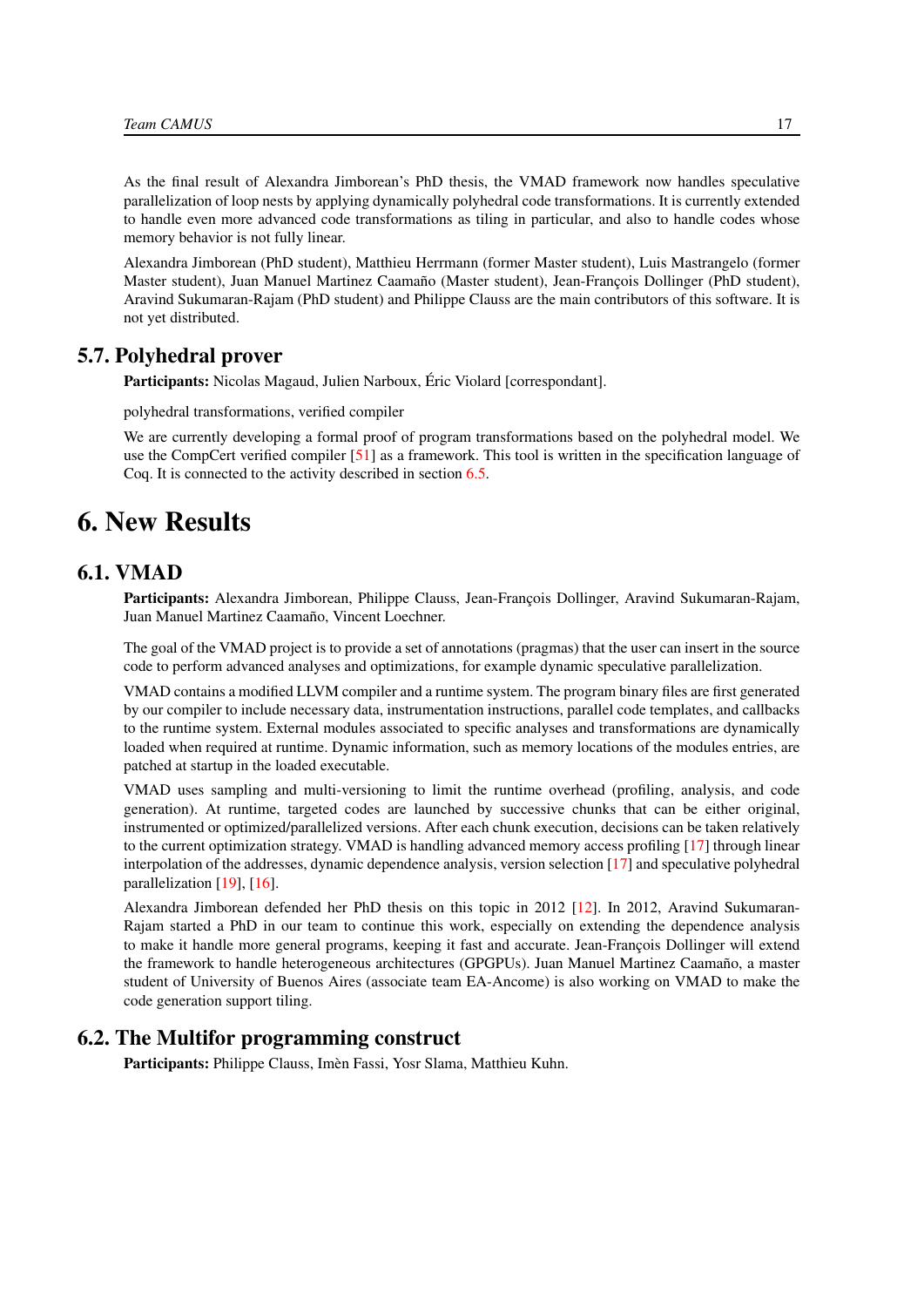We have proposed a new programming control structure called "multifor", allowing to take advantage of parallelization models that were not naturally attainable with the polytope model before. In a multifor-loop, several loops whose bodies are run simultaneously can be defined. Respective iteration domains are mapped onto each other according to a run frequency – the grain – and a relative position – the offset –. Execution models like dataflow, stencil computations or MapReduce can be represented onto one referential iteration domain, while still exhibiting traditional polyhedral code analysis and transformation opportunities. Moreover, this construct provides ways to naturally exploit hybrid parallelization models, thus significantly improving parallelization opportunities in the multicore era. Traditional polyhedral software tools are used to generate the corresponding code. Additionally, a promising perspective related to non-linear mapping of iteration spaces has also been developed, yielding to run a loop nest inside any other one by solving the problem of inverting "ranking Ehrhart polynomials".

This work is the PhD work of Imèn Fassi, who started her work this year and who is co-advised by Yosr Slama, Assistant Professor at the University El Manar in Tunis, Tunisia, and Philippe Clauss. A first publication of this topic has been accepted at the IMPACT workshop that will be held in conjunction with the HIPEAC conference in Berlin, Germany, January 2013.



*Figure 3. Red-Black Gauss-Seidel Multifor Iteration Space*

# 6.3. Parwiz: dynamic data dependence analysis

# <span id="page-21-0"></span>Participants: Alain Ketterlin, Philippe Clauss.

We have continued working on dynamic data-dependence analysis during this year, especially on increasing the scope of our tool (called Parwiz). For instance, Parwiz is now able to suggest several program transformations (like loop distribution) that enable loop vectorization. It uses an algorithm known as *codegen* (developed by Allen & Kennedy), but the novelty is that it applies the algorithm to dependence graphs that are built empirically, by running the program on selected input data sets. As far as we know, Parwiz is the first tool able to suggest loop transformations.

We have also developed several other empirical analysis. One of these focuses on loops that are not parallel, but whose iterations present significant parallelism provided the program explicitly schedules the various iterations. This still lacks a suitable cost model to estimate the potential gain, but gives significant insight into the behavior of a given non-parallel loop.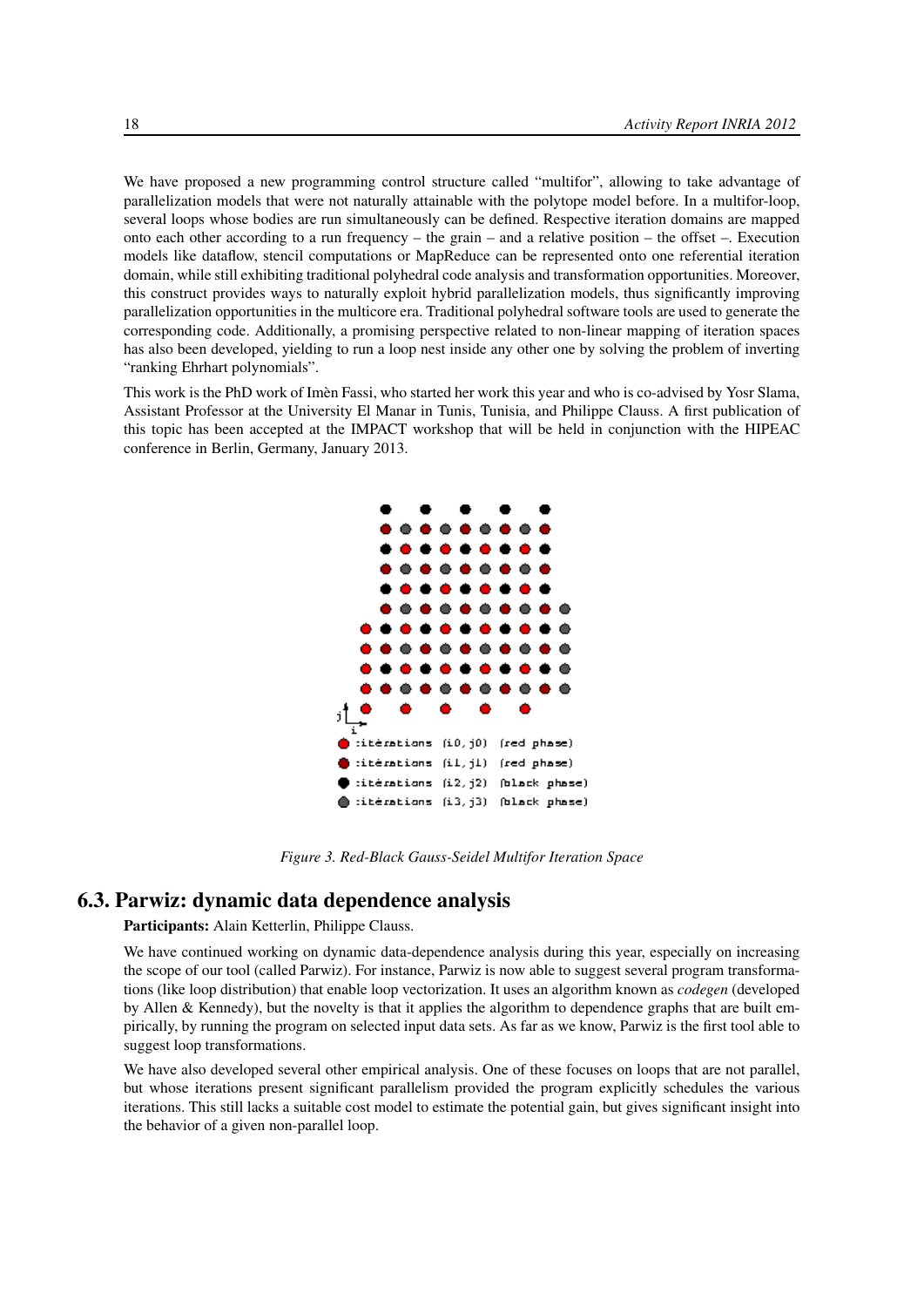<span id="page-22-0"></span>This work has been presented at the MICRO-45 conference held in Vancouver on december 1–5 2012 [\[18\]](#page-28-0).

# 6.4. Modeling the behavior of parallel traces

Participants: Alain Ketterlin, Stéphane Genaud.

<span id="page-22-2"></span>We have started this year a project aiming at developing algorithms and tools to capture the behavior of parallel programs. Our initial goal is automatically obtain formal models of communicating MPI processes, in terms of message sends and receives and of synchronization events. Such models have various uses, the first of them being the visualization of the system's communications, for debugging, or plain understanding (see below, Figure [4\)](#page-22-2). However, we expect to develop other applications, for example in optimizing the communication infrastructure (or routing algorithm) for specific applications.



*Figure 4. Visualizing parallel traces*

Our modeling algorithm works in two phases. The first phase is local to each node, using our work on nested loop recognition [\[7\]](#page-27-6). This builds a sequence of loop nests providing a compact representation of all local communication events. At the end of the run, the various local models are merged, typically through a parallel reduction operation, to build the global model.

We plan to publish the first part of this work in the first half of 2013. Several experimental data have been collected already, but we would like to evaluate the overall task on significantly sized programs.

Currently, the whole process is restricted to communication events. However, it can be immediately extended to trace including other kinds of events, like the addresses and sizes of memory buffers transmitted from process to process. This would provide a complete, run time description of the program, which could be used to evaluate the potential gain of various re-parallelization techniques. This aspect is the next goal on our agenda.

# <span id="page-22-1"></span>6.5. Certified polyhedral transformations into more and more concrete languages

Participants: Nicolas Magaud, Julien Narboux, Éric Violard.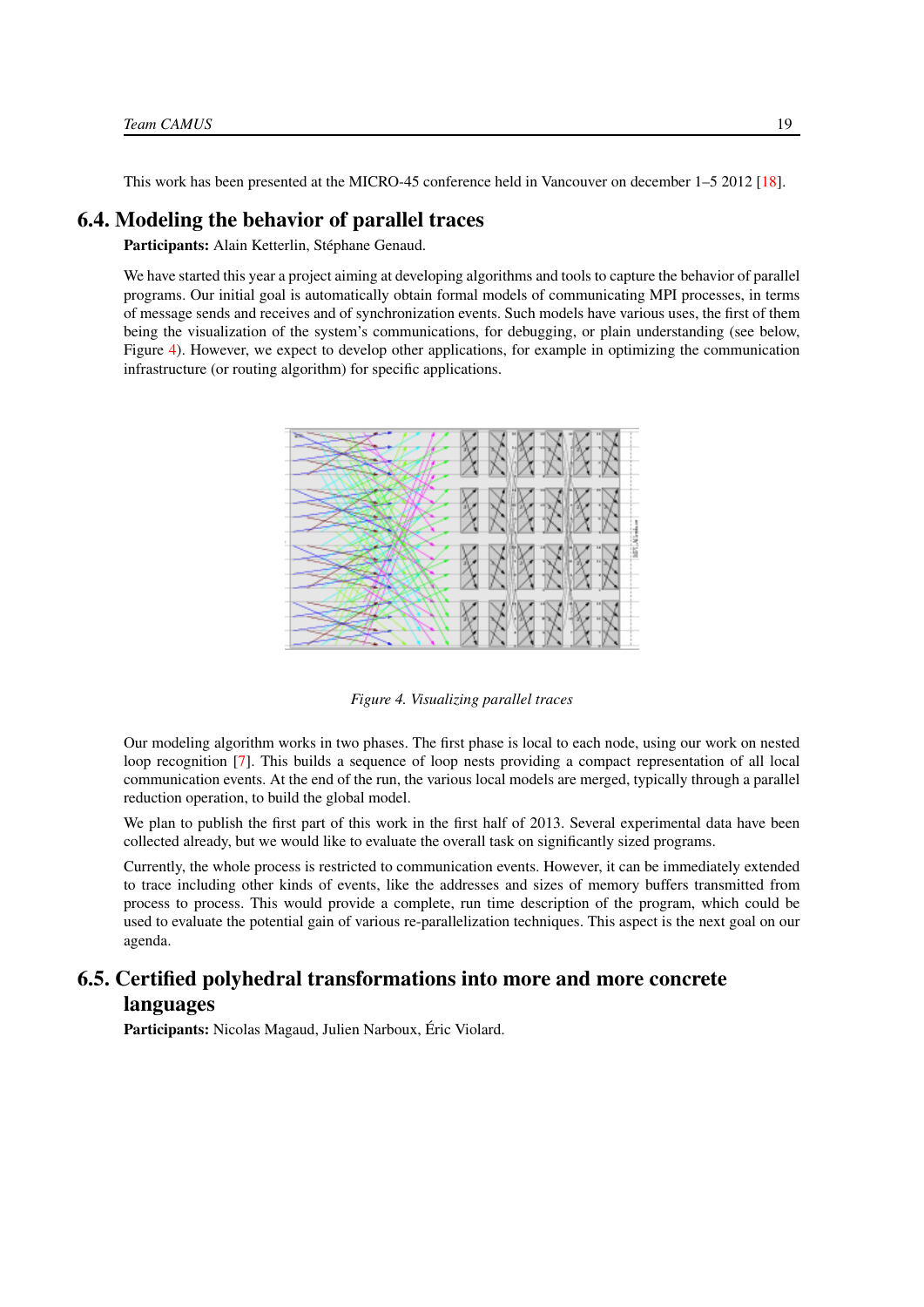We continued our work to complete the proof of polyhedral based transformations in the language *Loops* designed by Alexandre Pilkiewicz (see the proof scheme on Fig. [5\)](#page-23-1). Our idea is to use once again a validator. The validation here consists in comparing two polyhedrons: the one (pprogopt) obtained from the non-optimized Loops program (prog), by translation to the polyhedral language (*Plang*) (pprog), and then optimization in *Plang*; and the one (interprogopt) obtained from the optimized Loops program (progopt) by translation into *Plang*. If these two polyhedrons are the same, then the validator returns true, otherwise it returns false. The proof that the non-optimized and optimized programs have the same behaviour lies on the deterministic property of the function that translates a program *Loops* into *Plang*. We obtained the proof in Coq that our scheme is correct. Now, we have to complete the implementation of our optimizing compiler for *Loops* by connecting our validator with the off the shell tools for polyhedral transformations. We will use the tool PLuTo<sup>10</sup> to find efficient code transformations and  $C$ Loo $G$ <sup>11</sup> to generate the loops from the polyhedral representation (we proposed an internship for this purpose).

<span id="page-23-1"></span>

*Figure 5. Our proof scheme for a certified compiler of Loops*

We now have to connect the language *Loops* with more concrete languages (whose features and semantics have to be defined). We already showed how to deal with arithmetic overflows in a more concrete language where each loop variable is a machine integer  $[20]$ . Our approach is thus to incrementally add concrete features until joining an intermediate language of CompCert.

Since the members of our team have some skill in defining new languages and their semantics, we thought that it could be a good idea to exploit this and to define a formal semantics for the Multifor syntactic sugar proposed by Philippe Clauss. We aims at associating a rigorous mathematical meaning with this syntactic construct: first a denotational semantics and then an operational one. This work will serve as a base to prove correct the compilation process that translates this construct into intermediate code.

# <span id="page-23-0"></span>7. Partnerships and Cooperations

<sup>10</sup><http://pluto-compiler.sourceforge.net/>

 $11 \frac{mT T T}{h t t p}$ //www.cloog.org/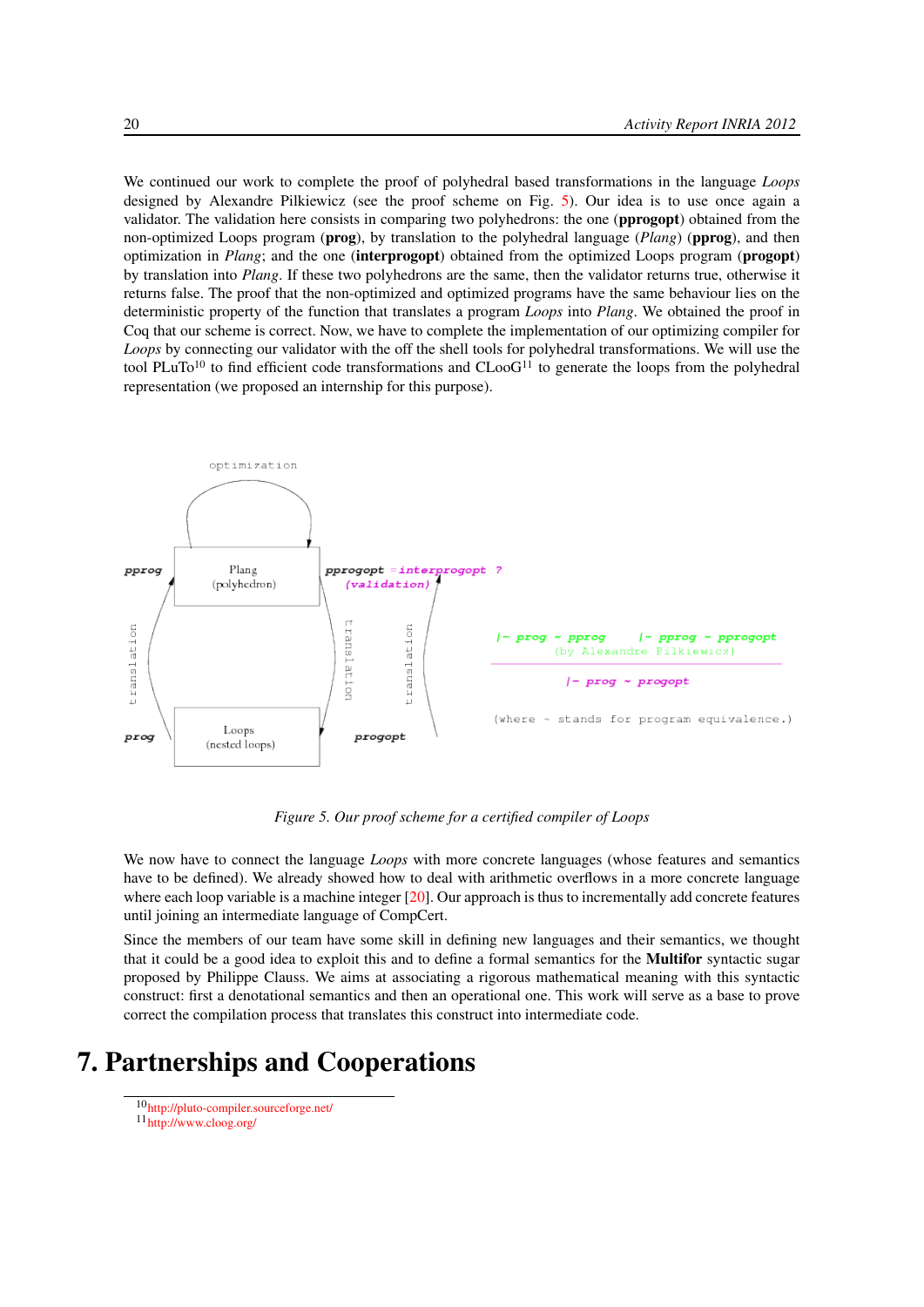# <span id="page-24-0"></span>7.1. National Initiatives

## *7.1.1. Action d'Envergure Nationale*

Philippe Clauss, Alain Ketterlin and Vincent Loechner are involved in the proposition of an Inria Large Scale Initiative (*Action d'Envergure Nationale*) entitled "Large scale multicore virtualization for performance scaling and portability" and regrouping several french researchers in compilers, parallel computing and program optimization. Philippe Clauss shares the head of the project with Gilles Muller of the Inria REGAL team. The project should start officially early 2013. Philippe Clauss and Erven Rohou (ALF team) will coadvise a PhD thesis on dynamic binary code analysis, parallelization and optimization in the frame of this project.

# <span id="page-24-1"></span>7.2. International Initiatives

## <span id="page-24-2"></span>*7.2.1. Inria Associate Teams*

#### *7.2.1.1. ANCOME*

Title: Memory and applications memory behavior

Inria principal investigator: Philippe Clauss

International Partner (Institution - Laboratory - Researcher):

University of Buenos Aires (Argentina) - Departamento de Computación, Facultad de Ciencias Exactas y Naturales - Sergio Yovine

Duration: 2011 - 2013

See also: <http://lafhis.dc.uba.ar/wiki/index.php/EA-Ancome>

This associate team focuses on developing original methods for the analysis of programs memory behavior, in particular in the context of applications using dynamic memory allocation. The proposed approaches consist in analyzing and modeling the runtime behavior, where extracted properties are then verified thanks to static analysis processes. Thus pure static approaches limits will be overpassed. Further, the case of multi-threaded applications run on multi-core architectures will be studied in order to elaborate and extend our analysis techniques and to extract properties specific to this context. The issues are mainly concerned with the conception of real-time applications using dynamic memory allocation.

### *7.2.2. Participation In International Programs*

<span id="page-24-3"></span>The collaboration between the LaFhis team of the University of Buenos Aires and the CAMUS team has also been supported by the CNRS-MINCyt project QUATRIX since 2011.

The CAMUS team is associated to the CNRS-CONICET Associated International Laboratory France-Argentina INFINIS (INformatique Fondamentale, logIque, laNgages, vérIfication et Systèmes) inaugurated in December 2011.

# <span id="page-24-4"></span>7.3. International Research Visitors

## *7.3.1. Visits of International Scientists*

<span id="page-24-5"></span>Rachid Seghir, assistant professor at University of Batna (Algeria), was invited in our team from May 10 to 26, 2012. We worked on improving ZPolyTrans, our library for computing integer affine images of Z-polyhedra. More precisely, we have implemented non-regression tests and we improved the performance of the library by reducing the complexity of some algorithms. Our major publication on this topic was published in 2012 in ACM TACO [\[15\]](#page-28-3).

Diego Garbervetsky, University of Buenos Aires, Argentina, has spent two weeks of October 2012 in the CAMUS team.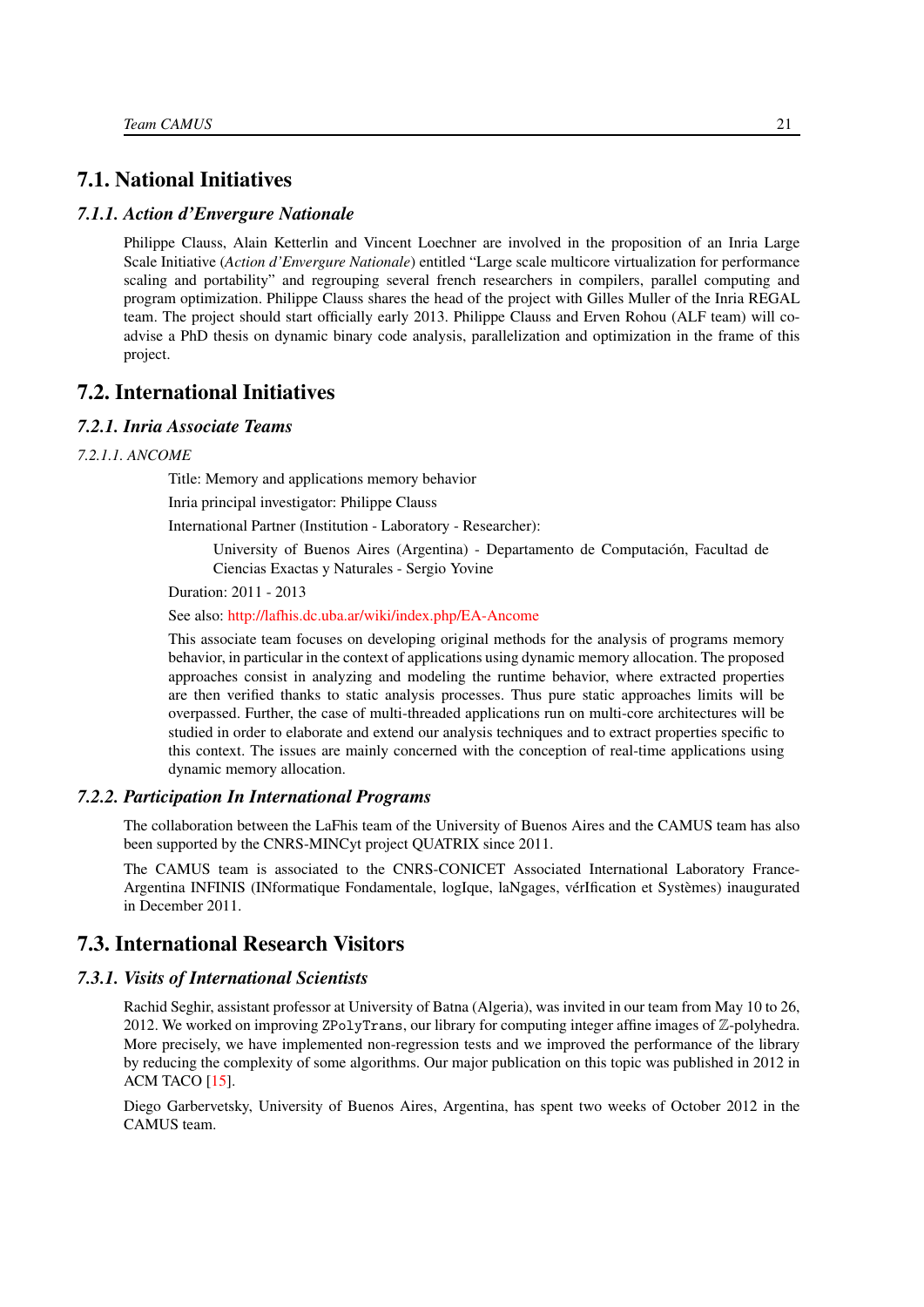#### *7.3.1.1. Internships*

Juan Manuel Martinez Caamaño, who is Master student at the University of Buenos Aires, is doing his Master thesis internship in the CAMUS team from August 2012 to January 2013.

<span id="page-25-0"></span>Gervasio Perez, PhD student at the University of Buenos Aires, Argentina, has spent one month in the CAMUS team in November 2012.

# *7.3.2. Visits to International Teams*

Philippe Clauss visited the parallel computing research team of the University of Tunis, Tunisia, from November the 26th to the 30th. The main goal of the visit was to meet the student Imèn Fassi and her coadvisor Yosr Slama to work for the starting co-advised PhD thesis.

Alain Ketterlin has spent three weeks in the LAFHIS team in January 2012.

<span id="page-25-1"></span>Philippe Clauss has spent one week in the LAFHIS team in December 2012.

# 8. Dissemination

# 8.1. Scientific Animation

<span id="page-25-2"></span>Vincent Loechner co-organized IMPACT 2012, the 2nd International Workshop on Polyhedral Compilation Techniques, in conjunction with the HiPEAC conference in January 2012. Out of 13 received submissions, 6 were accepted as regular papers and 4 as tool demonstrations, and presented along a keynote by Keshav Pingali.

<span id="page-25-3"></span>Philippe Clauss and Vincent Loechner are part of the program committee of IMPACT 2013.

# 8.2. Teaching - Supervision - Juries

# <span id="page-25-4"></span>*8.2.1. Teaching*

Licence : Vincent Loechner, programmation système et réseau, 30, L2, University of Strasbourg, France

Licence : Vincent Loechner, fondements des systèmes d'exploitation, 33, L3, University of Strasbourg, France

Master : Vincent Loechner, système et programmation temps-réel, 25, M1, University of Strasbourg, France

Master : Vincent Loechner, compilation avancée, 6, M1, University of Strasbourg, France

Master : Vincent Loechner, parallélisme, 28, M2, University of Strasbourg, France

Master : Vincent Loechner, calcul parallèle, 30, école d'ingénieur (5ième année), University of Strasbourg, France

Master : Vincent Loechner, langage interprété, 40, M1, University of Strasbourg, France

Master : Vincent Loechner, TP programmation, 10, M1, University of Strasbourg, France

Licence : Julien Narboux, Culture et Pratique de l'Informatique, 18, L1, University of Strasbourg, France

Licence : Julien Narboux, Logique et Programmation Logique, 61 , L2, University of Strasbourg, France

ENSIIE : Julien Narboux, Logique, 31 , 1a, ENSIIE, France

Master: Julien Narboux, Ingénierie de la preuve, 27 , M1, University of Strasbourg, France

Master: Julien Narboux, Certification du Logiciel, 36 , M2, University of Strasbourg, France

Master: Julien Narboux, Suivi apprentissage, 50, M1-M2, University of Strasbourg, France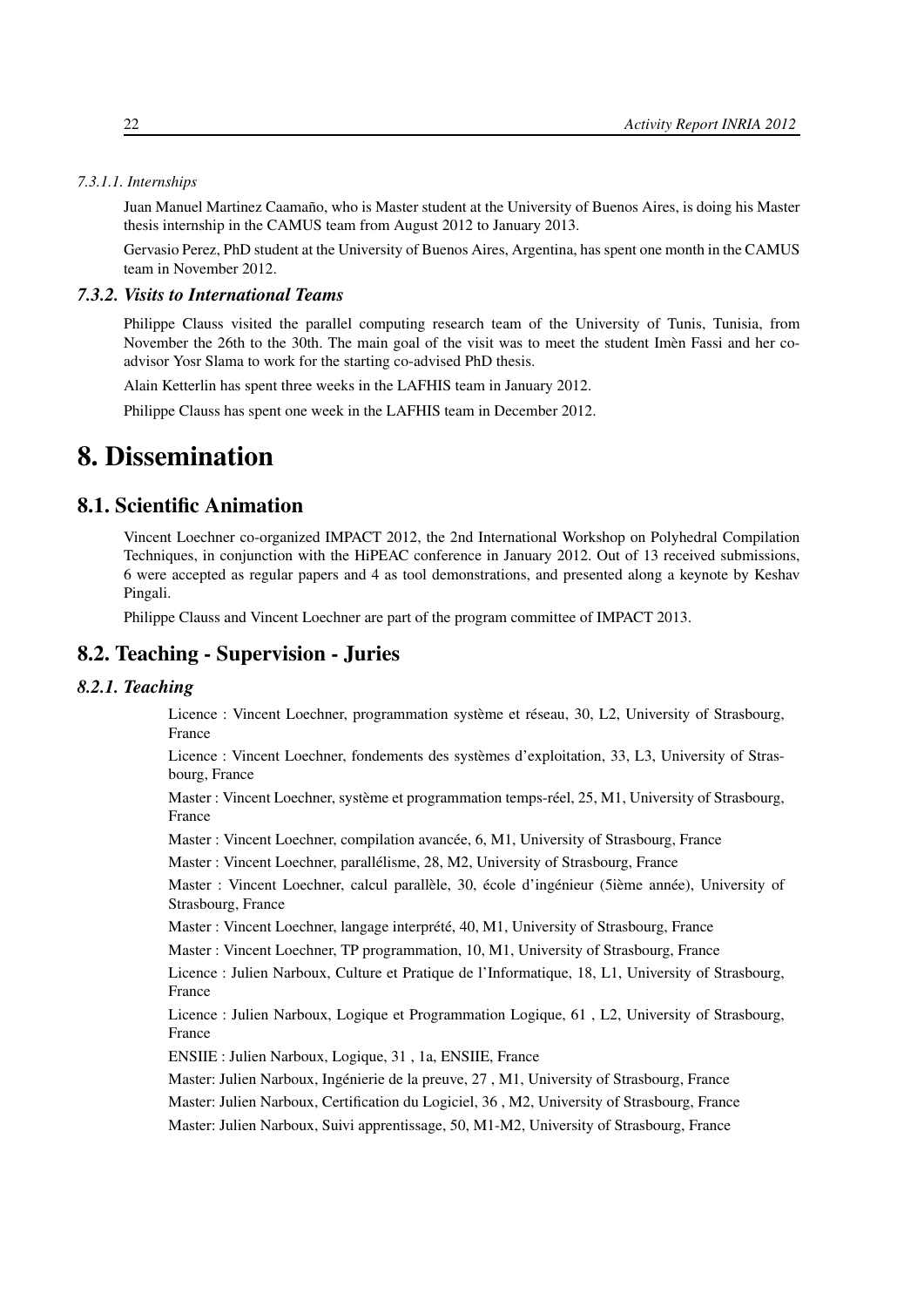Master: Julien Narboux, Encadrement TER, -, M1, University of Strasbourg, France Master: Julien Narboux, Encadrement Projet Individuel (1 étudiant), -, M2, University of Strasbourg, France Master: Julien Narboux, Encadrement Projets de Groupe 140h (25 étudiants), 10, M2, University of Strasbourg, France Master: Julien Narboux, Soutenances d'apprentissage, 10, M2, University of Strasbourg, France Licence : Nicolas Magaud, Méthodologie du Travail Universitaire, 12, L1, University of Strasbourg, France Licence : Nicolas Magaud, Projet professionnel personnel, 20, L1, University of Strasbourg Licence : Nicolas Magaud, Structures de données et Algorithmes 2, 22, L2 Informatique, University of Strasbourg Licence : Nicolas Magaud, Informatique : Algorithmique et Structures de Données, 20, L3 Mathématiques, University of Strasbourg Licence : Nicolas Magaud, Pratique des systèmes d'exploitation (PSE), 16, L2 Informatique, University of Strasbourg Master: Nicolas Magaud, Ingénierie de la preuve, 18 , M1, University of Strasbourg, France Master: Nicolas Magaud, Suivi apprentissage, 60, M1-M2, University of Strasbourg, France ENSIIE : Nicolas Magaud, Introduction à la Programmation Fonctionnelle, 52 , 1a, ENSIIE, France CNAM Alsace : Nicolas Magaud, Algorithmique, 40, 1a, CNAM Alsace, France Licence : Éric Violard, Programmation système & réseau, 60 , L2, University of Strasbourg, France Licence : Éric Violard, Programmation fonctionnelle, 42 , L2, University of Strasbourg, France Licence : Éric Violard, Bases de données, 8 , L2, University of Strasbourg, France Master : Éric Violard, Compilation, 54, M1, University of Strasbourg, France Master : Éric Violard, Sémantique, 45, M1, University of Strasbourg, France Master : Alain Ketterlin, Compilation, 64 , M1, University of Strasbourg Master : Alain Ketterlin, Compilation avancée, 20 , M1, University of Strasbourg Master : Alain Ketterlin, Suivi d'apprenti, 12 , M1, University of Strasbourg Master : Philippe Clauss, Compilation avancée, 30 , M1, University of Strasbourg Master : Philippe Clauss, Système et Programmation Temps-réel, 30 , M1, University of Strasbourg Master : Philippe Clauss, OS embarqués, 30 , M1, University of Strasbourg

#### <span id="page-26-0"></span>*8.2.2. Supervision*

PhD : Alexandra Jimborean, Adapting the polytope model for dynamic and speculative parallelization, University of Strasbourg, September the 14th 2012, Philippe Clauss and Vincent Loechner

PhD in progress : Aravind Sukumaran-Rajam, Enlarging the scope of polyhedral speculative parallelization, November 2012, Philippe Clauss and Alain Ketterlin

PhD in progress : Jean-François Dollinger, Heterogeneous speculative parallelization, September 2010, Vincent Loechner and Philippe Clauss

PhD in progress : Imèn Fassi, Multifor for Multicore, September 2012, Philippe Clauss and Yosr Slama

## *8.2.3. Juries*

<span id="page-26-1"></span>Philippe Clauss participated to the following HDR jurys in 2012:

| Date      | <b>Candidate</b>        | <b>Place</b>             | Role     |
|-----------|-------------------------|--------------------------|----------|
| Dec. 7    | <b>Fabrice Rastello</b> | Ecole Normale Supérieure | Reviewer |
|           |                         | de Lvon                  |          |
| Déc. $12$ | Cédric Bastoul          | Univ. Paris-Sud          | Examiner |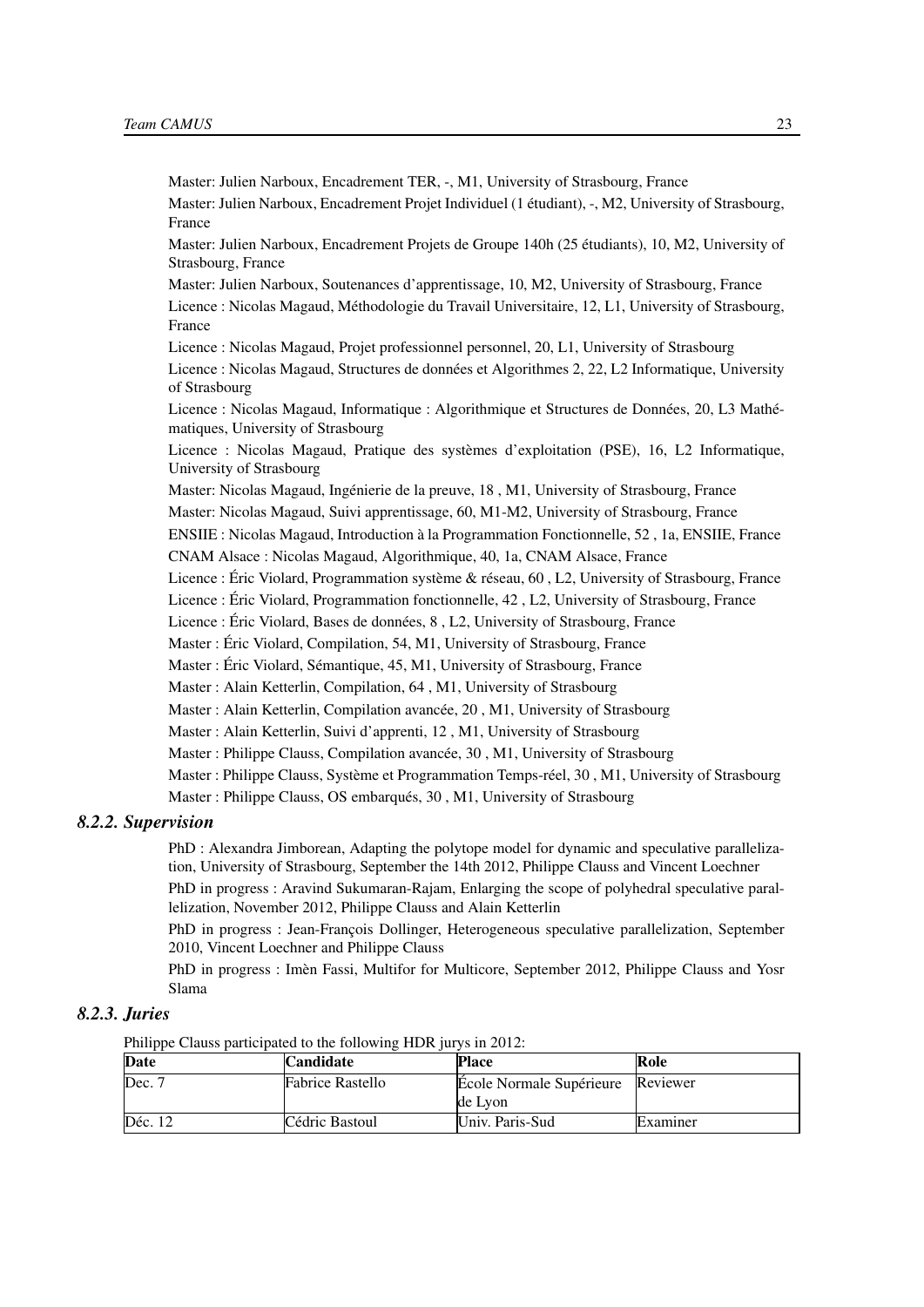| <b>Date</b>         | Candidate       | <b>Place</b>                          | Role     |
|---------------------|-----------------|---------------------------------------|----------|
| $\overline{July 3}$ | Oussama Gamoudi | Univ. Pierre et Marie Curie, Reviewer |          |
|                     |                 | Paris                                 |          |
| Oct. 2              | Artur Pietrek   | Univ. Grenoble                        | Reviewer |
| Oct. 22             | Andrés Salim    | Univ. Versailles                      | Reviewer |
|                     | Charif-Rubial   |                                       |          |
| Dec. 13             | Mehdi Amini     | Ecole des Mines, Paris                | Examiner |

Philippe Clauss participated to the following PhD jurys in 2012:

# <span id="page-27-0"></span>9. Bibliography

# Major publications by the team in recent years

- <span id="page-27-5"></span>[1] J. C. BEYLER, P. CLAUSS. *Performance driven data cache prefetching in a dynamic software optimization system*, in "ICS '07: Proceedings of the 21st annual international conference on Supercomputing", New York, NY, USA, ACM, 2007, p. 202–209, [http://doi.acm.org/10.1145/1274971.1275000.](http://doi.acm.org/10.1145/1274971.1275000)
- [2] J. C. BEYLER, M. KLEMM, P. CLAUSS, M. PHILIPPSEN. *A meta-predictor framework for prefetching in object-based DSMs*, in "Concurr. Comput. : Pract. Exper.", September 2009, vol. 21, p. 1789–1803, [http://dx.](http://dx.doi.org/10.1002/cpe.v21:14) [doi.org/10.1002/cpe.v21:14.](http://dx.doi.org/10.1002/cpe.v21:14)
- <span id="page-27-4"></span>[3] P. CLAUSS. *Counting solutions to linear and nonlinear constraints through Ehrhart polynomials: applications to analyze and transform scientific programs*, in "ICS '96: Proceedings of the 10th international conference on Supercomputing", New York, NY, USA, ACM, 1996, p. 278–285, [http://doi.acm.org/10.1145/237578.237617.](http://doi.acm.org/10.1145/237578.237617)
- [4] P. CLAUSS, F. J. FERNÁNDEZ, D. GARBERVETSKY, S. VERDOOLAEGE. *Symbolic polynomial maximization over convex sets and its application to memory requirement estimation*, in "IEEE Transactions on Very Large Scale Integration (VLSI) Systems", Aug 2009, vol. 17, n<sup>o</sup> 8, p. 983-996, [http://hal.inria.fr/inria-00504617.](http://hal.inria.fr/inria-00504617)
- <span id="page-27-3"></span>[5] P. CLAUSS, V. LOECHNER. *Parametric Analysis of Polyhedral Iteration Spaces*, in "J. VLSI Signal Process. Syst.", 1998, vol. 19, n<sup>o</sup> 2, p. 179–194, [http://dx.doi.org/10.1023/A:1008069920230.](http://dx.doi.org/10.1023/A:1008069920230)
- [6] P. CLAUSS, I. TCHOUPAEVA. *A Symbolic Approach to Bernstein Expansion for Program Analysis and Optimization*, LNCS, Springer, April 2004, vol. 2985, p. 120-133.
- <span id="page-27-6"></span>[7] A. KETTERLIN, P. CLAUSS. *Prediction and trace compression of data access addresses through nested loop recognition*, in "6th annual IEEE/ACM international symposium on Code generation and optimization", États-Unis Boston, ACM, April 2008, p. 94-103, [http://dx.doi.org/10.1145/1356058.1356071,](http://dx.doi.org/10.1145/1356058.1356071) [http://hal.inria.fr/](http://hal.inria.fr/inria-00504597/en) [inria-00504597/en.](http://hal.inria.fr/inria-00504597/en)
- <span id="page-27-1"></span>[8] V. LOECHNER, B. MEISTER, P. CLAUSS. *Precise data locality optimization of nested loops*, in "Journal of Supercomputing", January 2002, vol. 21,  $n^0$  1, p. 37–76, Kluwer Academic Pub..
- <span id="page-27-2"></span>[9] V. LOECHNER, D. K. WILDE. *Parameterized Polyhedra and their Vertices*, in "International Journal of Parallel Programming", December 1997, vol. 25, n<sup>o</sup> 6.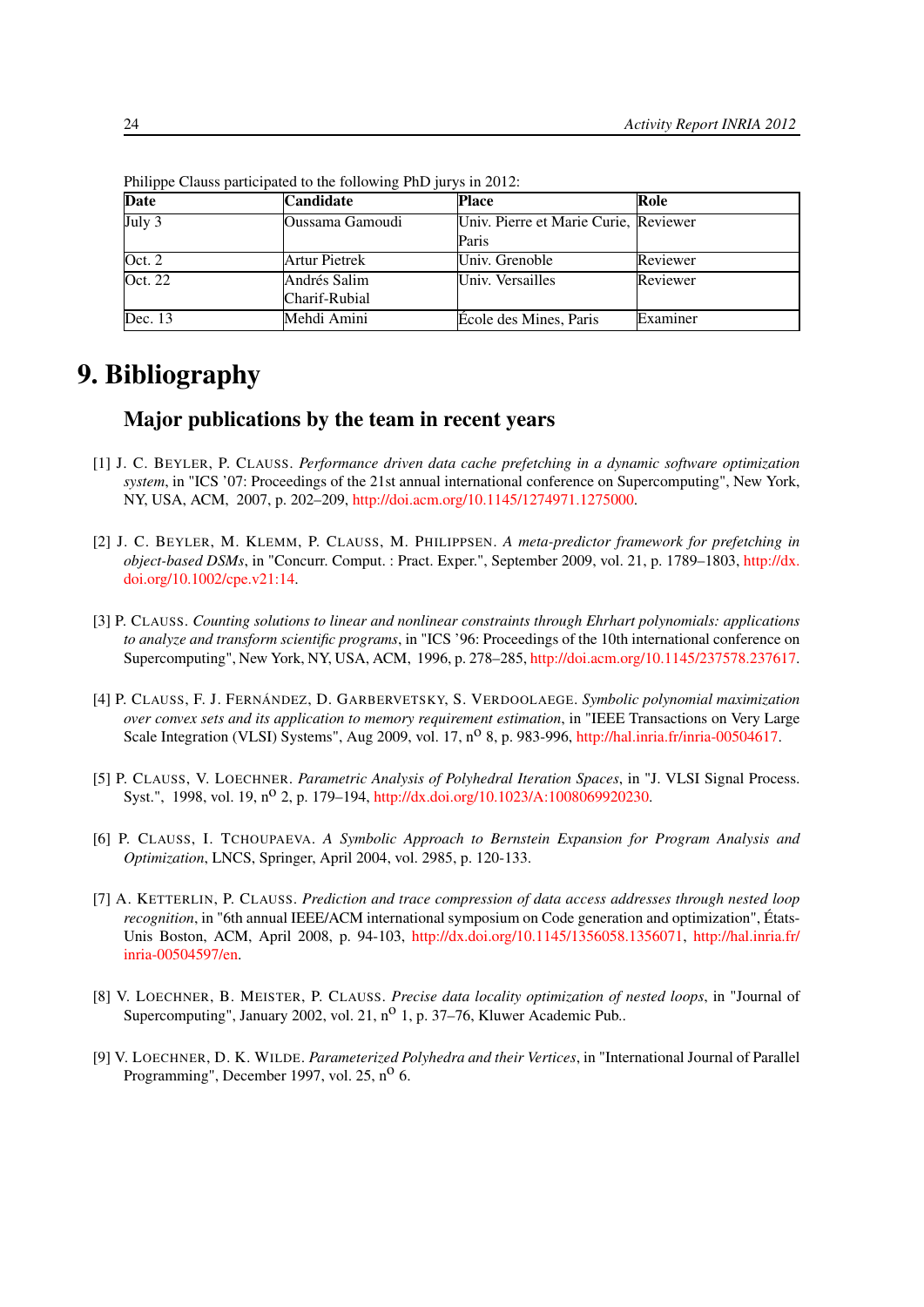- <span id="page-28-1"></span>[10] S. VERDOOLAEGE, R. SEGHIR, K. BEYLS, V. LOECHNER, M. BRUYNOOGHE. *Counting Integer Points in Parametric Polytopes Using Barvinok's Rational Functions*, in "Algorithmica", 2007, vol. 48, n<sup>o</sup> 1, p. 37–66, [http://dx.doi.org/10.1007/s00453-006-1231-0.](http://dx.doi.org/10.1007/s00453-006-1231-0)
- <span id="page-28-2"></span>[11] É. VIOLARD. *A Semantic Framework to Address Data Locality in Data Parallel Languages*, in "Parallel Computing", 2004, vol. 30, n<sup>o</sup> 1, p. 139-161.

# Publications of the year

#### Doctoral Dissertations and Habilitation Theses

<span id="page-28-7"></span>[12] A. JIMBOREAN. *Adapting the polytope model for dynamic and speculative parallelization*, Université de Strasbourg, September 2012, [http://tel.archives-ouvertes.fr/tel-00733850.](http://tel.archives-ouvertes.fr/tel-00733850)

### Articles in International Peer-Reviewed Journals

- [13] A. KETTERLIN, P. CLAUSS. *Recovering memory access patterns of executable programs*, in "Science of Computer Programming", 2012, (in press) [*DOI :* 10.1016/J.SCICO.2012.08.002], [http://www.sciencedirect.](http://www.sciencedirect.com/science/article/pii/S0167642312001505) [com/science/article/pii/S0167642312001505.](http://www.sciencedirect.com/science/article/pii/S0167642312001505)
- [14] B. PRADELLE, A. KETTERLIN, P. CLAUSS. *Polyhedral parallelization of binary code*, in "ACM Transactions on Architecture and Code Optimization", January 2012, vol. 8,  $n^{\circ}$  4, p. 39:1–39:21 [*DOI :* 10.1145/2086696.2086718], [http://hal.inria.fr/hal-00664370.](http://hal.inria.fr/hal-00664370)
- <span id="page-28-3"></span>[15] R. SEGHIR, V. LOECHNER, B. MEISTER. *Integer Affine Transformations of Parametric Z-polytopes and Applications to Loop Nest Optimization*, in "ACM Transactions on Architecture and Code Optimization", June 2012, vol. 9, n<sup>o</sup> 2, p. 8.1-8.27 [*DOI*: 10.1145/2207222.2207224], [http://hal.inria.fr/inria-00582388.](http://hal.inria.fr/inria-00582388)

### International Conferences with Proceedings

- <span id="page-28-6"></span>[16] A. JIMBOREAN, P. CLAUSS, B. PRADELLE, L. MASTRANGELO, V. LOECHNER. *Adapting the Polyhedral Model as a Framework for Efficient Speculative Parallelization*, in "PPoPP - 17th ACM SIGPLAN Symposium on Principles and Practice of Parallel Programming", New Orleans, United States, ACM Press, February 2012, [http://hal.inria.fr/hal-00664353.](http://hal.inria.fr/hal-00664353)
- <span id="page-28-4"></span>[17] A. JIMBOREAN, L. MASTRANGELO, V. LOECHNER, P. CLAUSS. *VMAD: an Advanced Dynamic Program Analysis & Instrumentation Framework*, in "CC - 21st International Conference on Compiler Construction", Tallinn, Estonia, M. F. P. O'BOYLE (editor), Lecture Notes in Computer Science, Springer, March 2012, vol. 7210, p. 220-237, [http://hal.inria.fr/hal-00664345.](http://hal.inria.fr/hal-00664345)
- <span id="page-28-0"></span>[18] A. KETTERLIN, P. CLAUSS. *Profiling Data-Dependence to Assist Parallelization: Framework, Scope, and Optimization*, in "MICRO-45 – Proceedings of the 2012 IEEE/ACM 45th International Symposium on Microarchitecture", Vancouver, Canada, December 2012, (in press).

#### Conferences without Proceedings

<span id="page-28-5"></span>[19] P. CLAUSS, A. JIMBOREAN. *Does dynamic and speculative parallelization enable advanced parallelizing and optimizing code transformations?*, in "DCE - 1st International Workshop on Dynamic compilation from SoC to Web Browser via HPC, in conjonction with HiPEAC 2012", Paris, France, Henri-Pierre Charles and Philippe Clauss and Frédéric Pétrot, January 2012, [http://hal.inria.fr/hal-00664339.](http://hal.inria.fr/hal-00664339)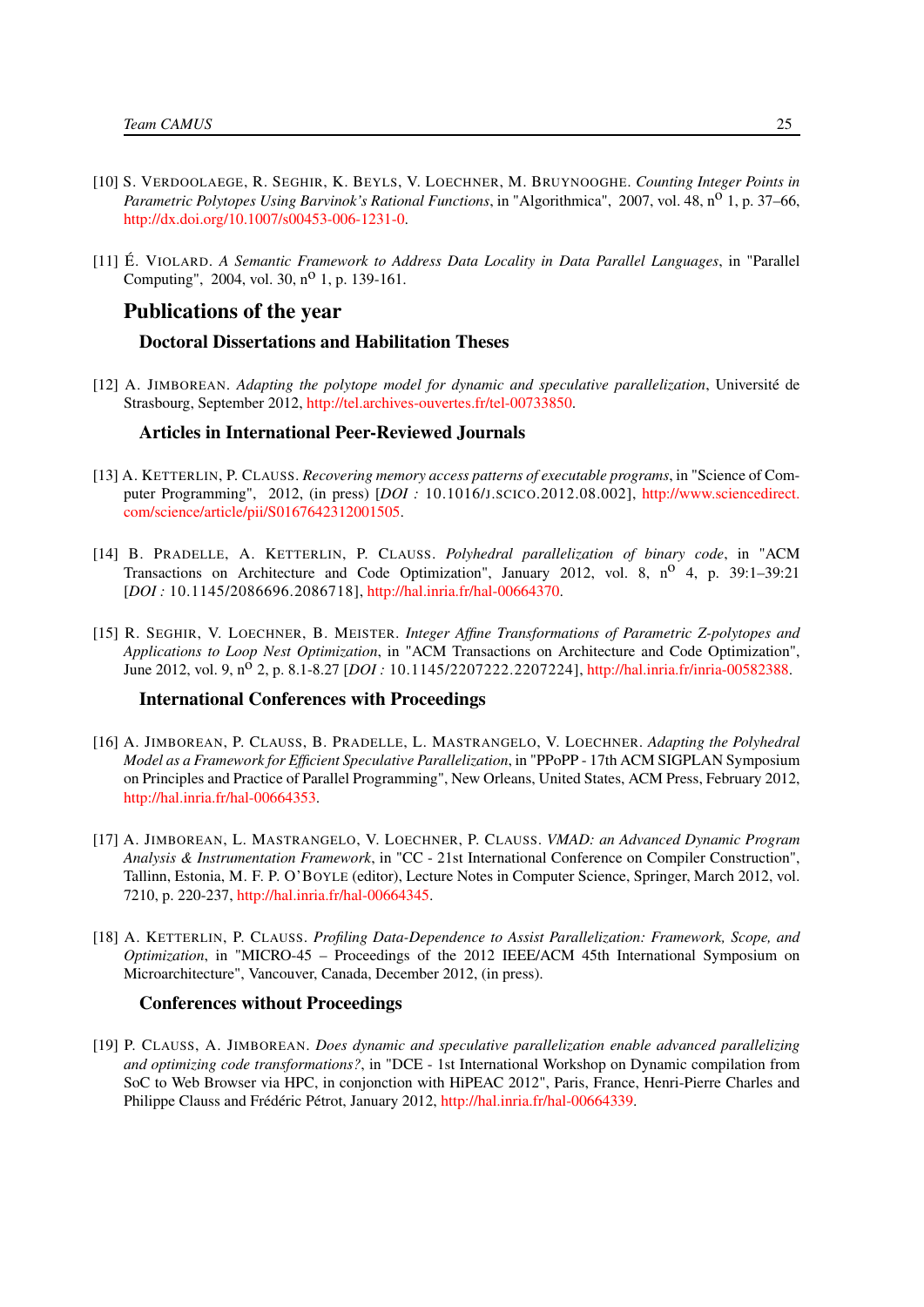<span id="page-29-11"></span>[20] B. CUERVO PARRINO, J. NARBOUX, É. VIOLARD, N. MAGAUD. *Dealing with arithmetic overflows in the polyhedral model*, in "IMPACT 2012 - 2nd International Workshop on Polyhedral Compilation Techniques", Paris, France, U. BONDHUGULA, V. LOECHNER (editors), Louis-Noel Pouchet, January 2012, [http://hal.inria.](http://hal.inria.fr/hal-00655485) [fr/hal-00655485.](http://hal.inria.fr/hal-00655485)

# References in notes

- <span id="page-29-4"></span>[21] F. AGAKOV, E. BONILLA, J. CAVAZOS, B. FRANKE, G. FURSIN, M. F. P. O'BOYLE, J. THOMSON, M. TOUSSAINT, C. K. I. WILLIAMS. *Using Machine Learning to Focus Iterative Optimization*, in "CGO '06: Proceedings of the International Symposium on Code Generation and Optimization", Washington, DC, USA, IEEE Computer Society, 2006, p. 295–305, [http://dx.doi.org/10.1109/CGO.2006.37.](http://dx.doi.org/10.1109/CGO.2006.37)
- <span id="page-29-8"></span>[22] R. BACK. *On the Correctness of Refinement Steps in Program Development*, University of Helsinki, 1978.
- <span id="page-29-9"></span>[23] J.-P. BANÂTRE, D. LE MÉTAYER. *The* GAMMA *Model and its Discipline of Programming*, in "Science of Computer Programming", 1990, vol.  $15$ ,  $n^0$  1, p. 55-79.
- <span id="page-29-5"></span>[24] B. BARRAS, S. BOUTIN, C. CORNES, J. COURANT, J.-C. FILLIATRE, E. GIMENEZ, H. HERBELIN, G. HUET, C. MUNOZ, C. MURTHY, C. PARENT, C. PAULIN-MOHRING, A. SAIBI, B. WERNER. *The Coq Proof Assistant Reference Manual : Version 6.1*, 1997.
- <span id="page-29-1"></span>[25] M. M. BASKARAN, U. BONDHUGULA, S. KRISHNAMOORTHY, J. RAMANUJAM, A. ROUNTEV, P. SA-DAYAPPAN. *A compiler framework for optimization of affine loop nests for GPGPUs*, in "ICS '08: Proceedings of the 22nd annual international conference on Supercomputing", New York, NY, USA, ACM, 2008, p. 225–234, [http://doi.acm.org/10.1145/1375527.1375562.](http://doi.acm.org/10.1145/1375527.1375562)
- <span id="page-29-0"></span>[26] C. BASTOUL. *Code Generation in the Polyhedral Model Is Easier Than You Think*, in "PACT'13 IEEE International Conference on Parallel Architecture and Compilation Techniques", Juan-les-Pins, France, 2004, p. 7–16, [http://hal.ccsd.cnrs.fr/ccsd-00017260.](http://hal.ccsd.cnrs.fr/ccsd-00017260)
- <span id="page-29-6"></span>[27] Y. BERTOT, B. GRÉGOIRE, X. LEROY. *A Structured Approach to Proving Compiler Optimizations Based on Dataflow Analysis*, in "TYPES 2004", 2004, p. 66-81.
- <span id="page-29-7"></span>[28] L. BOUGÉ, Y. LE GUYADEC, G. UTARD, B. VIROT. *A Proof System for a Simple Data-Parallel Programming Language*, in "IFIP WG 10.3, Applications in Parallel and Distributed Computing", Caracas (Venezuela), North-Holland, April 1994.
- <span id="page-29-2"></span>[29] M. BRIDGES, N. VACHHARAJANI, Y. ZHANG, T. JABLIN, D. I. AUGUST. *Revisiting the Sequential Programming Model for Multi-Core*, in "MICRO '07: Proceedings of the 40th Annual IEEE/ACM International Symposium on Microarchitecture", Washington, DC, USA, IEEE Computer Society, 2007, p. 69–84, [http://](http://dx.doi.org/10.1109/MICRO.2007.35) [dx.doi.org/10.1109/MICRO.2007.35.](http://dx.doi.org/10.1109/MICRO.2007.35)
- <span id="page-29-3"></span>[30] M. BURTSCHER, I. GANUSOV, S. J. JACKSON, J. KE, P. RATANAWORABHAN, N. B. SAM. *The VPC Trace-Compression Algorithms*, in "IEEE Trans. Comput.", 2005, vol. 54, n<sup>o</sup> 11, p. 1329–1344.
- <span id="page-29-10"></span>[31] D. CACHERA, D. PICHARDIE. *Embedding of Systems of Affine Recurrence Equations in Coq*, in "Proc. of 16th International Conference on Theorem Proving in Higher Order Logics (TPHOLs'03)", Lecture Notes in Computer Science, Springer-Verlag, 2003, n<sup>o</sup> 2758, p. 155–170.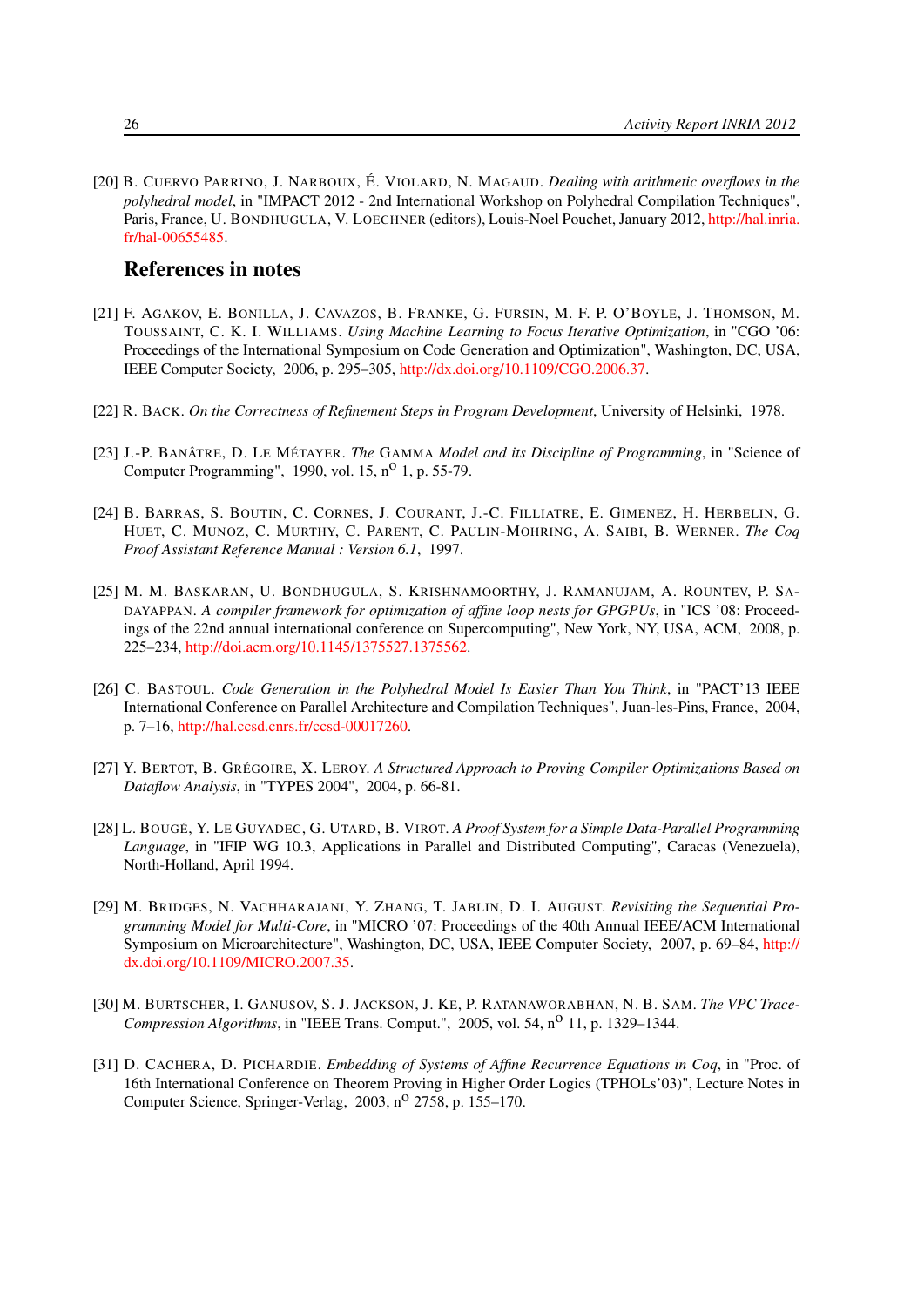- <span id="page-30-11"></span>[32] K. CHANDY, J. MISRA. *Parallel Program Design: A Foundation*, Addison Wesley, 1988.
- <span id="page-30-5"></span>[33] M. CINTRA, D. R. LLANOS. *Design Space Exploration of a Software Speculative Parallelization Scheme*, in "IEEE Trans. Parallel Distrib. Syst.", 2005, vol. 16, n<sup>o</sup> 6, p. 562–576, [http://dx.doi.org/10.1109/tpds.2005.69.](http://dx.doi.org/10.1109/tpds.2005.69)
- <span id="page-30-1"></span>[34] P. FEAUTRIER. *Dataflow analysis of scalar and array references*, in "International Journal of Parallel Programming", 1991, vol. 20,  $n^{O}$  1, p. 23–53.
- <span id="page-30-2"></span>[35] P. FEAUTRIER. *Some efficient solutions to the affine scheduling problem, Part 1 : one dimensional time*, in "International Journal of Parallel Programming", 1992, vol. 21,  $n^{\circ}$  5, p. 313–348.
- <span id="page-30-3"></span>[36] P. FEAUTRIER. *Some efficient solutions to the affine scheduling problem, Part 2 : multidimensional time*, in "International Journal of Parallel Programming", 1992, vol.  $21, n^0$  6.
- <span id="page-30-13"></span>[37] P. FEAUTRIER. *Automatic Parallelization in the Polytope Model*, in "The Data Parallel Programming Model: Foundations, HPF Realization, and Scientific Applications", Springer-Verlag, 1996, p. 79–103.
- <span id="page-30-6"></span>[38] X. FENG, Z. SHAO, Y. DONG, Y. GUO. *Certifying low-level programs with hardware interrupts and preemptive threads*, in "SIGPLAN Not.", 2008, vol. 43, n<sup>o</sup> 6, p. 170–182, [http://dx.doi.org/10.1145/1379022.](http://dx.doi.org/10.1145/1379022.1375603) [1375603.](http://dx.doi.org/10.1145/1379022.1375603)
- <span id="page-30-9"></span>[39] C. FLANAGAN, S. N. FREUND, J. YI. *Velodrome: a sound and complete dynamic atomicity checker for multithreaded programs*, in "PLDI '08: Proceedings of the 2008 ACM SIGPLAN conference on Programming language design and implementation", New York, NY, USA, ACM, 2008, p. 293–303, [http://dx.doi.org/10.](http://dx.doi.org/10.1145/1375581.1375618) [1145/1375581.1375618.](http://dx.doi.org/10.1145/1375581.1375618)
- <span id="page-30-7"></span>[40] P. GERNER. *La sémantique des directives au compilateur : application au parallélisme de données*, Université Louis Pasteur, 2002.
- <span id="page-30-8"></span>[41] P. GERNER, É. VIOLARD. *A Theoretical Framework of Data Parallelism and Its Operational Semantics*, in "Euro-Par 2000", LNCS, Springer, 2001, vol. 1900, p. 668–677.
- <span id="page-30-10"></span>[42] E. P. GRIBOMONT. *Stepwise refinement and concurrency: the finite-state case*, in "Sci. Comput. Program.", 1990, vol. 14, n<sup>o</sup> 2-3, p. 185–228, [http://dx.doi.org/10.1016/0167-6423\(90\)90020-E.](http://dx.doi.org/10.1016/0167-6423(90)90020-E)
- <span id="page-30-0"></span>[43] M. HALL, D. PADUA, K. PINGALI. *Compiler research: the next 50 years*, in "Commun. ACM", 2009, vol. 52, n<sup>o</sup> 2, p. 60–67, [http://doi.acm.org/10.1145/1461928.1461946.](http://doi.acm.org/10.1145/1461928.1461946)
- <span id="page-30-12"></span>[44] A. HOBOR, A. W. APPEL, F. Z. NARDELLI. *Oracle Semantics for Concurrent Separation Logic*, in "ESOP", 2008, p. 353-367.
- <span id="page-30-14"></span>[45] A. KETTERLIN, P. CLAUSS. *Recovering the Memory Behavior of Executable Programs*, in "10th IEEE Working Conference on Source Code Analysis and Manipulation, SCAM", Roumanie Timisoara, IEEE Computer Society Press, Sep 2010, [http://hal.inria.fr/inria-00502813.](http://hal.inria.fr/inria-00502813)
- <span id="page-30-4"></span>[46] M. KULKARNI, K. PINGALI, B. WALTER, G. RAMANARAYANAN, K. BALA, L. P. CHEW. *Optimistic parallelism requires abstractions*, in "PLDI '07: Proceedings of the 2007 ACM SIGPLAN conference on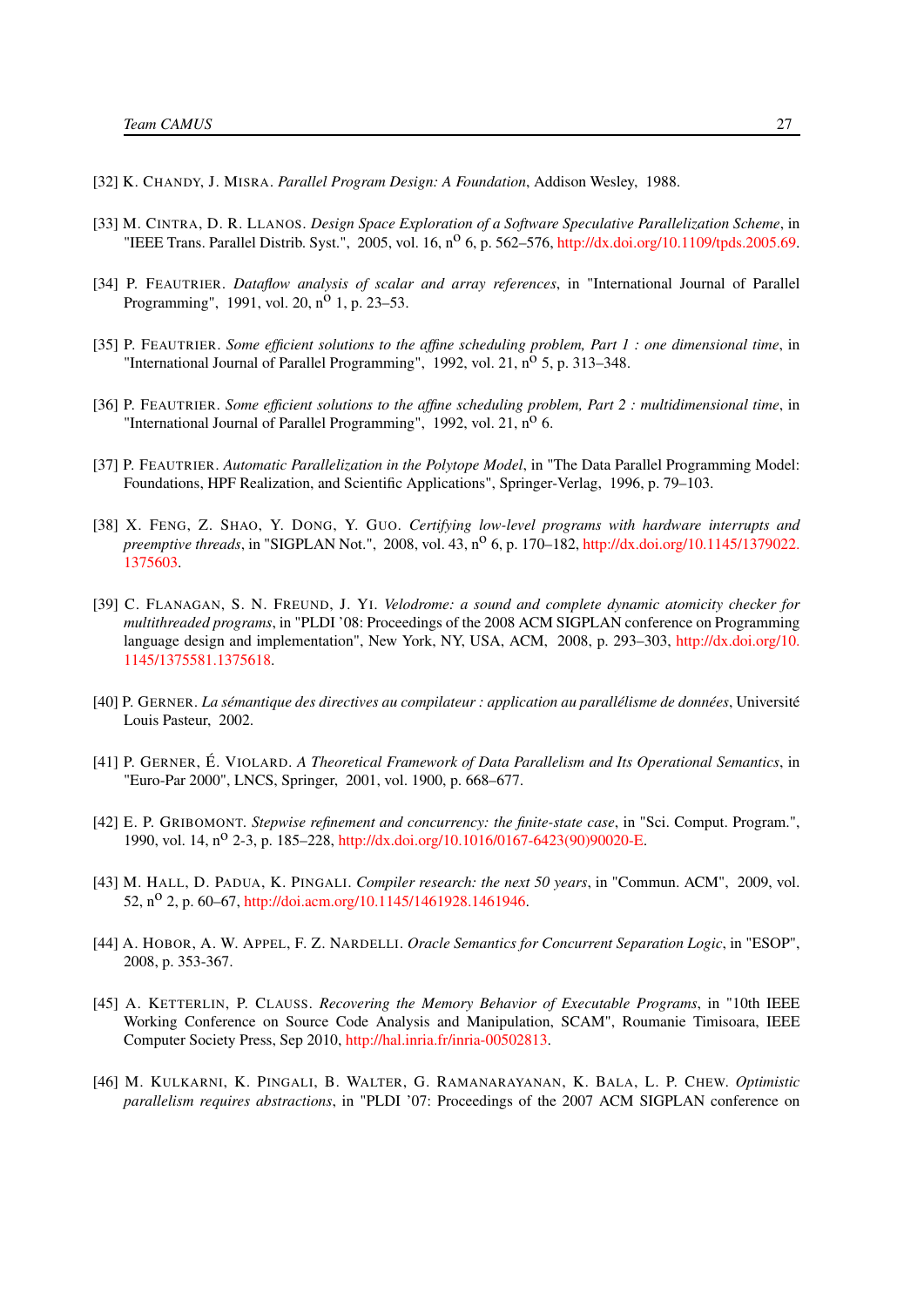Programming language design and implementation", New York, NY, USA, ACM, 2007, p. 211–222, [http://](http://doi.acm.org/10.1145/1250734.1250759) [doi.acm.org/10.1145/1250734.1250759.](http://doi.acm.org/10.1145/1250734.1250759)

- <span id="page-31-7"></span>[47] J. LARUS, C. KOZYRAKIS. *Transactional memory*, in "Commun. ACM", 2008, vol. 51, nº 7, p. 80-88.
- <span id="page-31-3"></span>[48] E. A. LEE. *The Problem with Threads*, in "Computer", 2006, vol. 39, no 5, p. 33–42, [http://dx.doi.org/10.](http://dx.doi.org/10.1109/MC.2006.180) [1109/MC.2006.180.](http://dx.doi.org/10.1109/MC.2006.180)
- <span id="page-31-9"></span>[49] C. LENGAUER. *Loop Parallelization in the Polytope Model*, in "Parallel Processing Letters", 1994, vol. 4, no 3.
- <span id="page-31-6"></span>[50] X. LEROY. *Formal verification of a realistic compiler*, in "Communications of the ACM", July 2009, To appear.
- <span id="page-31-12"></span>[51] X. LEROY. *The Compcert verified compiler, software and commented proof*, January 2010, [http://compcert.](http://compcert.inria.fr) [inria.fr.](http://compcert.inria.fr)
- <span id="page-31-5"></span>[52] S.-W. LIAO, A. DIWAN, R. P. BOSCH, A. GHULOUM, M. S. LAM. *SUIF Explorer: an interactive and interprocedural parallelizer*, in "PPoPP '99: Proceedings of the seventh ACM SIGPLAN symposium on Principles and practice of parallel programming", New York, NY, USA, ACM, 1999, p. 37–48, [http://doi.](http://doi.acm.org/10.1145/301104.301108) [acm.org/10.1145/301104.301108.](http://doi.acm.org/10.1145/301104.301108)
- <span id="page-31-1"></span>[53] V. LOECHNER, B. MEISTER, P. CLAUSS. *Data Sequence Locality: a Generalization of Temporal Locality*, in "Euro-Par 2001", Manchester, UK, Springer, 2001.
- <span id="page-31-0"></span>[54] V. LOECHNER, C. MONGENET. *Communication Optimization for Affine Recurrence Equations using Broadcast and Locality*, in "International Journal of Parallel Programming", 2000, vol. 28, n<sup>o</sup> 1.
- <span id="page-31-2"></span>[55] C.-K. LUK, R. COHN, R. MUTH, H. PATIL, A. KLAUSER, G. LOWNEY, S. WALLACE, V. J. REDDI, K. HAZELWOOD. *Pin: building customized program analysis tools with dynamic instrumentation*, in "PLDI '05: Proceedings of the 2005 ACM SIGPLAN conference on Programming language design and implementation", New York, NY, USA, ACM, 2005, p. 190–200, [http://doi.acm.org/10.1145/1065010.1065034.](http://doi.acm.org/10.1145/1065010.1065034)
- <span id="page-31-8"></span>[56] K. F. MOORE, D. GROSSMAN. *High-level small-step operational semantics for transactions*, in "POPL '08: Proceedings of the 35th annual ACM SIGPLAN-SIGACT symposium on Principles of programming languages", New York, NY, USA, ACM, 2008, p. 51–62, [http://dx.doi.org/10.1145/1328438.1328448.](http://dx.doi.org/10.1145/1328438.1328448)
- <span id="page-31-4"></span>[57] T. MOSELEY, D. A. CONNORS, D. GRUNWALD, R. PERI. *Identifying potential parallelism via loop-centric profiling*, in "CF '07: Proceedings of the 4th international conference on Computing frontiers", ACM, 2007, p. 143–152.
- <span id="page-31-11"></span>[58] G. C. NECULA. *Translation validation for an optimizing compiler*, in "SIGPLAN Not.", 2000, vol. 35, n<sup>o</sup> 5, p. 83–94, [http://doi.acm.org/10.1145/358438.349314.](http://doi.acm.org/10.1145/358438.349314)
- <span id="page-31-10"></span>[59] A. PNUELI, O. SHTRICHMAN, M. SIEGEL. *The Code Validation Tool (CVT) - Automatic verification of code generated from synchronous languages*, in "Software Tools for Technology Transfer", 1998, vol. 2.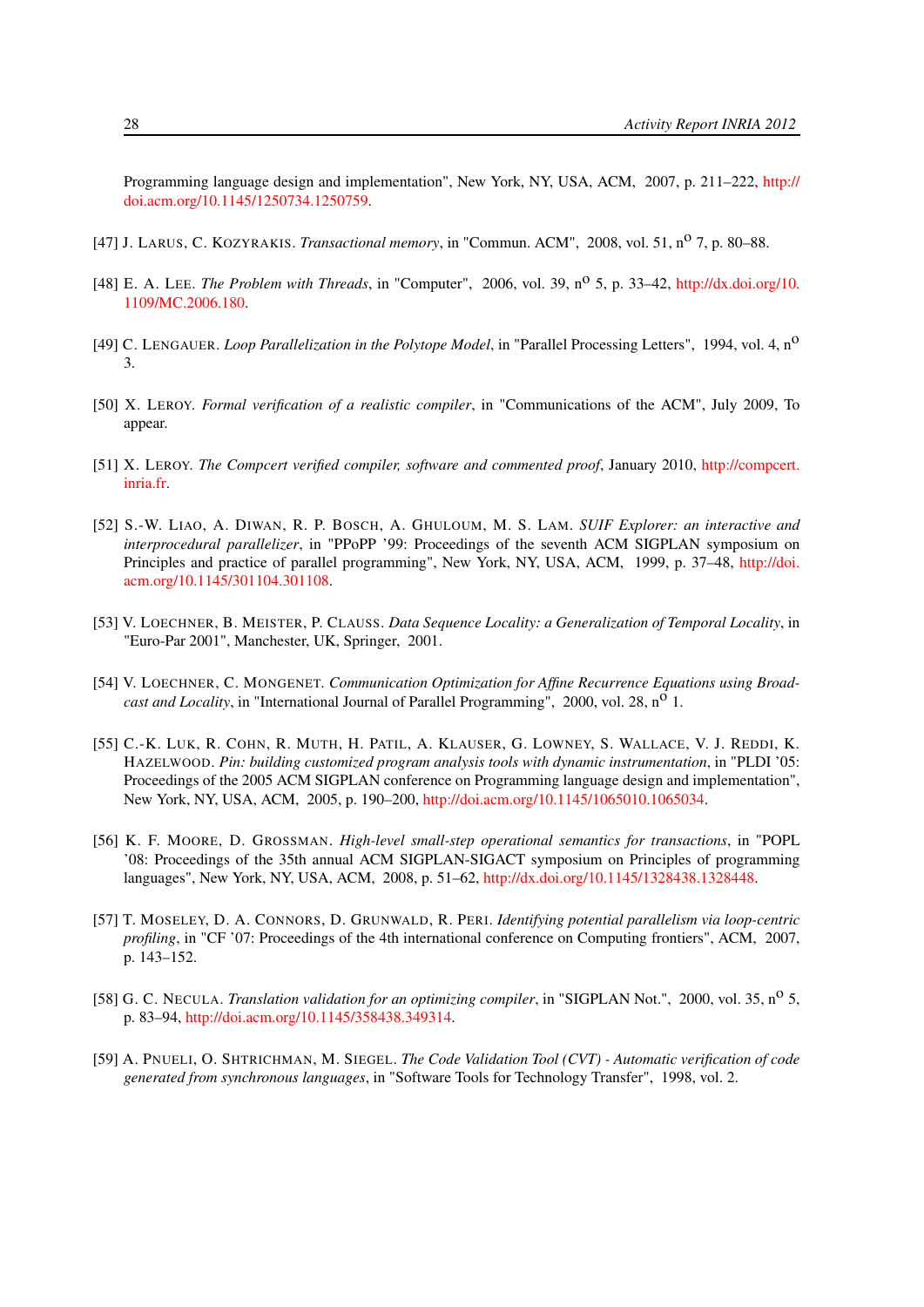- <span id="page-32-4"></span>[60] L.-N. POUCHET, C. BASTOUL, A. COHEN, J. CAVAZOS. *Iterative optimization in the polyhedral model: part II, multidimensional time*, in "PLDI '08: Proceedings of the 2008 ACM SIGPLAN conference on Programming language design and implementation", New York, NY, USA, ACM, 2008, p. 90–100, [http://](http://doi.acm.org/10.1145/1375581.1375594) [doi.acm.org/10.1145/1375581.1375594.](http://doi.acm.org/10.1145/1375581.1375594)
- <span id="page-32-3"></span>[61] L.-N. POUCHET, C. BASTOUL, A. COHEN, N. VASILACHE. *Iterative Optimization in the Polyhedral Model: part I, One-Dimensional Time*, in "CGO '07: Proceedings of the International Symposium on Code Generation and Optimization", Washington, DC, USA, IEEE Computer Society, 2007, p. 144–156, [http://dx.doi.org/10.](http://dx.doi.org/10.1109/CGO.2007.21) [1109/CGO.2007.21.](http://dx.doi.org/10.1109/CGO.2007.21)
- <span id="page-32-2"></span>[62] G. D. PRICE, J. GIACOMONI, M. VACHHARAJANI. *Visualizing potential parallelism in sequential programs*, in "PACT '08: Proceedings of the 17th international conference on Parallel architectures and compilation techniques", New York, NY, USA, ACM, 2008, p. 82–90, [http://doi.acm.org/10.1145/1454115.1454129.](http://doi.acm.org/10.1145/1454115.1454129)
- <span id="page-32-7"></span>[63] E. RAMAN, N. VACHHARAJANI, R. RANGAN, D. I. AUGUST. *Spice: speculative parallel iteration chunk execution*, in "CGO '08: Proceedings of the sixth annual IEEE/ACM international symposium on Code generation and optimization", New York, NY, USA, ACM, 2008, p. 175–184, [http://doi.acm.org/10.1145/](http://doi.acm.org/10.1145/1356058.1356082) [1356058.1356082.](http://doi.acm.org/10.1145/1356058.1356082)
- <span id="page-32-5"></span>[64] L. RAUCHWERGER, D. PADUA. *The LRPD Test: Speculative Run-Time Parallelization of Loops with Privatization and Reduction Parallelization*, in "IEEE Trans. Parallel Distrib. Syst.", 1999, vol. 10, no 2, p. 160–180, [http://dx.doi.org/10.1109/71.752782.](http://dx.doi.org/10.1109/71.752782)
- <span id="page-32-0"></span>[65] R. SEGHIR. *Méthodes de dénombrement de points entiers de polyèdres et applications à l'optimisation de programmes*, Université de Strasbourg, December 2006.
- <span id="page-32-1"></span>[66] T. SHERWOOD, E. PERELMAN, G. HAMERLY, B. CALDER. *Automatically characterizing large scale program behavior*, in "ASPLOS-X: Proceedings of the 10th international conference on Architectural support for programming languages and operating systems", New York, NY, USA, ACM, 2002, p. 45–57, [http://doi.](http://doi.acm.org/10.1145/605397.605403) [acm.org/10.1145/605397.605403.](http://doi.acm.org/10.1145/605397.605403)
- <span id="page-32-8"></span>[67] J. SMITH, R. NAIR. *Virtual Machines: Versatile Platforms for Systems and Processes (The Morgan Kaufmann Series in Computer Architecture and Design)*, Morgan Kaufmann Publishers Inc., San Francisco, CA, USA, 2005.
- <span id="page-32-6"></span>[68] C. TIAN, M. FENG, V. NAGARAJAN, R. GUPTA. *Copy or Discard Execution Model For Speculative Parallelization On Multicores*, in "IEEE/ACM 41st International Symposium on Microarchitecture, MICRO 41", November 2008, p. 330-341.
- <span id="page-32-9"></span>[69] J.-B. TRISTAN, X. LEROY. *Formal verification of translation validators: a case study on instruction scheduling optimizations*, in "SIGPLAN Not.", 2008, vol. 43, n<sup>0</sup> 1, p. 17–27, [http://dx.doi.org/10.1145/](http://dx.doi.org/10.1145/1328897.1328444) [1328897.1328444.](http://dx.doi.org/10.1145/1328897.1328444)
- <span id="page-32-10"></span>[70] J.-B. TRISTAN, X. LEROY. *Verified Validation of Lazy Code Motion*, in "Programming Language Design and Implementation 2009", ACM Press, 2009, To appear.
- <span id="page-32-11"></span>[71] É. VIOLARD, S. GENAUD, G.-R. PERRIN. *Refinement of Data Parallel Programs in PEI*, in "Proceedings of the IFIP TC 2 WG 2.1 international workshop on Algorithmic languages and calculi", London, UK, UK, Chapman & Hall, Ltd., 1997, p. 107–131.